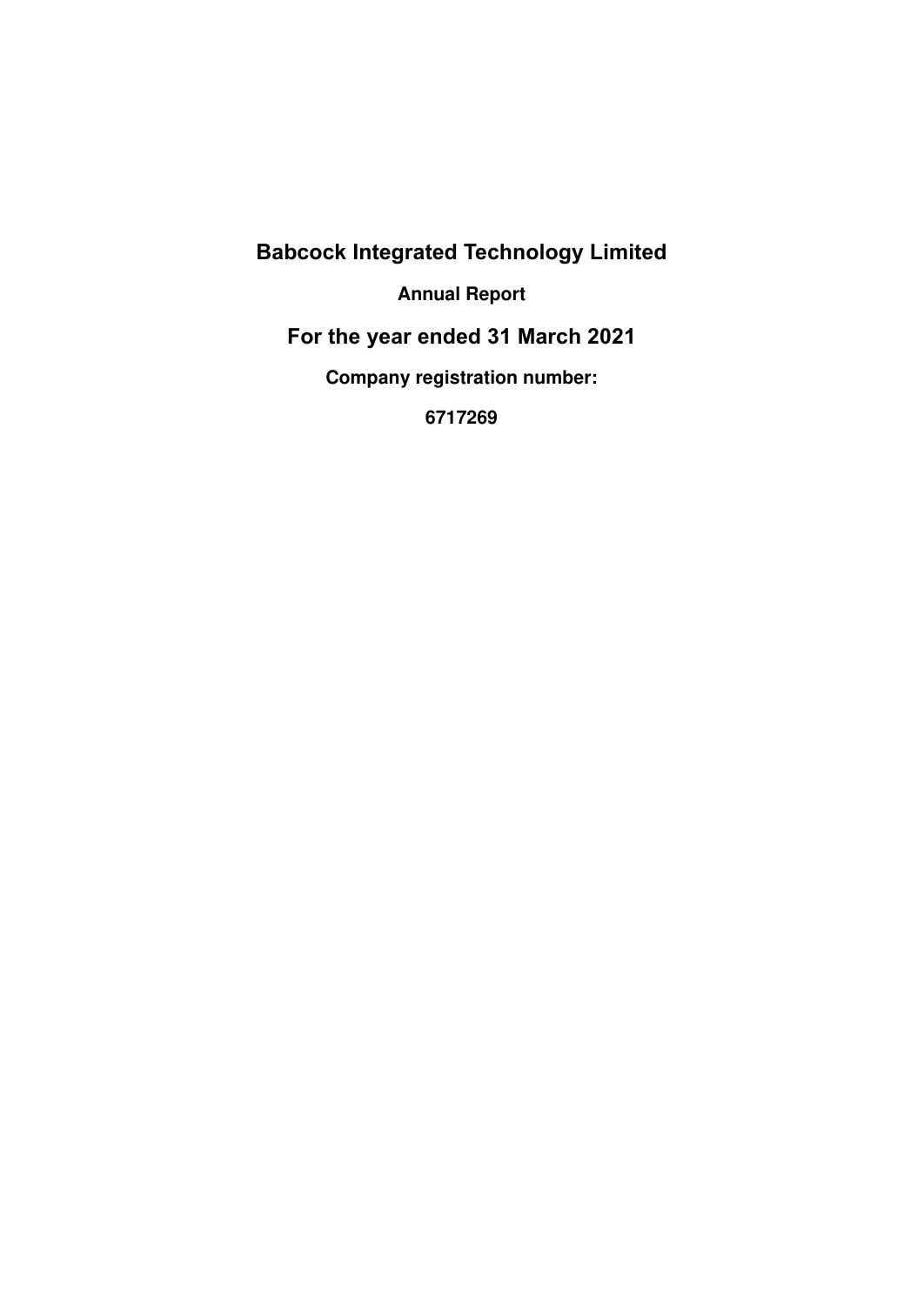| <b>Contents</b>                   | Page(s)   |
|-----------------------------------|-----------|
| Directors and advisors            | 2         |
| Strategic report                  | $3 - 5$   |
| Directors' report                 | $6 - 9$   |
| Independent auditors' report      | $10 - 13$ |
| Income statement                  | 14        |
| Statement of comprehensive income | 14        |
| Statement of financial position   | 15        |
| Statement of changes in equity    | 16        |
| Notes to the financial statements | $17 - 44$ |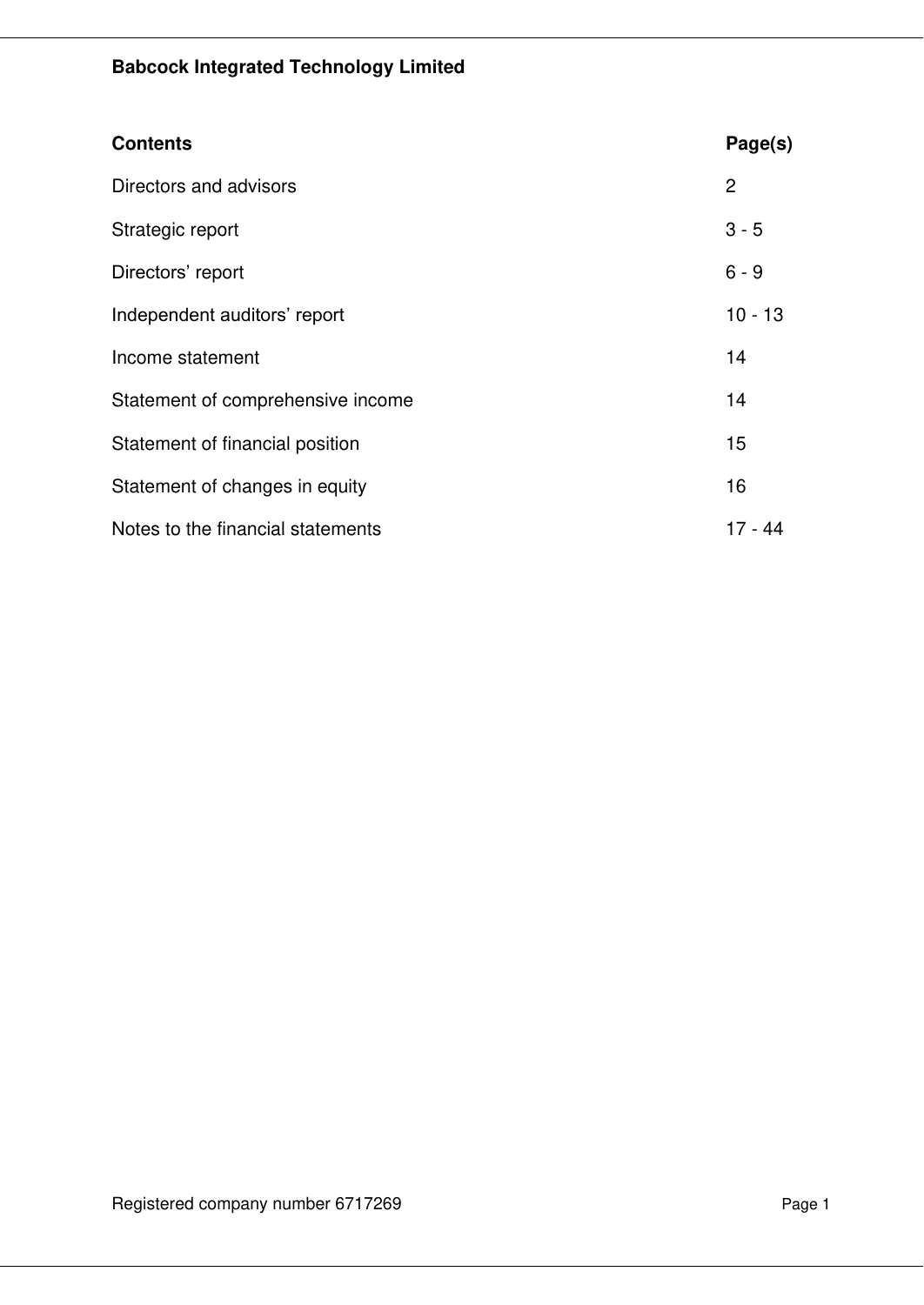# **Directors and advisors**

#### **Current Directors**

I Urquhart D Jones W Erith (appointed 19<sup>th</sup> May 2021) R Drake (appointed 19<sup>th</sup> May 2021)

#### **Company secretary**

Babcock Corporate Secretaries Limited

### **Registered office**

33 Wigmore Street London W1U 1QX

### **Independent auditors**

PricewaterhouseCoopers LLP Chartered Accountants and Statutory Auditors 2 Glass Wharf Bristol BS2 0FR

#### **Principal bankers**

G2 4RS The Royal Bank of Scotland PLC 5<sup>th</sup> Floor, Bath Street Glasgow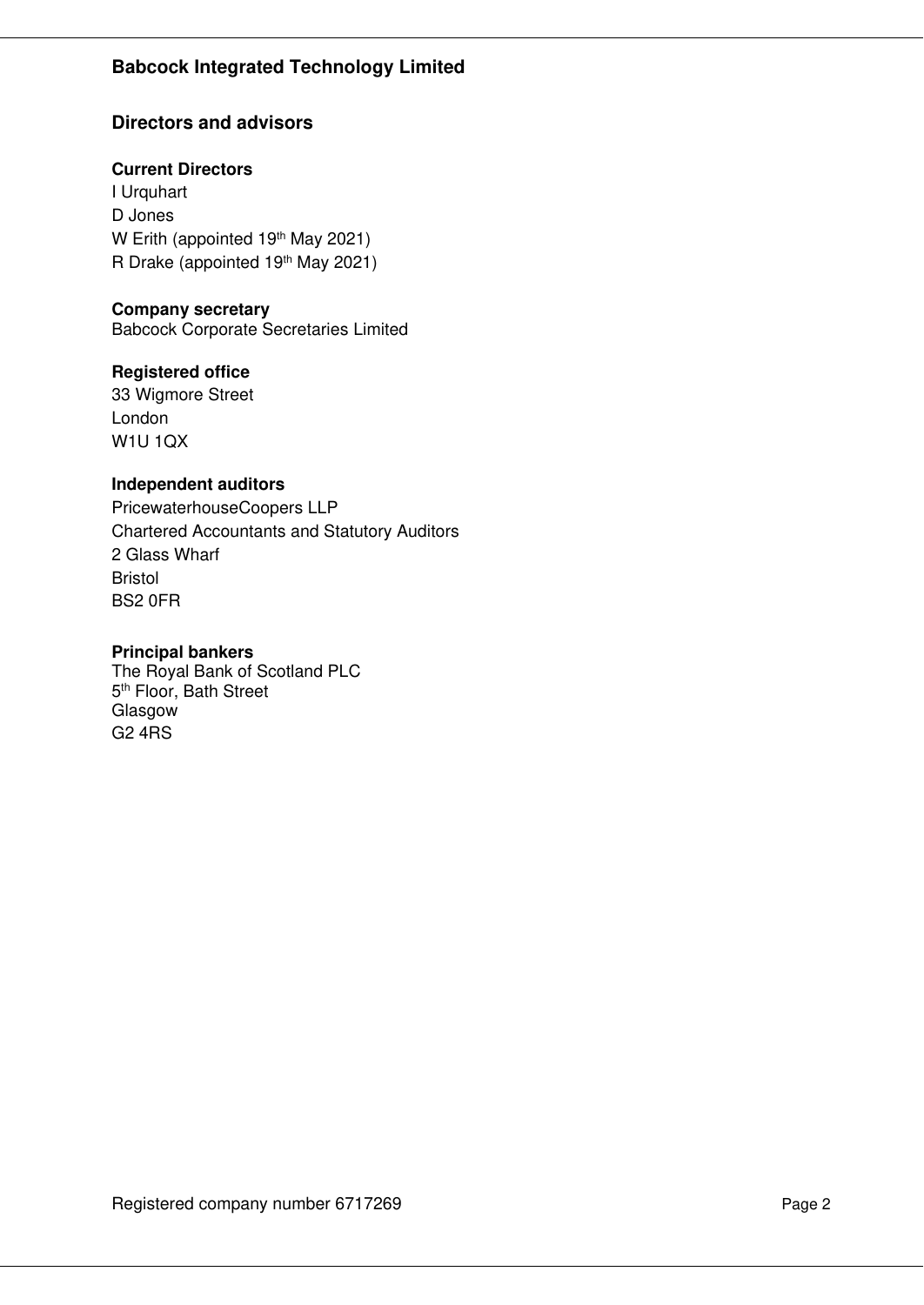### **Strategic report**

The directors present their Strategic report on Babcock Integrated Technology Limited 'the Company' for the year ended 31 March 2021.

#### **Principal activities**

The principal activity of the Company is the design, supply, manufacture, installation, support and management of specialist mechanical handling equipment projects and systems engineering, principally within the defence industry.

#### **Review of the business**

|                               | 2021<br>£000 | 2020<br>£000 |
|-------------------------------|--------------|--------------|
| Revenue                       | 264,505      | 212,589      |
| Profit for the financial year | 3.473        | 83,995       |
| Total shareholders' funds     | 338,365      | 335,443      |

Over the course of the year, the Company's core business activities continued to perform in line with expectations.

Profit in the current year includes an impairment of investment in Babcock Korea Ltd compared to the prior year which includes a profit on disposal of investment and dividends received. The current year sees differences in research and development credits (Note 6)

The key projects with which the business were engaged during the year related to submarine and surface ship support, both in the UK and the Rest of the World. Design and manufacturing activities for the Dreadnought submarine contract, continued in service support to the Queen Elizabeth aircraft carriers and Type 45 Destroyers, equipment management contracts and service provision made up the majority of the UK based contract revenue. Meanwhile international work has continued with the manufacture associated with the weapons handling and launch system for the Republic of Korea Navy, continued support to the Canadian submarine programme and the S80 class submarine for the Spanish Navy, as well as design work on the Australian future submarine programme were the key drivers of the non UK revenue.

The contract for the Maritime Systems Support Partner was awarded to Babcock in May 2017 and 2020/21 saw its third full year of operations. The support of the Queen Elizabeth aircraft carriers increased as both carriers are now in service, whilst technical support, assistance and spares management across the Type 45 class also increased over the year.

The Equipment Management business has seen underlying trading remain stable in 2020/21, the business saw a drop in revenue against the prior year due to some one time additional funding relating to shelf stocking activity in the prior year.

The Company took part in the UK Government ventilator challenge in April/May 2020 to produce ventilators for the UK Government's response to the COVID-19 pandemic. This resulted in £30m of revenue in 2020/21.

The Dreadnought design and production of first Boat set of equipment continued to progress, including the manufacture of handling and control systems. Additionally, work continues to progress on the long lead orders for the major forgings components of the weapons launch tube modules for Boats 3 and 4 that were received in 2019/20. The order for the Package 1 scope of work encompassing elements of Boats 2,3 and 4 was received in August 2020 and work has begun on delivering this scope including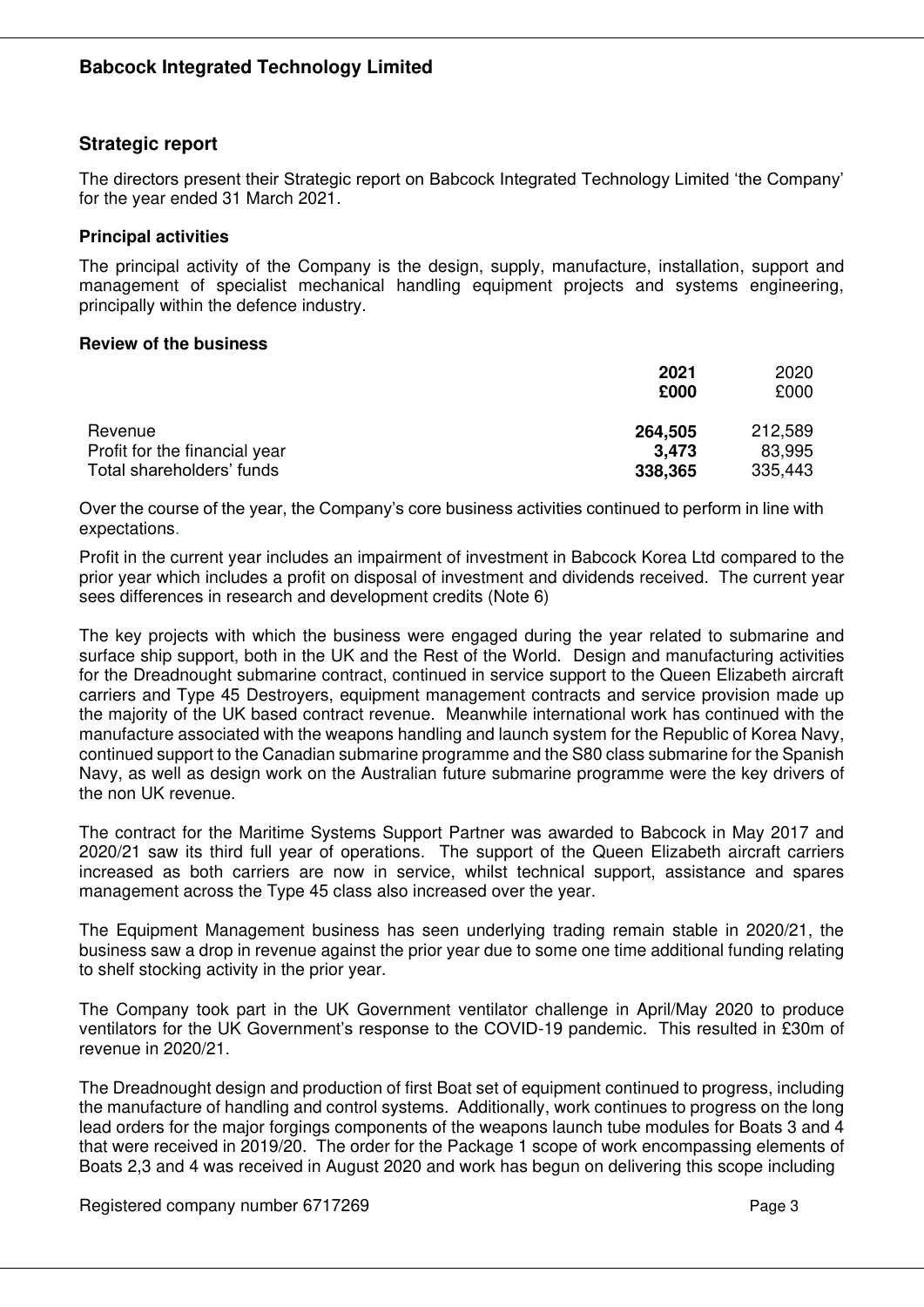# **Strategic report** *(continued)*

#### **Review of the business** *(continued)*

investing in the Ashton site to upgrade the production facility to handle parallel assemblies of the weapons launch tube modules.

During the year there was continued activity on the weapons handling and launch system for the Korean Navy's Jangbogo submarine, which saw sea acceptance trials continue on Boat 1 with handover to the Republic of Korea Navy due in 2021/22. Babcock will continue to support the programme during this period. Work on Boat 2 is progressing well with the focus now on the setting to work of the launch control system. The contract for Boat 3 has progressed, utilising the recently established Babcock Korea facility in Busan to carry out the factory acceptance testing on the Weapon Embarkation System. The fourth and final boat set on contract has also progressed during the year with the Design Definition Review held in December 2020, and a large subcontract has been placed on Hyundai Heavy Industries in South Korea for building the Weapon Handling System in order to meet offset requirements.

#### **Principal risks and uncertainties**

The management of the business and the execution of the Company's strategy are subject to a number of risks and uncertainties. These are managed through the operational review process supplemented at group level by independent challenge and review by the Group Risk Manager and the Audit and Risk Committee.

The Company and its customers operate around the world, utilising relationships within Australia, Canada, Western Europe and Asia. While benefiting from the opportunities in these regions, the Company and its customers are exposed to the political and business risks associated with international operations, such as sudden changes in regulation, expropriation of assets, imposition of trade barriers, limits on the export of currency and volatility of prices, taxes and currencies. The principal risk and uncertainty facing the Company is the availability of government funding to support existing and future defence activities both in the UK and internationally. The Company maintains a policy of building good working relationships with its customer base, so as to gain advanced understanding of potential funding constraints. The directors manage this risk by meeting on a regular basis to discuss these risks.

Further discussion of these risks and uncertainties, in the context of the Group as a whole and including the expected impact of COVID-19 is provided on pages 84 to 95 of the annual report of Babcock International Group PLC, which does not form part of this report.

#### **Key performance indicators**

The Company's activities are managed on a divisional basis. For this reason, the Company's directors believe that analysis using key performance indicators for the Company is not necessary or appropriate for an understanding of the development, performance or position of the Company. The growth and performance of Marine, a sector of Babcock International Group PLC, which includes the Company, is discussed on pages 50 to 51 of the Group's report, which does not form part of this report.

#### **S172 statement and stakeholder engagement**

The Directors have acted in a way that they consider, in good faith, to be most likely to promote the long-term success of the Company for the benefit of the Shareholders as a whole while having regard for all stakeholders. Stakeholder engagement is managed in accordance with Group policies and procedures which are discussed on pages 58, 59, 79 and 114 to 116 of the annual report of Babcock International group PLC, which does not form part of this report.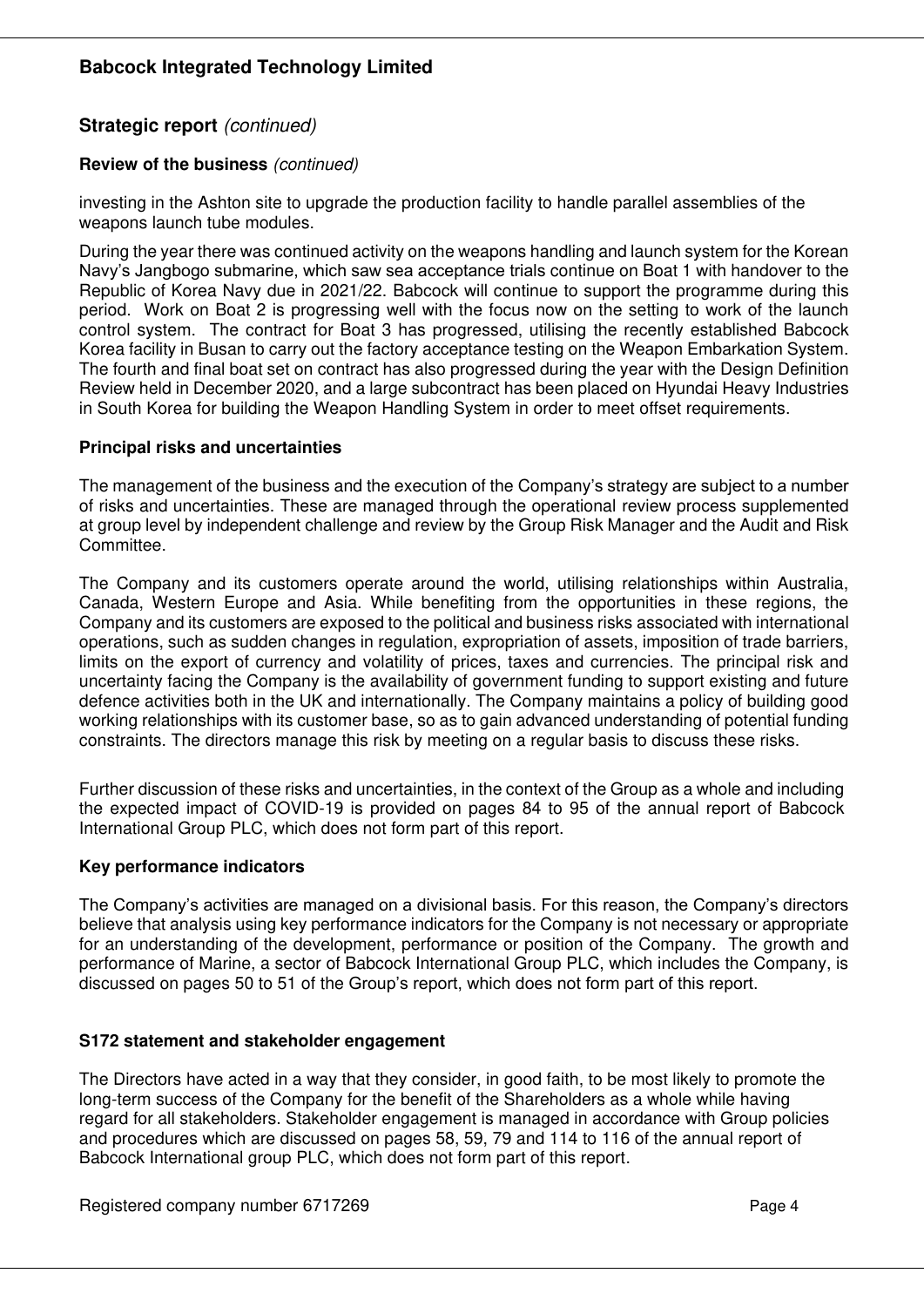# **Strategic report** *(continued)*

#### **Future developments**

The directors are confident about the future trading prospects of the Company due to its current order book and market opportunities.

The financial year 2021/22 will be important in terms of achieving further significant orders for the Dreadnought programme. Furthermore later in the year there will be bidding activity to supply Weapons Handling and Launch systems to other European submarine programmes as well as commercial customers in the civilian sector. The recently won Morpheus support contract is expected to establish its initial operating capability, and provide a platform for further growth with the defence digital customer.

Work on the Maritime Systems Support Partner contract is likely to remain high in 2021/22 but remains subject to customer funding decisions. The Equipment Management business will seek to deepen customer relationships further in order to maximise spares and tasks in the remaining years of the contracts, and also seek to further automate its processes in order to improve the likelihood of a successful re-let campaign.

On behalf of the board.

R Drake

**Director** 

22nd October 2021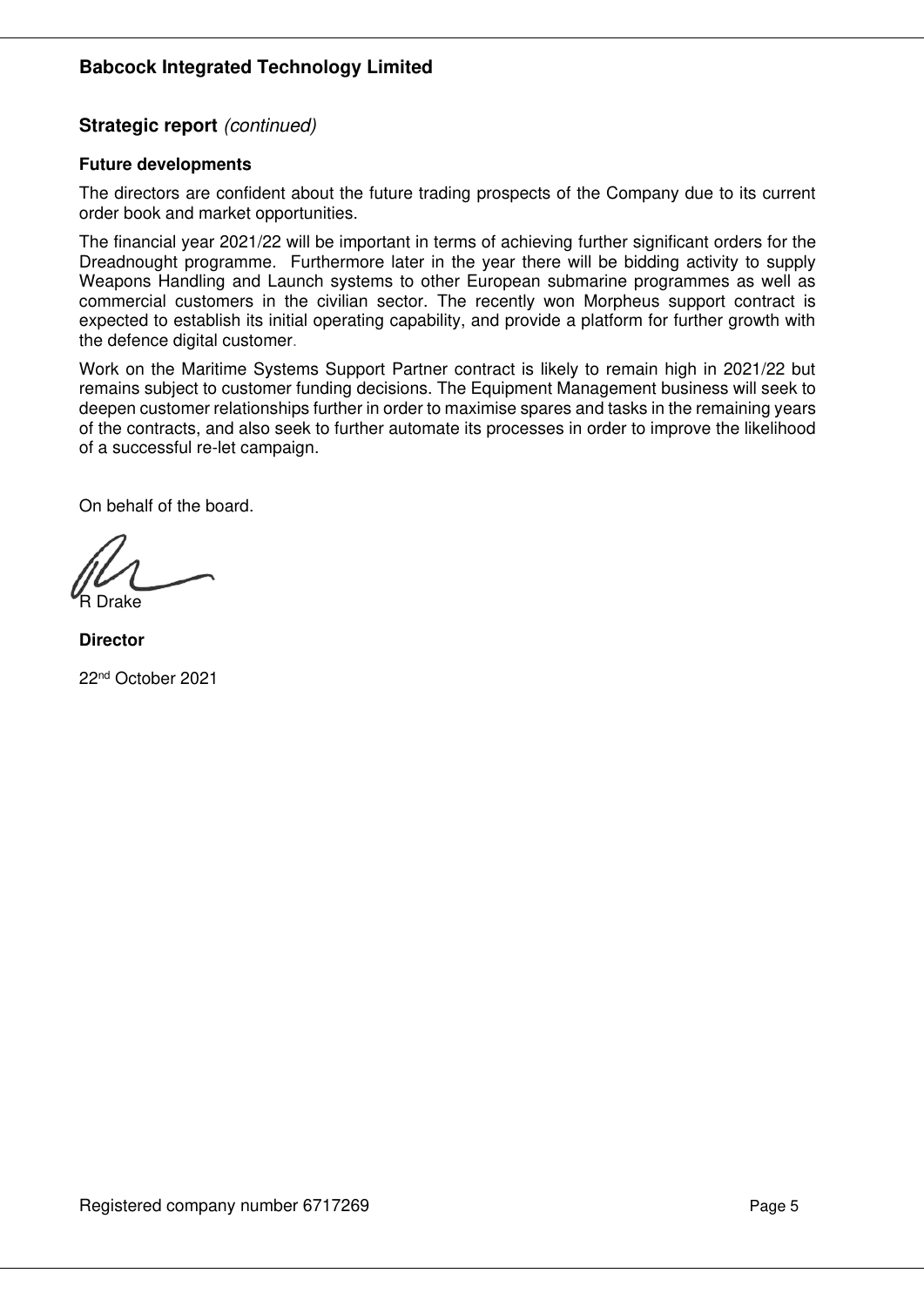# **Directors' report**

The directors present their report and the audited financial statements of the Company for the year ended 31 March 2021.

### **Dividends**

Dividends received during the year from Context IS Ltd were nil (2020: £1,018,584). Dividends declared during the year to the Company's immediate parent company, Babcock Marine Holdings (UK) Limited, were nil (2020: £85,000,000).

#### **Financial risk management**

The Company's operations expose it to a variety of financial risks that include the effects of changes in price risk, credit risk, liquidity risk and interest rate risk. The Company has in place a risk management programme that seeks to limit adverse effects on the financial performance of the Company by monitoring levels of debt finance and the related finance costs.

Given the size of the Company, the directors have not delegated the responsibility of monitoring financial risk management to a sub-committee of the board. The policies set by the board of directors of Babcock International Group PLC are implemented by the Group and Company's finance department. The department has a policy and procedures manual that sets out specific guidelines to allow it to manage interest rate risk, credit risk and circumstances where it would be appropriate to use financial instruments to manage these.

#### *Price risk*

The Company is exposed to price risk as a result of its operations. This risk is mitigated by specific functions which assess pricing in respect of both selling and procurement activities. The Company has no exposure to equity securities price risks as it holds no listed equity investments.

#### *Credit risk*

The Company has implemented policies that require appropriate credit checks on potential customers before sales are made. The Company also monitors existing customer accounts on an on-going basis and takes appropriate action where necessary to minimise any potential credit risk. Cash and bank balances are held with banks that have been assigned satisfactory credit ratings by international credit rating agencies.

#### *Liquidity risk*

The Company retains access to pooled cash resources to ensure it has sufficient available funds for operations. The Company also has access to longer term funding from its ultimate parent undertaking if required.

#### *Interest rate cash flow risk*

The Company has both interest-bearing assets and interest-bearing liabilities. The interest-bearing assets earn interest at a fixed rate, with the exception of interest earned on cash balances, which accrue interest at a floating rate. Interest-bearing liabilities accrue interest at a floating rate. The Company does not use derivative financial instruments to manage interest rate costs and, as such, no hedge accounting is applied.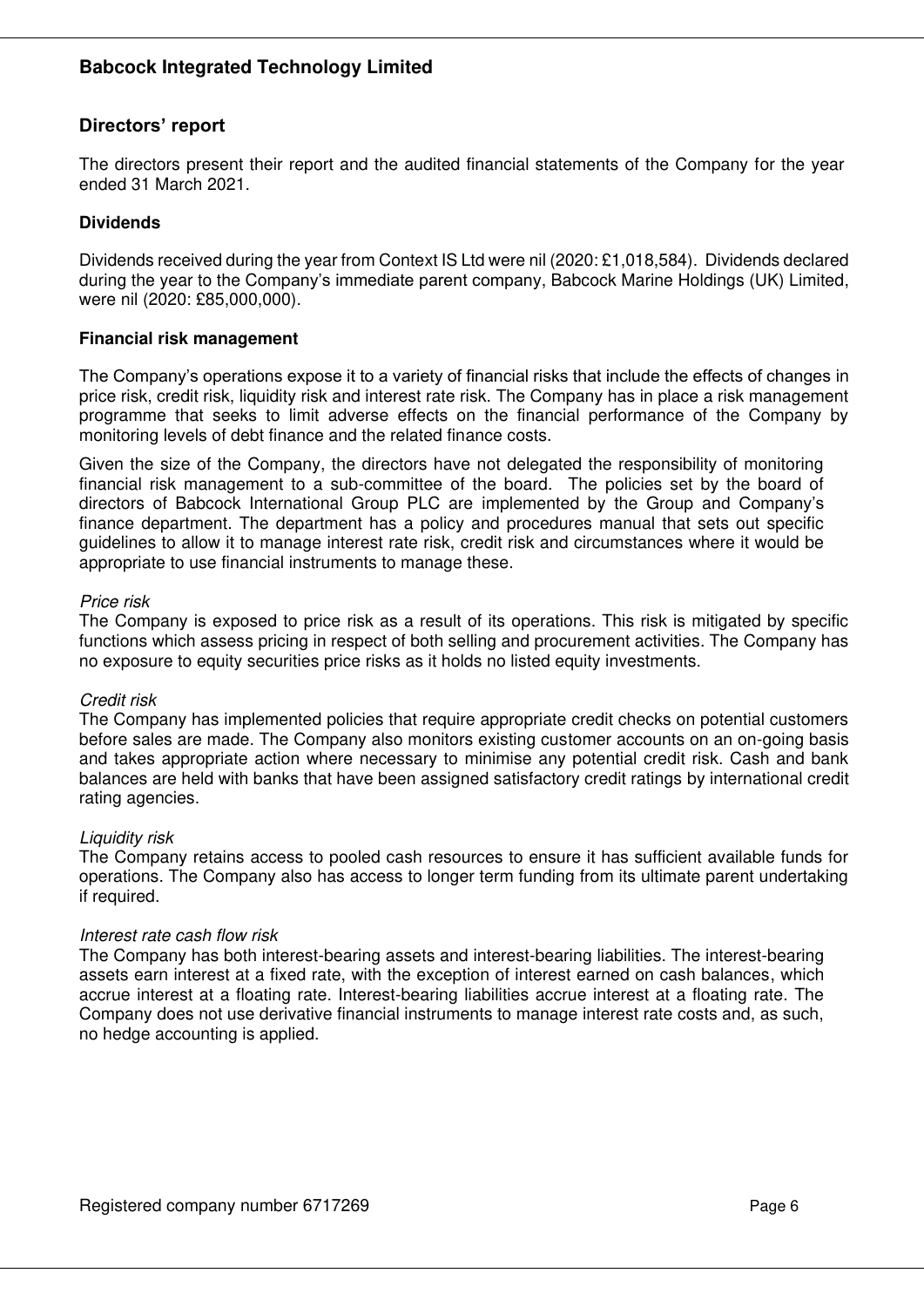# **Directors' report** *(continued)*

# **Directors**

The directors who held office during the year and up to the date of signing the annual report, unless otherwise stated, were as follows:

I Urquhart D Jones J Hall (Resigned 31st March 2021) J Howie (Resigned 31st March 2021) W Erith (appointed 19th May 2021) R Drake (appointed 19th May 2021)

#### **Employment of disabled persons**

Applications for employment by disabled persons are always fully considered, bearing in mind the respective aptitudes and abilities of the applicant concerned. In the event of members of staff becoming disabled, every effort is made to ensure that their employment with the Company continues and the appropriate training is arranged. It is the policy of the Company that the training, career development and promotion of a disabled person should, as far as possible, be identical to that of a person who does not suffer from a disability.

### **Employee involvement**

Consultation with employees, or their representatives, has continued at all levels, with the aim of ensuring that their views are taken into account when decisions are made that are likely to affect their interests, and that all employees are aware of the financial and economic performance of their business units and of the Company as a whole. Communication with all employees continues through the in-house newspaper and newsletters, briefing groups and the distribution of the annual report.

# **Safety policy**

The Company recognises the promotion of health and safety at work as an important objective. It is Company policy to take steps to ensure, as far as reasonably practical, the health, safety and welfare of the employees of the Company is maintained.

#### **Research and development**

The Company commits resources to research and development to the extent management considers reasonable for the evolution and development of the business.

#### **Environment**

The Company recognises its responsibility to minimise, so far as reasonably possible, the potential for adverse impacts from its operations. It aims to achieve the highest standards in environmental management and seek accreditation to relevant standards where appropriate.

The Company has developed and implemented an environmental policy to ensure that the impact of its activities on the environment is limited to the minimum practicable level.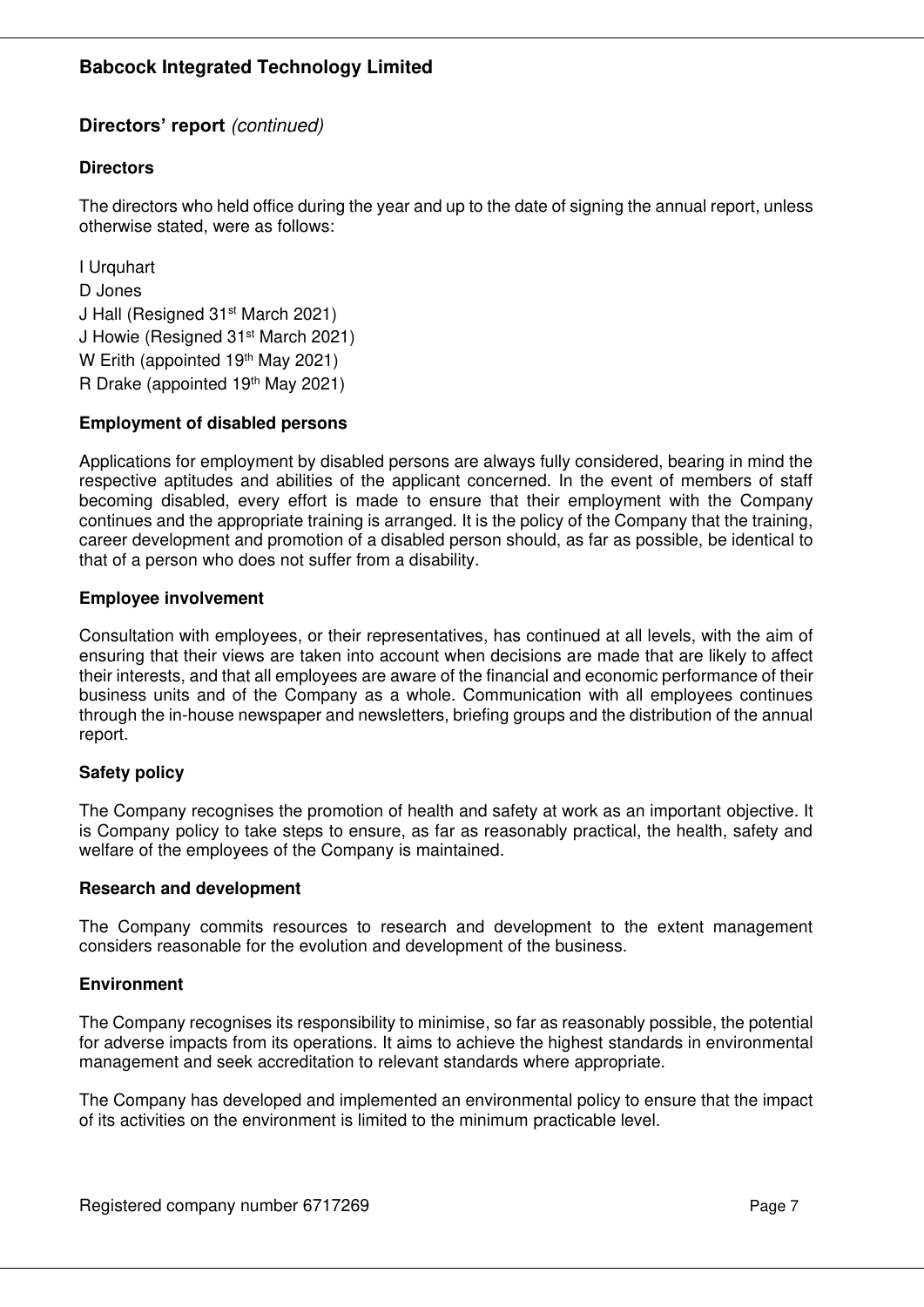# **Directors' report** *(continued)*

#### **Statement of directors' responsibilities**

The directors are responsible for preparing the Strategic report, the Directors' report and the financial statements in accordance with applicable law and regulations.

Company law requires the directors to prepare financial statements for each financial year. Under that law the directors have prepared the financial statements in accordance with applicable law and United Kingdom Accounting Standards (United Kingdom Generally Accepted Accounting Practice), including Financial Reporting Standard 101 'Reduced Disclosure Framework' (FRS 101). Under company law, the directors must not approve the financial statements unless they are satisfied that they give a true and fair view of the state of affairs of the Company and of the profit or loss of the Company for that period.

In preparing these financial statements, the directors are required to:

- select suitable accounting policies and then apply them consistently;
- make judgements and accounting estimates that are reasonable and prudent;
- state whether applicable UK Accounting Standards, including FRS 101, have been followed, subject to any material departures disclosed and explained in the financial statements; and
- prepare the financial statements on the going concern basis unless it is inappropriate to presume that the Company will continue in business.

The directors are responsible for keeping adequate accounting records that are sufficient to show and explain the Company's transactions and disclose with reasonable accuracy at any time the financial position of the Company and enable them to ensure that the financial statements comply with the Companies Act 2006. They are also responsible for safeguarding the assets of the Company and hence for taking reasonable steps for the prevention and detection of fraud and other irregularities.

#### **Qualifying third party indemnity provisions**

Babcock International Group PLC provides protection for directors of companies within the Group against personal financial exposure they may incur in their capacity as such. These include qualifying third party indemnity provisions (as defined by Companies Act 2006) for the benefit of members of Babcock International Group PLC, including, where applicable, in their capacity as a director of the Company and other companies within the Group. These indemnities came into force in 2012 and remain in force.

#### **Statement of disclosure of information to auditors**

Each director, as at the date of this report, has confirmed that in so far as they are aware there is no relevant audit information of which the Company's auditors are unaware, and they have taken all the steps that they ought to have taken as a director in order to make themselves aware of any relevant audit information and to establish that the Company's auditors are aware of this information.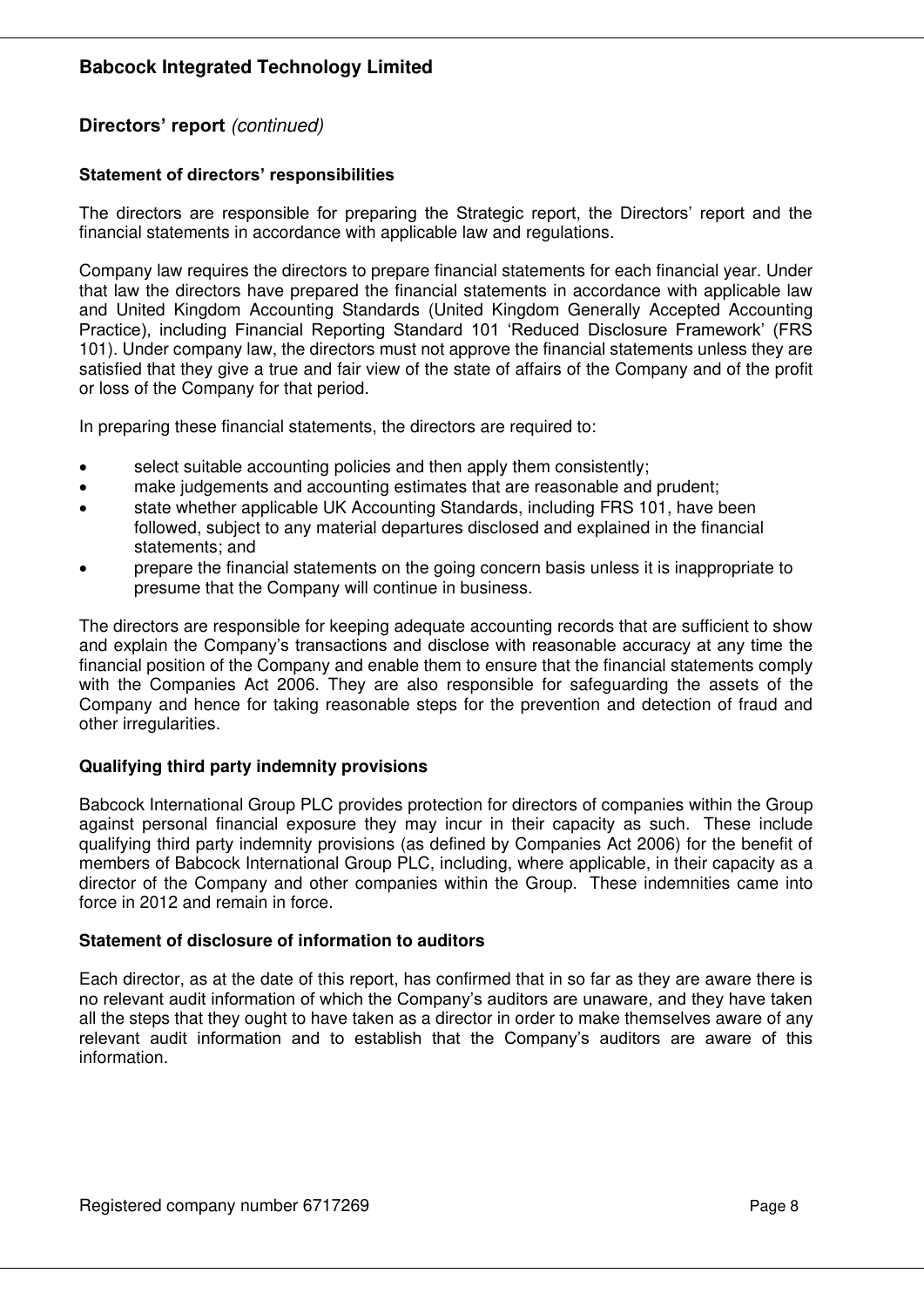# **Directors' report** *(continued)*

#### **Reappointment of auditors**

PricewaterhouseCoopers LLP has now completed its final audit as external auditor. Deloitte LLP has been selected as the Company's external auditor for the financial year ending 31 March 2022 following shareholder approval at the Annual General Meeting of the Ultimate Parent, Babcock International Group PLC.

On behalf of the board

R Drake

**Director**  22nd October 2021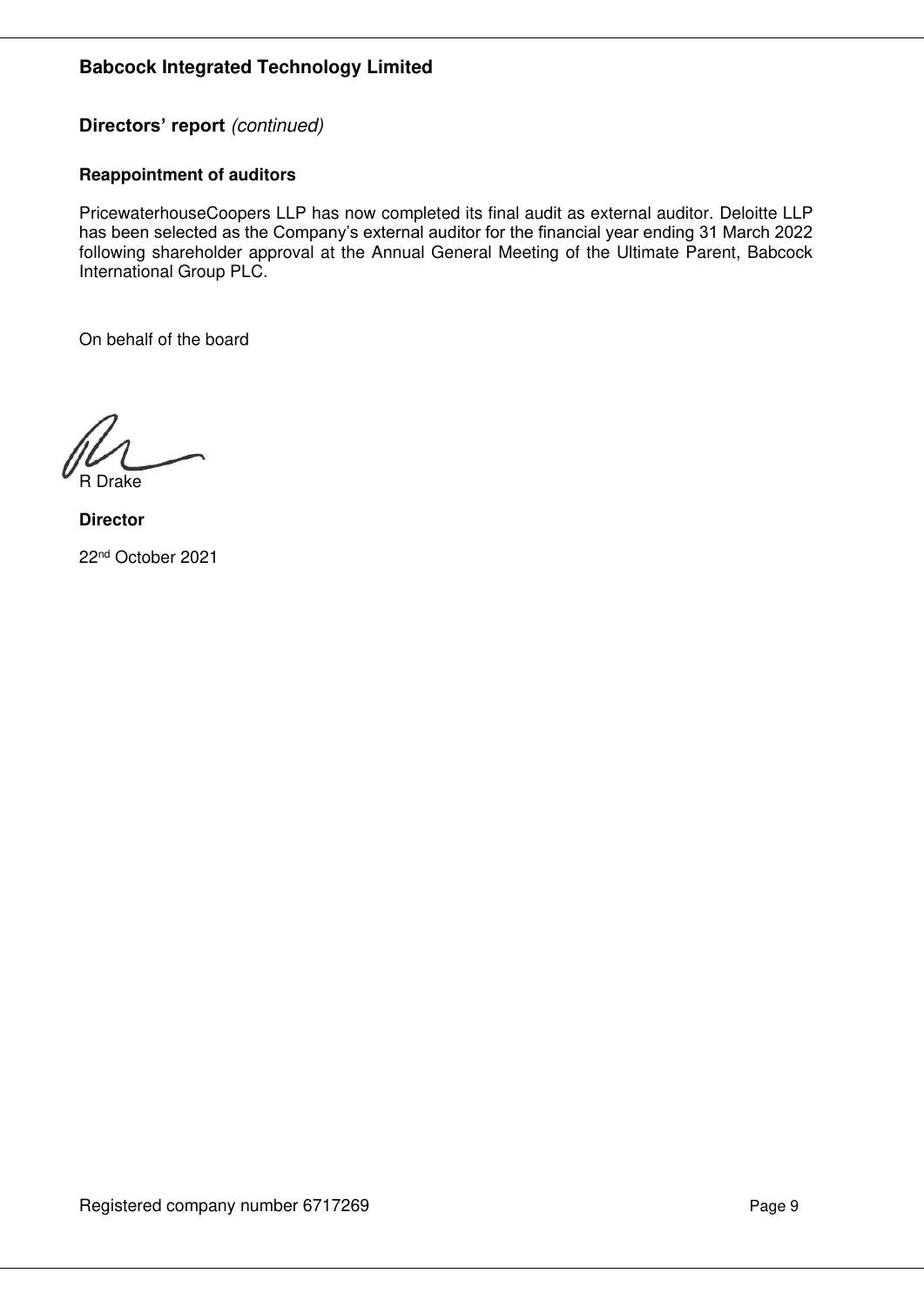# *Independent auditors' report to the members of Babcock*  **Integrated Technology Limited**

# **Report on the audit of the financial statements**

# **Opinion**

In our opinion, Babcock Integrated Technology Limited's financial statements:

- give a true and fair view of the state of the company's affairs as at 31 March 2021 and of its profit for the year then ended;
- have been properly prepared in accordance with United Kingdom Generally Accepted Accounting Practice (United Kingdom Accounting Standards, comprising FRS 101 "Reduced Disclosure Framework", and applicable law); and
- have been prepared in accordance with the requirements of the Companies Act 2006.

We have audited the financial statements, included within the Annual Report, which comprise: the Statement of financial position as at 31 March 2021; the Income statement, the Statement of comprehensive income, and the Statement of changes in equity for the year then ended; and the notes to the financial statements, which include a description of the significant accounting policies.

### **Basis for opinion**

We conducted our audit in accordance with International Standards on Auditing (UK) ("ISAs (UK)") and applicable law. Our responsibilities under ISAs (UK) are further described in the Auditors' responsibilities for the audit of the financial statements section of our report. We believe that the audit evidence we have obtained is sufficient and appropriate to provide a basis for our opinion.

#### *Independence*

We remained independent of the company in accordance with the ethical requirements that are relevant to our audit of the financial statements in the UK, which includes the FRC's Ethical Standard, and we have fulfilled our other ethical responsibilities in accordance with these requirements.

# **Conclusions relating to going concern**

Based on the work we have performed, we have not identified any material uncertainties relating to events or conditions that, individually or collectively, may cast significant doubt on the company's ability to continue as a going concern for a period of at least twelve months from when the financial statements are authorised for issue.

In auditing the financial statements, we have concluded that the directors' use of the going concern basis of accounting in the preparation of the financial statements is appropriate.

However, because not all future events or conditions can be predicted, this conclusion is not a guarantee as to the company's ability to continue as a going concern.

Our responsibilities and the responsibilities of the directors with respect to going concern are described in the relevant sections of this report.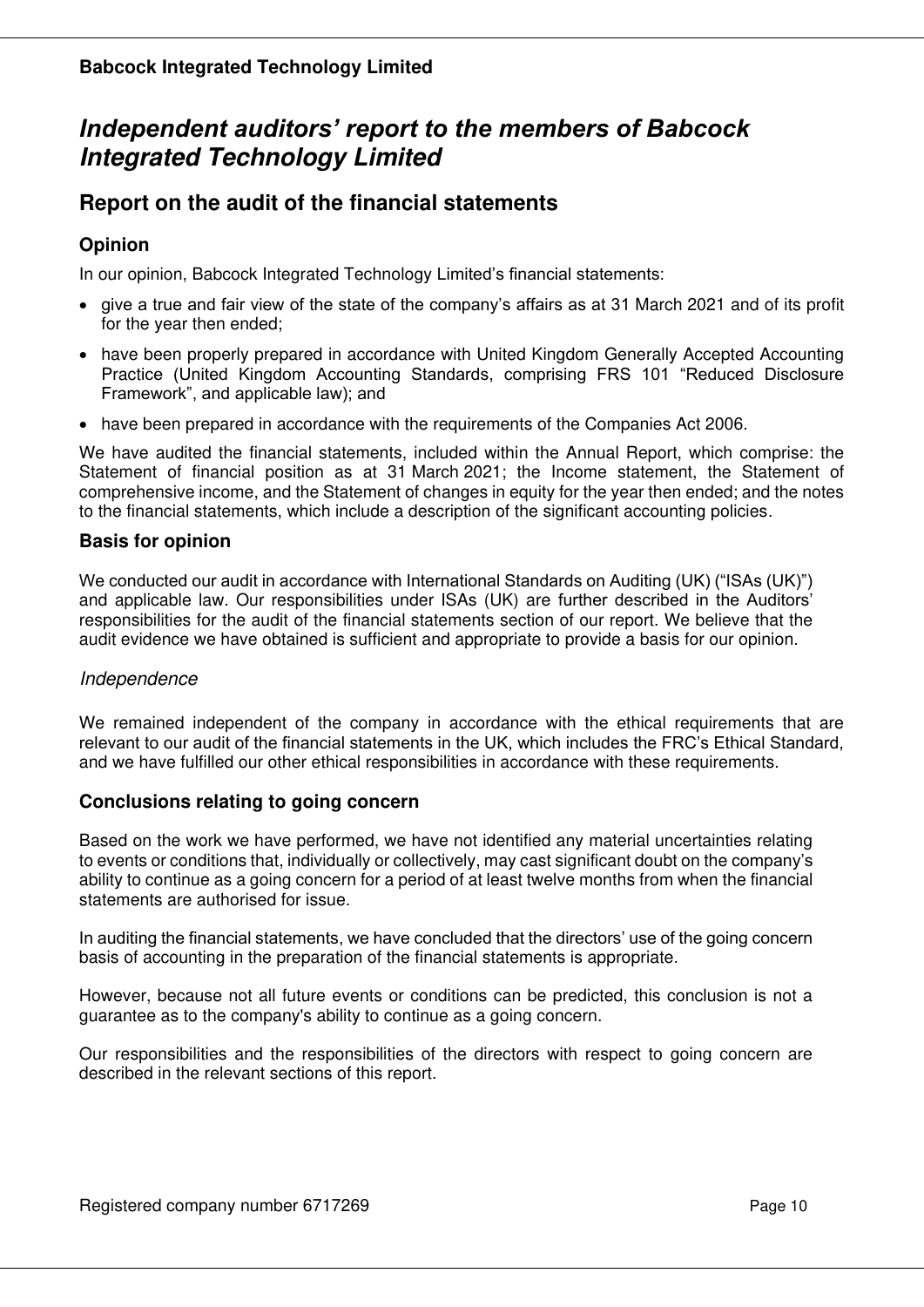# *Independent auditors' report to the members of Babcock*  **Integrated Technology Limited** *(continued)*

# **Reporting on other information**

The other information comprises all of the information in the Annual Report other than the financial statements and our auditors' report thereon. The directors are responsible for the other information. Our opinion on the financial statements does not cover the other information and, accordingly, we do not express an audit opinion or, except to the extent otherwise explicitly stated in this report, any form of assurance thereon.

In connection with our audit of the financial statements, our responsibility is to read the other information and, in doing so, consider whether the other information is materially inconsistent with the financial statements or our knowledge obtained in the audit, or otherwise appears to be materially misstated. If we identify an apparent material inconsistency or material misstatement, we are required to perform procedures to conclude whether there is a material misstatement of the financial statements or a material misstatement of the other information. If, based on the work we have performed, we conclude that there is a material misstatement of this other information, we are required to report that fact. We have nothing to report based on these responsibilities.

With respect to the Strategic report and Directors' report, we also considered whether the disclosures required by the UK Companies Act 2006 have been included.

Based on our work undertaken in the course of the audit, the Companies Act 2006 requires us also to report certain opinions and matters as described below**.** 

### *Strategic report and Directors' report*

In our opinion, based on the work undertaken in the course of the audit, the information given in the Strategic report and Directors' report for the year ended 31 March 2021 is consistent with the financial statements and has been prepared in accordance with applicable legal requirements.

In light of the knowledge and understanding of the company and its environment obtained in the course of the audit, we did not identify any material misstatements in the Strategic report and Directors' report.

# **Responsibilities for the financial statements and the audit**

#### *Responsibilities of the directors for the financial statements*

As explained more fully in the Statement of directors' responsibilities, the directors are responsible for the preparation of the financial statements in accordance with the applicable framework and for being satisfied that they give a true and fair view. The directors are also responsible for such internal control as they determine is necessary to enable the preparation of financial statements that are free from material misstatement, whether due to fraud or error.

In preparing the financial statements, the directors are responsible for assessing the company's ability to continue as a going concern, disclosing, as applicable, matters related to going concern and using the going concern basis of accounting unless the directors either intend to liquidate the company or to cease operations, or have no realistic alternative but to do so.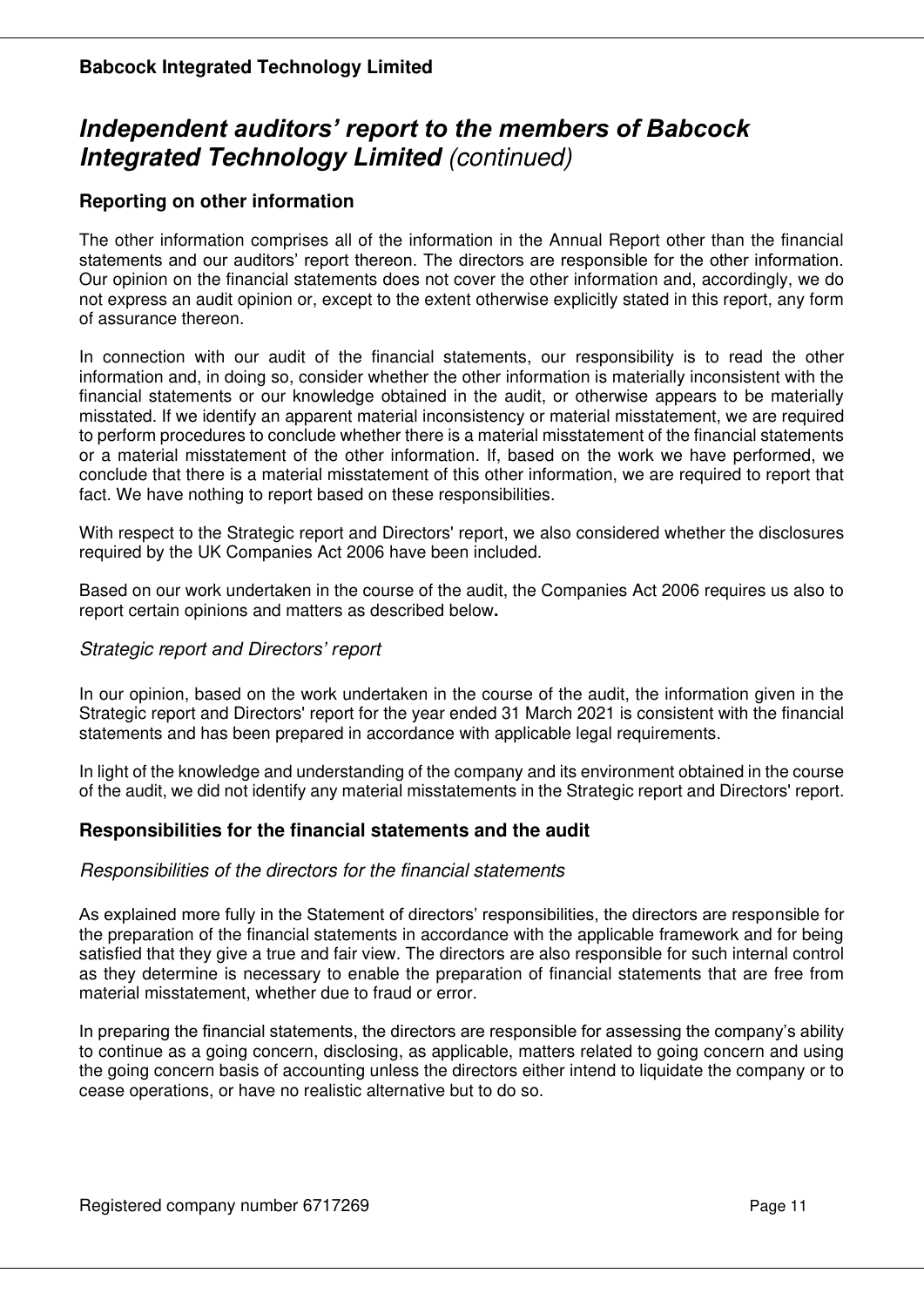# *Independent auditors' report to the members of Babcock Integrated Technology Limited (continued)*

*Auditors' responsibilities for the audit of the financial statements*

Our objectives are to obtain reasonable assurance about whether the financial statements as a whole are free from material misstatement, whether due to fraud or error, and to issue an auditors' report that includes our opinion. Reasonable assurance is a high level of assurance, but is not a guarantee that an audit conducted in accordance with ISAs (UK) will always detect a material misstatement when it exists. Misstatements can arise from fraud or error and are considered material if, individually or in the aggregate, they could reasonably be expected to influence the economic decisions of users taken on the basis of these financial statements.

Irregularities, including fraud, are instances of non-compliance with laws and regulations. We design procedures in line with our responsibilities, outlined above, to detect material misstatements in respect of irregularities, including fraud. The extent to which our procedures are capable of detecting irregularities, including fraud, is detailed below.

Based on our understanding of the company and industry, we identified that the principal risks of noncompliance with laws and regulations related to tax regulations, anti-bribery and corruption legislation and health and safety regulation, and we considered the extent to which non-compliance might have a material effect on the financial statements. We also considered those laws and regulations that have a direct impact on the financial statements such as the Companies Act 2006. We evaluated management's incentives and opportunities for fraudulent manipulation of the financial statements (including the risk of override of controls), and determined that the principal risks were related to the posting of inappropriate journal entries and management bias in accounting estimates and judgments. This included the risk of manipulation of results to achieve performance targets through improper revenue/profit recognition, given the judgmental nature of contract accounting. Audit procedures performed by the engagement team included:

- Gaining an understanding of the legal and regulatory framework applicable to the Company and the industry in which it operates, and considering the risk of any acts by the Company which may be contrary to applicable laws and regulations, including fraud;
- Discussions with management, including consideration of known or suspected instances of non-compliance with laws and regulation and fraud;
- Challenging assumptions and judgments made by management in their significant accounting estimates that involved making assumptions and considering future events that are inherently uncertain; and
- We also addressed the risk of management override of internal controls, including testing journals, and evaluated whether there was evidence of bias by management or the directors that represented a risk of material misstatement due to fraud.

There are inherent limitations in the audit procedures described above. We are less likely to become aware of instances of non-compliance with laws and regulations that are not closely related to events and transactions reflected in the financial statements. Also, the risk of not detecting a material misstatement due to fraud is higher than the risk of not detecting one resulting from error, as fraud may involve deliberate concealment by, for example, forgery or intentional misrepresentations, or through collusion.

A further description of our responsibilities for the audit of the financial statements is located on the FRC's website at: www.frc.org.uk/auditorsresponsibilities. This description forms part of our auditors' report.

Registered company number 6717269 Page 12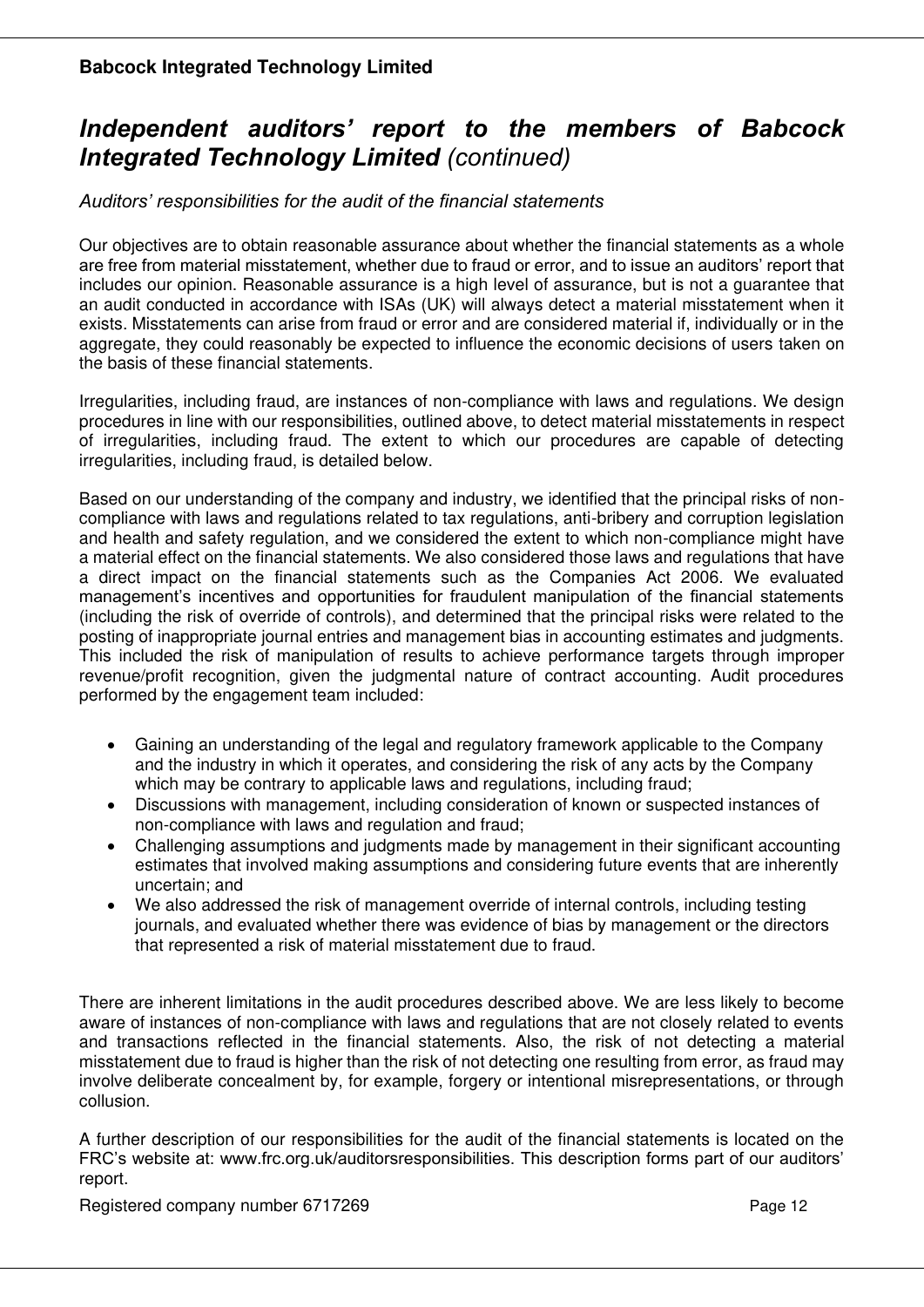# **I***ndependent auditors' report to the members of Babcock Integrated Technology Limited (continued)*

*Use of this report* 

This report, including the opinions, has been prepared for and only for the company's members as a body in accordance with Chapter 3 of Part 16 of the Companies Act 2006 and for no other purpose. We do not, in giving these opinions, accept or assume responsibility for any other purpose or to any other person to whom this report is shown or into whose hands it may come save where expressly agreed by our prior consent in writing.

# **Other required reporting**

# **Companies Act 2006 exception reporting**

Under the Companies Act 2006 we are required to report to you if, in our opinion:

- we have not obtained all the information and explanations we require for our audit; or
- adequate accounting records have not been kept by the company, or returns adequate for our audit have not been received from branches not visited by us; or
- certain disclosures of directors' remuneration specified by law are not made; or
- the financial statements are not in agreement with the accounting records and returns.

We have no exceptions to report arising from this responsibility.

Stephen Patey (Senior Statutory Auditor) for and on behalf of PricewaterhouseCoopers LLP Chartered Accountants and Statutory Auditors Bristol 22 October 2021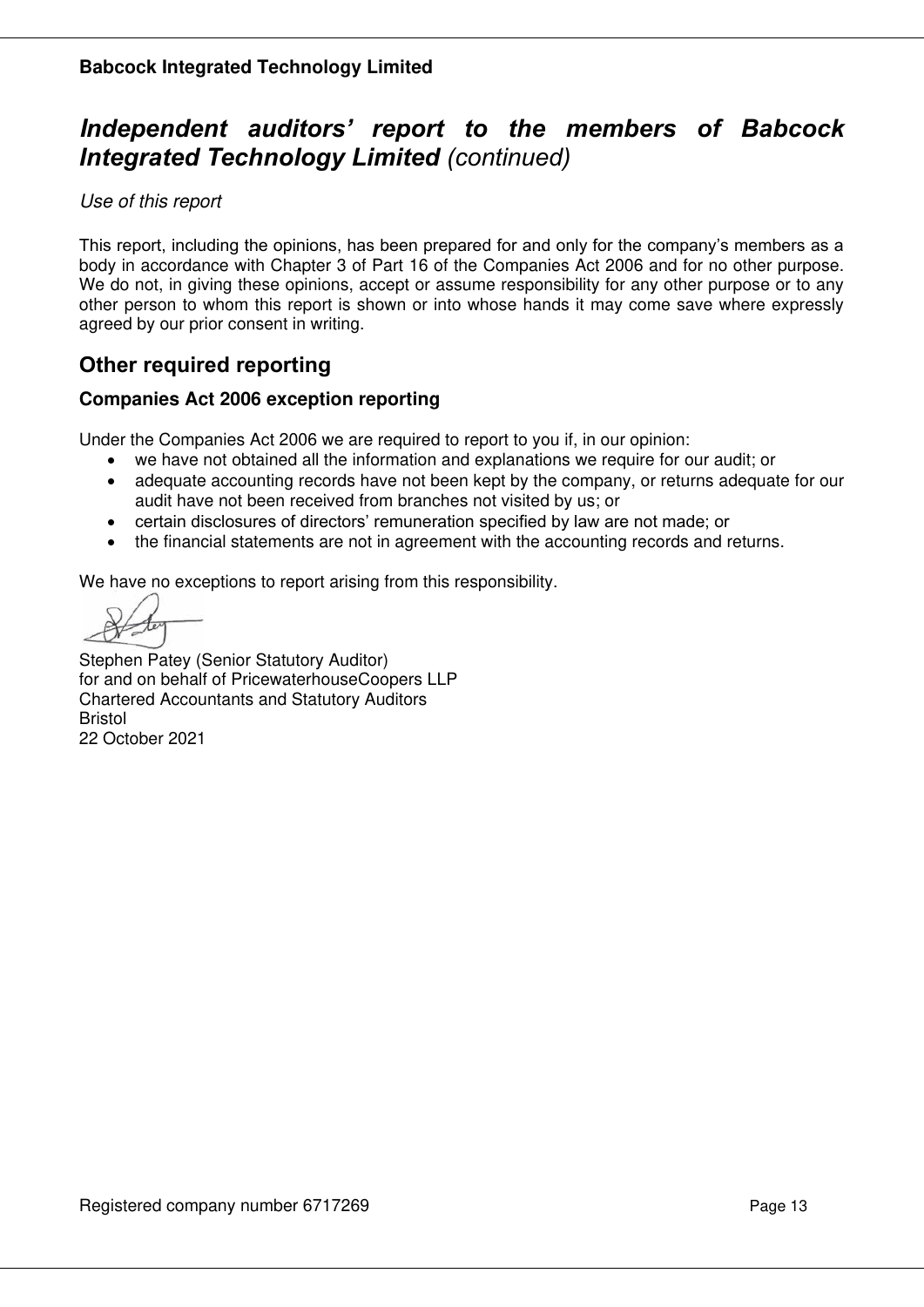#### **Income statement**

*for the year ended 31 March 2021*

|                                                                                             | <b>Note</b>    | 2021<br>£000         | 2020<br>£000                         |
|---------------------------------------------------------------------------------------------|----------------|----------------------|--------------------------------------|
| <b>Revenue</b><br>Cost of sales                                                             | $\overline{4}$ | 264,505<br>(239,445) | 212,589<br>(180,424)                 |
| <b>Gross profit</b>                                                                         |                | 25,060               | 32,165                               |
| Administrative expenses                                                                     |                | (17, 663)            | (11, 018)                            |
| <b>Operating profit</b>                                                                     | 6              | 7,397                | 21,147                               |
| Finance income<br>Finance costs<br>Dividends received<br>Profit on disposals of investments | 5<br>5         | 2,910<br>(2,929)     | 3,375<br>(3, 156)<br>1,019<br>65,570 |
| Impairment of investments                                                                   | 14             | (1, 453)             |                                      |
| Profit before income tax                                                                    |                | 5,925                | 87,955                               |
| Income tax expense                                                                          | 10             | (2, 452)             | (3,960)                              |
| Profit for the financial year                                                               |                | 3,473                | 83,995                               |
| All of the above results derive from continuing operations.                                 |                |                      |                                      |

# **Statement of comprehensive Income**

| for the year ended 31 March 2021                    |       |         |
|-----------------------------------------------------|-------|---------|
|                                                     | 2021  | 2020    |
|                                                     | £000  | £000    |
| Profit for the financial year                       | 3,473 | 83,995  |
| Other comprehensive (expense)/income:               |       |         |
| Items that may be subsequently reclassified to      |       |         |
| income statement:                                   |       |         |
| Fair value adjustment of foreign exchange hedges    | (551) | 146     |
| Items that will not be subsequently reclassified to |       |         |
| income statement:                                   |       |         |
| Loss on re-measurement of net defined benefit       |       | (3,077) |
| obligation                                          |       |         |
| Tax on net defined benefit obligation               |       | 555     |
| Total other comprehensive expense for the           | (551) | (2,376) |
| year                                                |       |         |
| Total comprehensive income for the year             | 2,922 | 81,619  |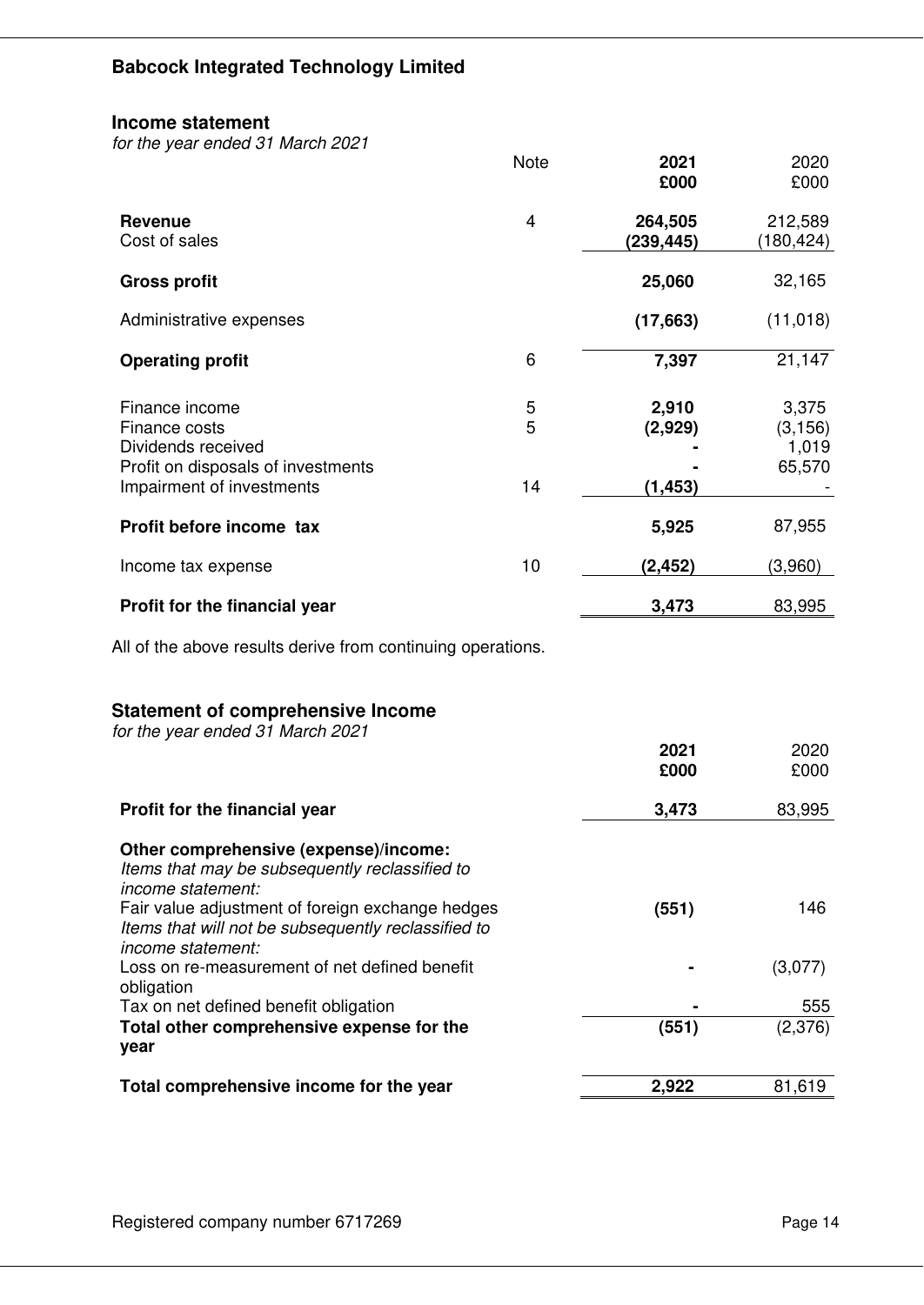# **Statement of financial position**

*as at 31 March 2021* 

|                                                                   |             | 2021       | Restated 2020 |
|-------------------------------------------------------------------|-------------|------------|---------------|
| <b>Non-current assets</b>                                         | <b>Note</b> | £000       | £000          |
|                                                                   |             |            |               |
| Intangible assets                                                 | 11          | 31,834     | 32,156        |
| Tangible assets                                                   | 12          | 19,669     | 20,178        |
| Right-of-use assets                                               | 13          | 19,478     | 16,273        |
| Investments                                                       | 14          | 246,007    | 244,760       |
| Other receivables due after one year                              | 15          | 6,698      | 7,320         |
|                                                                   |             | 323,686    | 320,687       |
| <b>Current assets</b>                                             |             |            |               |
| Inventories                                                       | 16          | 358        | 1,722         |
| Trade and other receivables                                       | 17          | 238,102    | 208,201       |
| Other financial assets                                            | 21          |            | 485           |
| Cash and cash equivalents                                         |             | 42,764     | 42,308        |
|                                                                   |             | 281,224    | 252,716       |
| <b>Current liabilities</b>                                        |             |            |               |
| Trade and other payables - amounts falling due<br>within one year | 18          | (233, 753) | (212, 186)    |
| Lease liabilities                                                 | 19          | (1, 411)   | (1,823)       |
| Other financial liabilities                                       | 21          | (124)      | (53)          |
| <b>Net current assets</b>                                         |             | 45,936     | 38,654        |
| <b>Total assets less current liabilities</b>                      |             | 369,622    | 359,341       |
| Provisions for liabilities                                        | 20          | (1, 318)   | (437)         |
| Lease liabilities                                                 | 19          | (24, 431)  | (17, 241)     |
| Other payables due after one year                                 | 28          | (5,508)    | (6, 220)      |
| <b>Net assets</b>                                                 |             | 338,365    | 335,443       |
| <b>Equity</b>                                                     |             |            |               |
| Called up share capital                                           | 23          | 40         | 40            |
| Share premium account                                             |             | 94,864     | 94,864        |
| Other reserves                                                    |             | (119)      | 432           |
| Retained earnings                                                 |             | 243,580    | 240,107       |
| <b>Total shareholders' funds</b>                                  |             | 338,365    | 335,443       |

The prior year comparative has been restated to reclassify £2,592,000 of trade and other payables – amounts falling due within one year into right-of-use assets.

The notes on pages 17 to 44 are an integral part of these financial statements.

The financial statements on pages 14 to 44 were approved by the board of directors and signed on its behalf by:

R Drake

**Director** 22nd October 2021

Registered company number 6717269 Page 15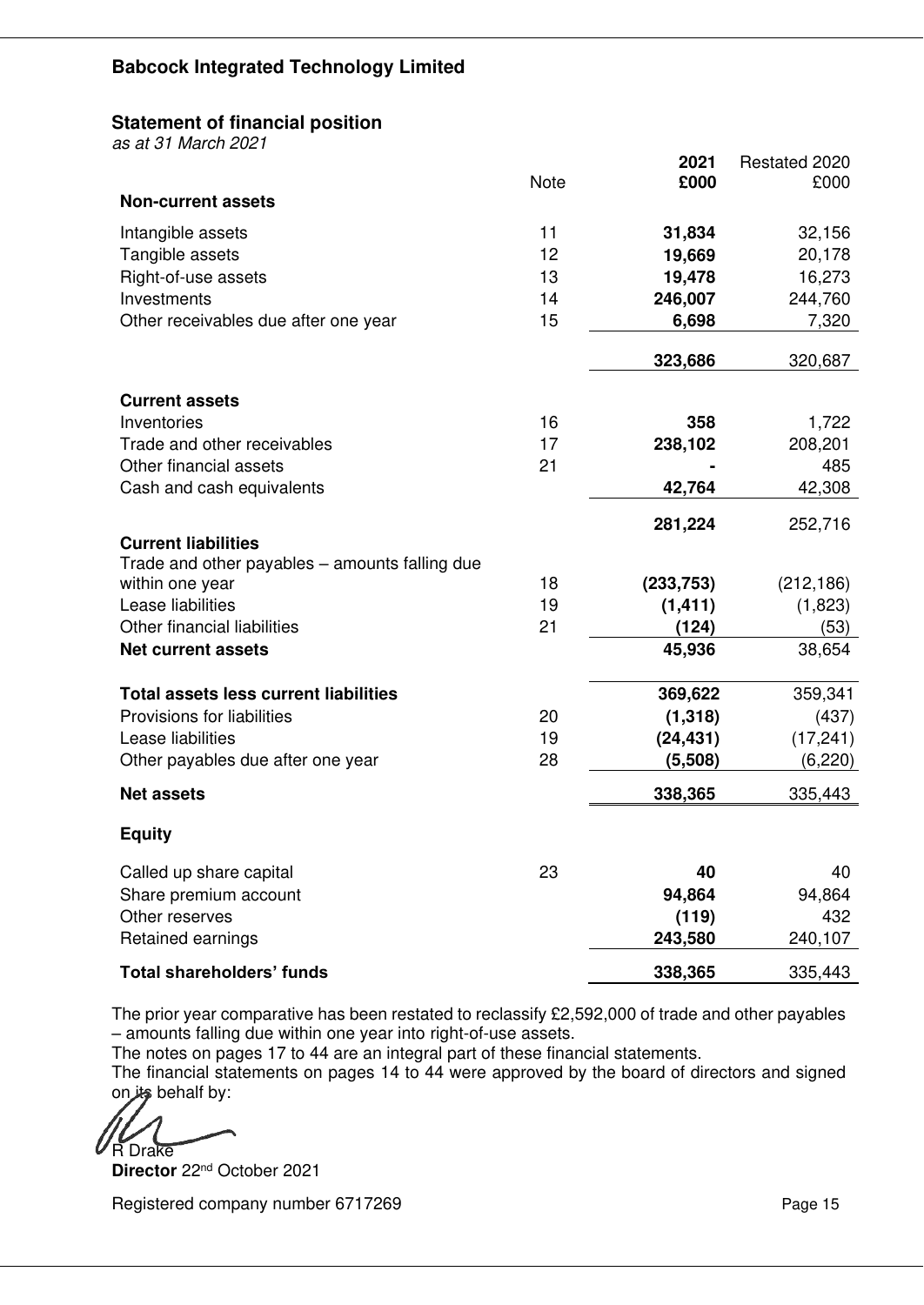# **Statement of changes in equity**

*for the year ended 31 March 2021* 

|                                                       | <b>Note</b> | <b>Called</b><br>up share<br>capital | <b>Share</b><br>premium<br>account | <b>Other</b><br>reserves     | <b>Retained</b><br>earnings | <b>Total</b><br>shareholders'<br>funds |
|-------------------------------------------------------|-------------|--------------------------------------|------------------------------------|------------------------------|-----------------------------|----------------------------------------|
|                                                       |             | £000                                 | £000                               | £000                         | £000                        | £000                                   |
| <b>Balance at 1 April</b><br>2019                     |             | 40                                   | 94,864                             | 286                          | 243,613                     | 338,803                                |
| Profit for the year<br>Other comprehensive<br>expense |             |                                      |                                    | 146                          | 83,995<br>(2,522)           | 83,995<br>(2,376)                      |
| <b>Transition to IFRS 16</b>                          |             |                                      |                                    |                              | 21                          | 21                                     |
| Dividend paid                                         | 24          |                                      | $\qquad \qquad \blacksquare$       | $\qquad \qquad \blacksquare$ | (85,000)                    | (85,000)                               |
| <b>Balance at 31 March</b><br>2020                    |             | 40                                   | 94,864                             | 432                          | 240,107                     | 335,443                                |
| Profit for the year                                   |             |                                      |                                    |                              | 3,473                       | 3,473                                  |
| Other comprehensive<br>expense                        |             |                                      |                                    | (551)                        |                             | (551)                                  |
| <b>Balance at 31 March</b><br>2021                    |             | 40                                   | 94,864                             | (119)                        | 243,580                     | 338,365                                |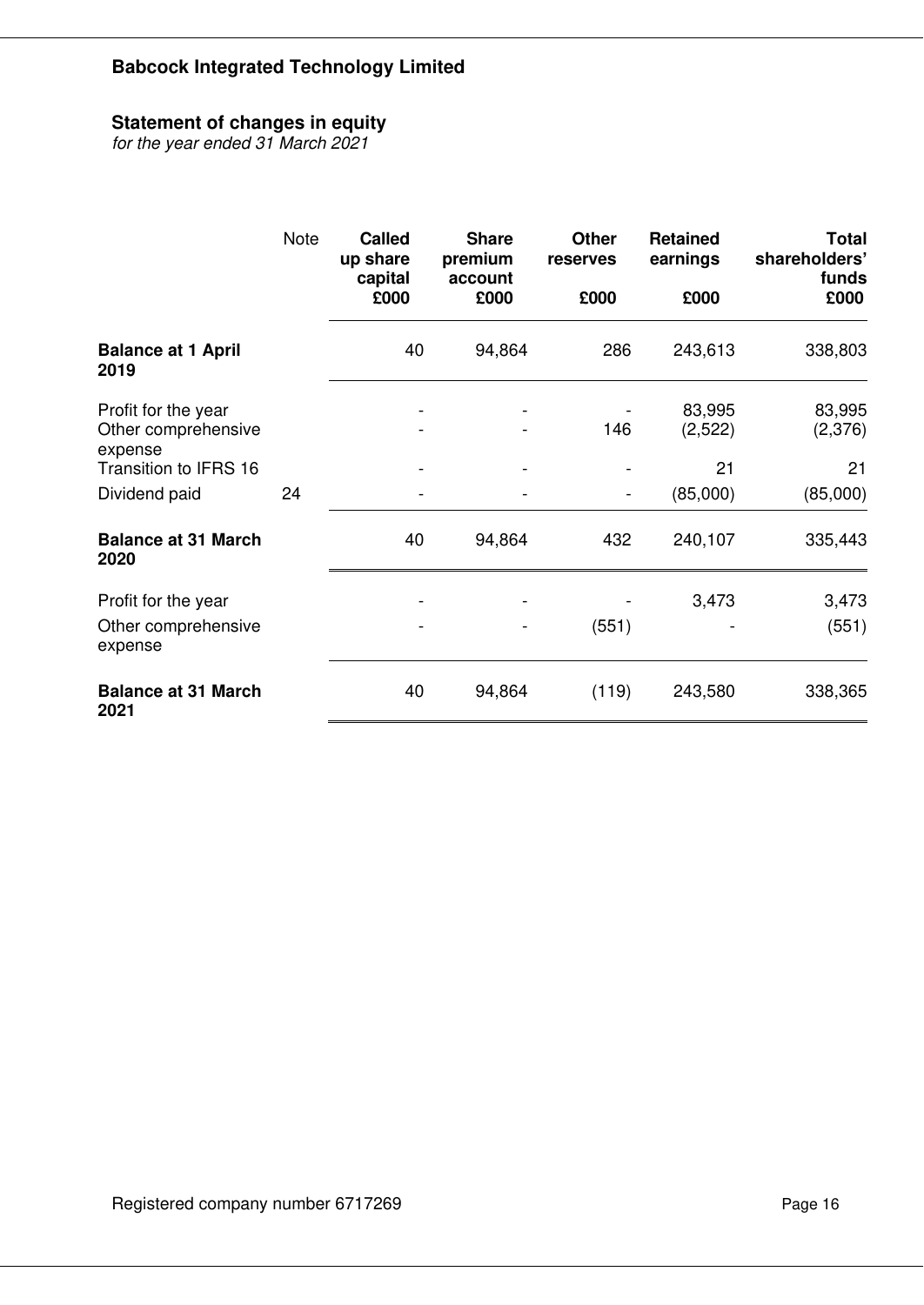### **Notes to the financial statements**

#### **1 General information**

Babcock Integrated Technology Limited is a private company limited by shares which is incorporated and domiciled in England, UK. The address of the registered Office is 33 Wigmore Street, London W1U 1QX.

#### **2 Summary of significant accounting policies**

The principle accounting policies applied in the preparation of these financial statements are set out below. These policies have been consistently applied to all the years presented.

#### **Basis of preparation**

The financial statements have been prepared in accordance with Financial Reporting Standard 101, 'Reduced Disclosure Framework' (FRS 101). These financial statements are prepared on a going concern basis, under the historical cost convention, as modified by the revaluation of land and buildings and certain financial assets and liabilities measured at fair value through profit and loss in accordance with the Companies Act 2006. The financial statements are prepared in sterling which is the functional currency of the Company and rounded to the nearest £000.

The preparation of financial statements in conformity with FRS 101 requires the use of certain critical accounting estimates. It also requires management to exercise its judgement in the process of applying the Company's accounting policies. The areas involving a higher degree of judgement or complexity, or areas where assumptions and estimates are significant to the financial statements, are disclosed in note 3.

The Company is a wholly owned subsidiary of Babcock Marine Holdings (UK) Limited and of its ultimate parent, Babcock International Group Plc. It is included in the consolidated financial statements of Babcock International Group Plc which are publicly available. Therefore the Company is exempt by virtue of section 400 of the Companies Act 2006 from the requirement to prepare consolidated financial statements*.* 

The following exemptions from the requirements of IFRS have been applied in the preparation of these financial statements, in accordance with FRS 101:

- a) Paragraphs 45(b) and 46 to 52 of IFRS 2, 'Share based payments'
- b) IFRS 7, 'Financial instruments: Disclosures'
- c) Paragraphs 91 to 99 of IFRS 13 'Fair value measurement' (disclosure of valuation techniques and inputs used for fair value measurement of assets and liabilities)
- d) Paragraph 38 of IAS 1, 'Presentation of financial statements' comparative information in respect of:
- paragraph 79(a) (iv) of IAS 1 Share capital and reserves;
- paragraph 73(e) of IAS 16 Property, plant and equipment; and
- paragraph 118(e) of IAS 38 Intangible assets (reconciliations between the carrying amount at the beginning and end of the period)
- e) The requirements of the second sentence of paragraph 110 and paragraphs 113(a), 114, 115, 118, 119(a) to (c), 120 to 127 and 129 of IFRS 15 Revenue from Contracts with Customers.
- f) The requirements of paragraph 52, the second sentence of paragraph 89, and paragraphs 90, 91 and 93 of IFRS 16 Leases
- g) The following paragraphs of IAS 1, 'Presentation of financial statements':- 10(d), 10(f), 16, 38, 40, 111, and 134-136

Registered company number 6717269 Page 17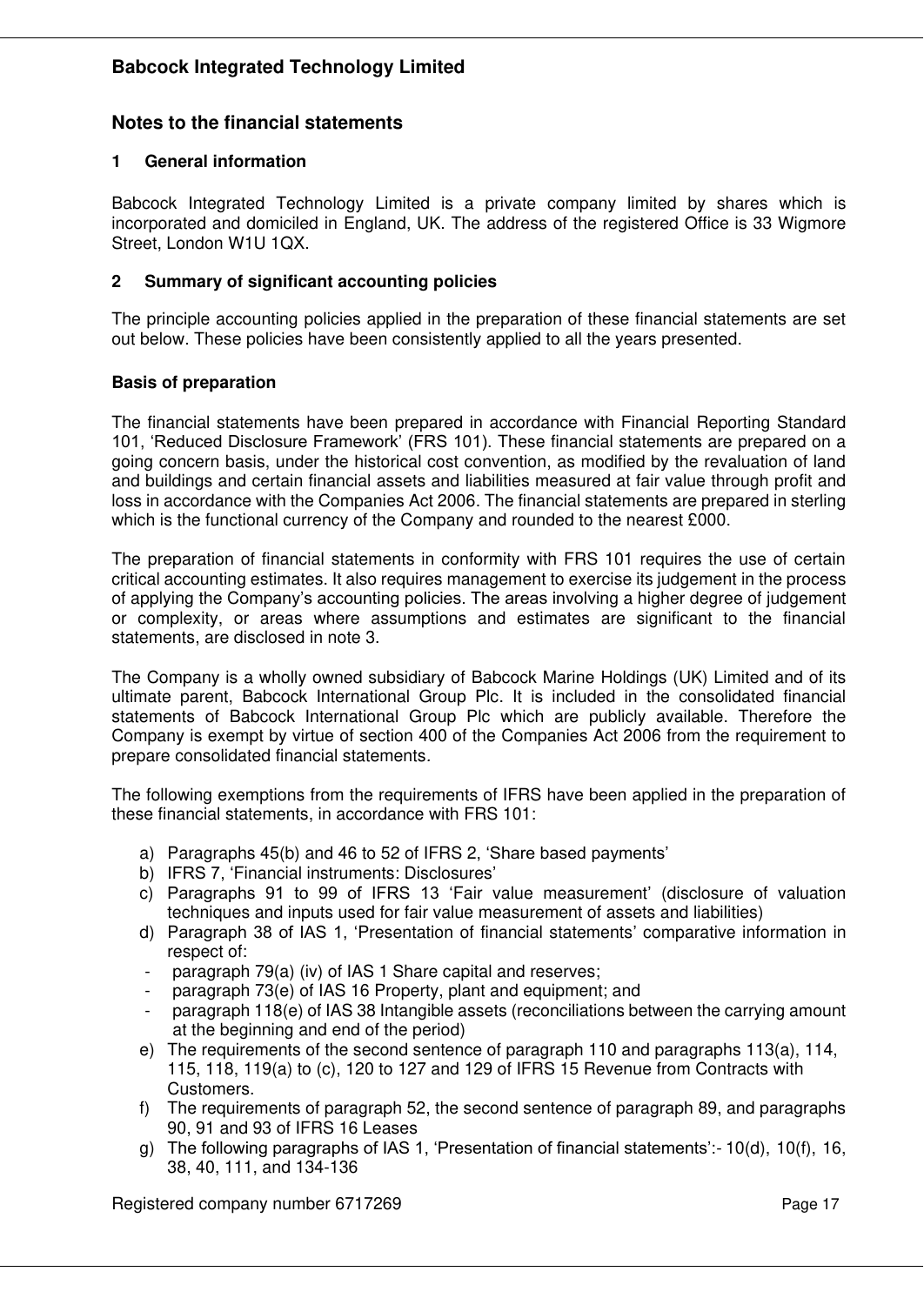# **Notes to the financial statements** *(continued)*

- **2 Summary of significant accounting policies** *(continued)* 
	- h) IAS 7, 'Statement of cash flows'
	- i) Paragraph 30 and 31 of IAS 8 'Accounting policies, changes in accounting estimates and errors'
	- j) Paragraph 17 of IAS 24, 'Related party transactions' in respect of key management compensation
	- k) The requirements of IAS 24, 'Related party disclosures' to disclose related party transactions entered into between two or more members of a group.

#### **Going concern**

After making enquiries, the directors have a reasonable expectation that the Company has adequate resources to continue in operational existence for the foreseeable future. Accordingly, the directors consider it appropriate to continue to adopt the going concern basis in preparing these financial statements.

#### **Adoption of new and revised standards**

There are no amendments to accounting standards, or IFRIC interpretations that are effective for the year ended 31 March 2021 that have a material impact on the company's financial statements.

#### **Revenue**

Revenue recognised represents income derived from contracts with customers for the provision of goods and services in the ordinary course of business. Revenue is recognised in line with IFRS 15, Revenue from Contracts with Customers. IFRS 15 requires the identification of performance obligations in contracts, allocation of the contract price to the performance obligations and recognition of revenue as performance obligations are satisfied.

(a) Performance obligations

Contracts are assessed to identify each promise to transfer either a distinct good or service or a series of distinct goods or services that are substantially the same and have the same pattern of transfer to the customer. Goods and services are distinct and accounted for as separate performance obligations if the customer can benefit from them either on their own or together with other resources readily available to the customer and they are separately identifiable in the contract. The integrated output nature of many of the goods and services provided by the Company can result in contracts with one performance obligation.

(b) Allocation of contract price to performance obligations

The contract price represents the amount of consideration which the Company expects to receive in exchange for delivering the promised goods or services to the customer. Variable consideration is included in the contract price on the most likely outcome basis but only to the extent that it is highly probable that it will not reverse in the future.

Given the bespoke nature of many of the goods and services the Company provides, stand-alone selling prices are generally not available and, in these circumstances, the Company allocates the contract price to performance obligations based on cost plus margin, in accordance with the Group's pricing principles. The Company's contracts typically do not include significant financing components.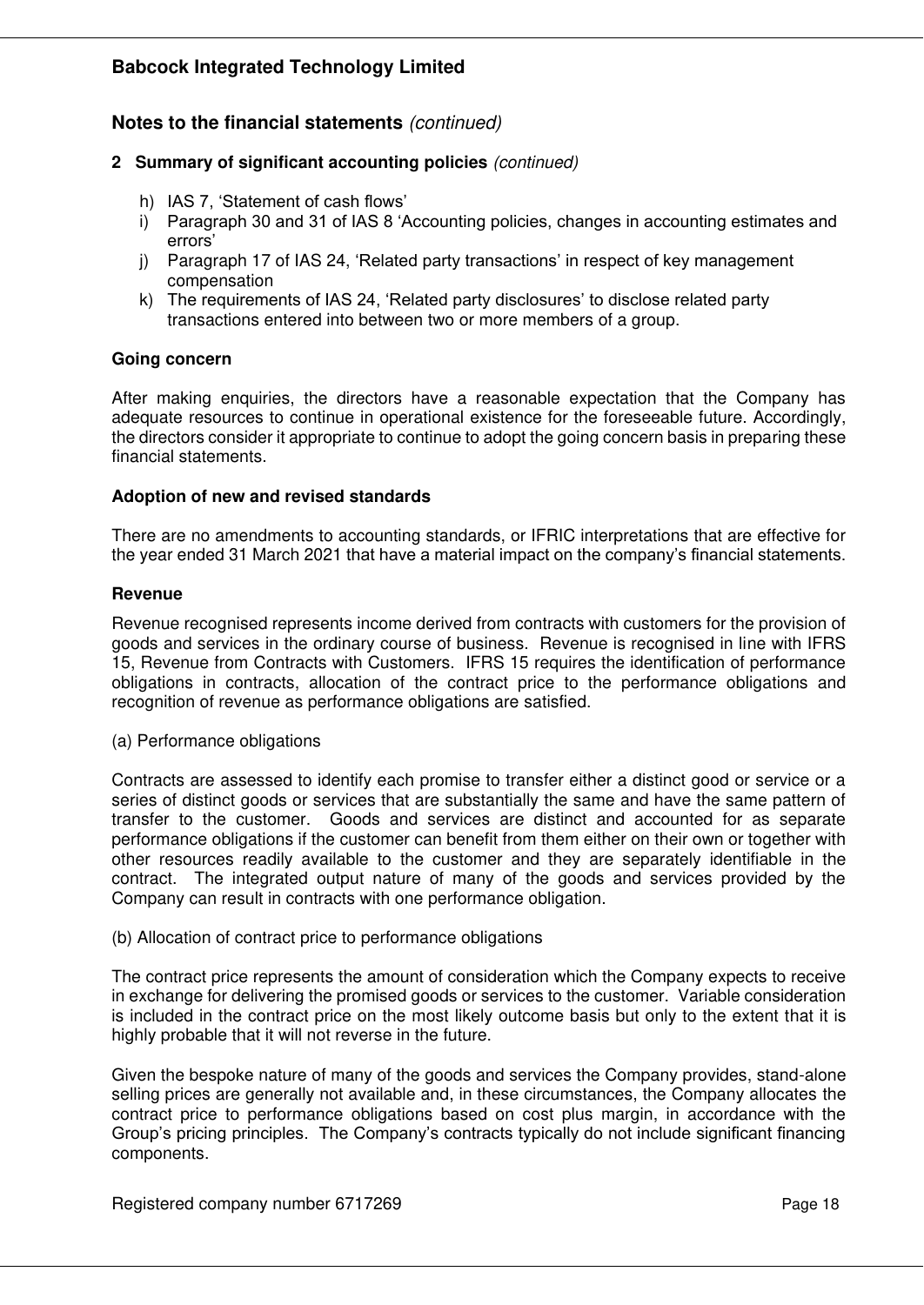# **Notes to the financial statements** *(continued)*

#### **2 Summary of significant accounting policies** *(continued)*

#### **Revenue** *(continued)*

#### (c) Revenue and profit recognition

Performance obligations are satisfied, and revenue recognised, as control of goods and services is transferred to the customer. Control can be transferred at a point in time or over time and the Company determines, for each performance obligation, whether it is satisfied over time or at a point in time. Performance obligations are satisfied over time if any of the following criteria are satisfied:

- the customer simultaneously receives and consumes the benefits of the company's performance as it performs; or
- the company's performance does not create an asset with an alternative use to the company and the company has an enforceable right to payment for work done; or
- the company's performance creates or enhances an asset controlled by the customer.

Most of the Company's contracts meet the requirements to satisfy performance obligations and recognise revenue over time either because the customer simultaneously receives and consumes the benefits of the Company's performance as it performs or the Company's performance does not create an asset with an alternative use to the Company and the Company has an enforceable right to payment for work done.

Where the Company satisfies performance obligations over time, revenue is recognised using costs incurred as a proportion of total estimated costs to assess stage of completion, but with the stage of completion and revenue assessed in relation to each performance obligation.

If a performance obligation is not satisfied over time, then revenue is recognised at the point in time that control is transferred to the customer. Point in time recognition mainly applies to sale of goods. Control typically transfers to the customer when the customer has legal title to the goods and this is usually coincident with delivery of the goods to the customer and right to payment by the Company.

Profit is recognised to the extent that the final outcome on contracts can be reliably assessed. Contract outturn assessments are carried out on a contract-by-contract basis by suitably qualified and experienced Group personnel and the assessments of all significant contracts are subject to review and challenge by local management, sector management and Group management. Assessment of outcomes are in relation to separate performance obligations and include variable consideration, measured using the most likely outcome approach, to the extent that it is highly probable that there will not be a reversal in the amount of cumulative revenue recognised. Any expected loss on a contract is recognised immediately in the income statement.

The Company operates in a partnering environment with some customers and certain contracts include pain/gain share arrangements under which cost under/over spends against the contract target cost are shared with the customer. These contract sharing arrangements are included in the assessment of contract outturns.

The Company presents as an asset the gross amount due from customers for contract work for all contracts in progress for which costs incurred plus recognised profits (less recognised losses) exceed progress billings. The Company presents as a liability the gross amount due to customers for contract work for all contracts in progress for which progress billings exceed costs incurred plus recognised profits (less recognised losses).

Registered company number 6717269 Page 19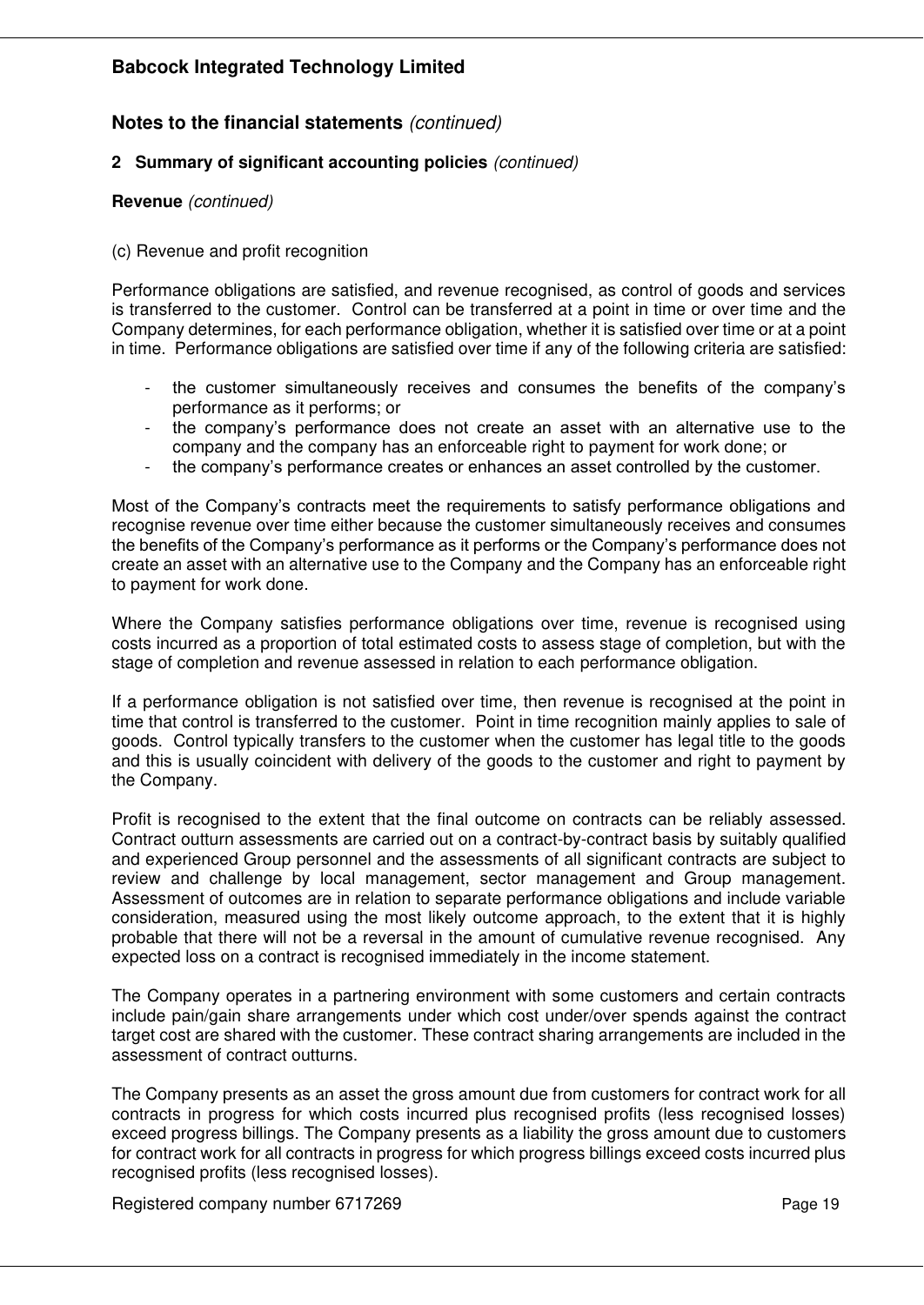# **Notes to the financial statements** *(continued)*

#### **2 Summary of significant accounting policies** *(continued)*

#### **Revenue** *(continued)*

(d) Costs of obtaining a contract

Pre-contract costs are recognised as expenses as incurred.

(e) Principal versus agent considerations

The Company's contracts include performance obligations in relation to procurement activity undertaken on behalf of customers at low or nil margin, together with other performance obligations. For such procurement activity, management exercises judgement in the consideration of principal versus agent based on the risks and rewards associated with the procurement activity. Factors that influence this judgement include the level of responsibility the Group has under the contract for the provision of the goods or services, the extent to which the Group is incentivised to fulfil orders on time and within budget, either through gain share arrangements or KPI deductions in relation to the other performance obligations within the contract, and the extent to which the Group exercises responsibility in determining the selling price of the goods and services.

#### **Intangible assets**

Intangible assets are stated at cost less accumulated amortisation. The intangible assets are amortised on a straight line basis as follows:

(a) Goodwill

Goodwill relating to acquisitions prior to transition date is maintained at its net book value on the date of transition to FRS 101. Annual impairment reviews are performed as outlined in note 11.

(a) Research and development

Research expenditure is recognised as an expense as incurred. Costs incurred on development projects are recognised as intangible assets when it is probable that the project will be a success considering its commercial and technological feasibility, and only if the cost can be measured reliably. Other development expenditure is recognised as an expense as incurred. Development costs previously recognised as an expense are not recognised as an asset in a subsequent period. Development costs that have been capitalised are amortised from the date the product is available for use on a straight-line basis over the period of its expected benefit but not exceeding seven years.

#### **Property, plant and equipment**

Property, plant and equipment are shown at cost less subsequent depreciation and impairment, except for land, which is shown at cost less impairment. Cost includes expenditure that is directly attributable to the acquisition of the items. Depreciation is provided on a straight-line basis to write off the cost of PPE over the estimated useful lives to their estimated residual value (reassessed at each balance sheet date) at the following annual rates:

| Freehold property   | 2% to 8%    |
|---------------------|-------------|
| Plant and equipment | 5% to 33.3% |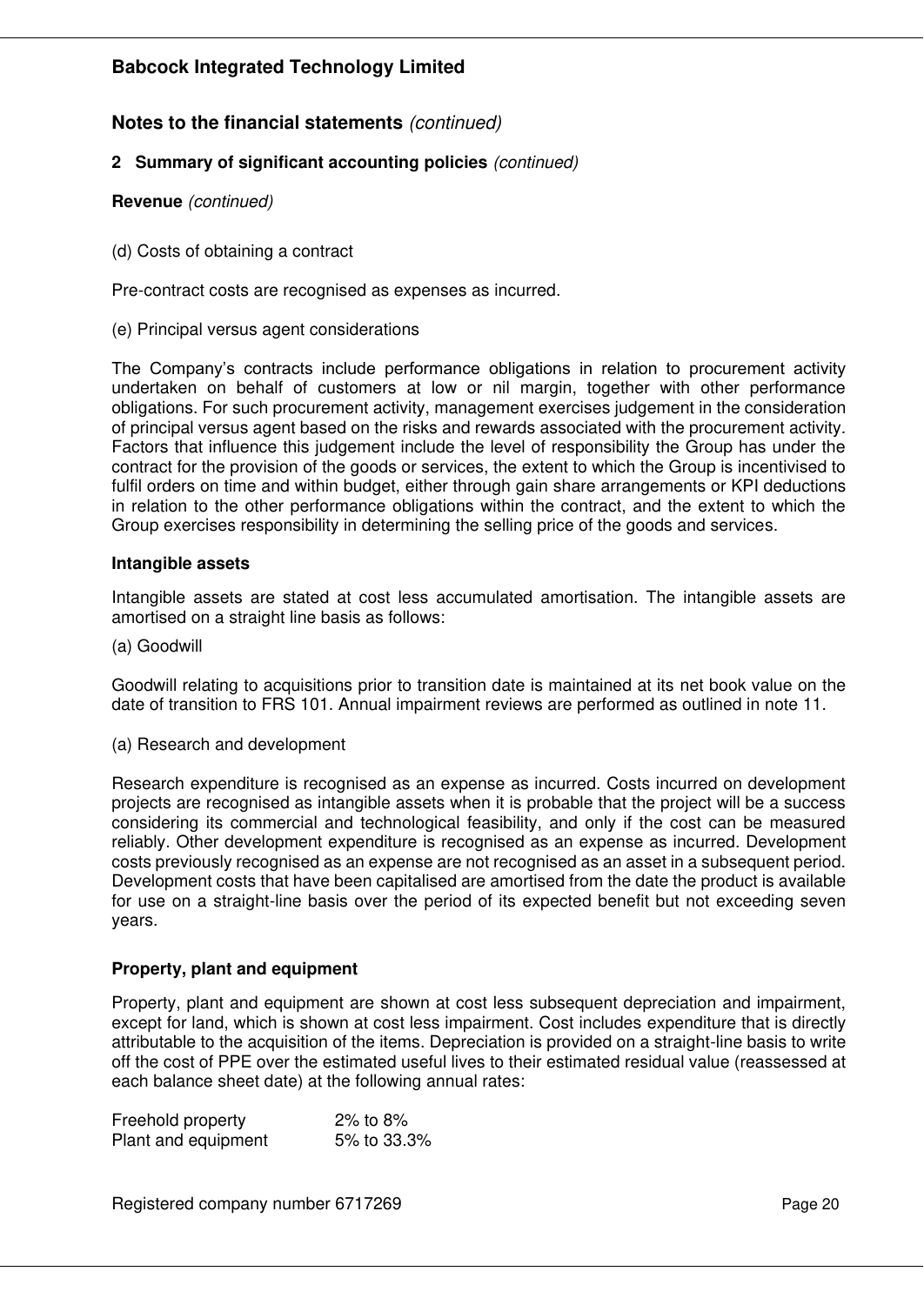### **Notes to the financial statements** *(continued)*

#### **2 Summary of significant accounting policies** *(continued)*

#### **Property, plant and equipment** *(continued)*

PPE is reviewed for impairment whenever events or changes in circumstances indicate that the carrying amount of the fixed asset may not be recoverable. An asset's carrying amount is written down immediately to its recoverable amount if the asset's carrying amount exceeds the higher of an asset's fair value less cost to sell or value in use.

#### **Investments**

Fixed asset investments are stated at cost less accumulated impairment losses.

#### **Inventory and work in progress**

Inventory is valued at the lower of cost and net realisable value. Cost is determined on a first-in first-out method. In the case of finished goods and work in progress, cost comprises direct material and labour and an appropriate proportion of overheads.

#### **Financial assets and liabilities at amortised cost**

Cash and cash equivalents, trade receivables, amounts due from related parties and other debtors are classified as financial assets held at amortised cost. Trade creditors, amounts due to related parties, other creditors, accruals and bank loans and overdraft are classified as financial liabilities held at amortised cost.

The Company assesses on a forward-looking basis the expected credit losses associated with financial assets held at amortised cost. The impairment methodology applied depends on whether there has been a significant increase in credit risk.

#### **Share based payments**

The Group operates equity-settled, share-based compensation plans. The economic cost of awarding shares and share options to employees is recognised as an expense in the income statement equivalent to the fair value of the benefit awarded. The fair value is determined by reference to option pricing models. The charge is recognised in the income statement over the vesting period of the award.

#### **Taxation**

#### (a) Current income tax

Current tax is provided at amounts expected to be paid (or recovered) using the tax rates and laws that have been enacted or substantially enacted by the statement of financial position date.

#### (b) Deferred income tax

Deferred income tax is provided in full, using the liability method, on temporary differences arising between the tax basis of assets and liabilities and their carrying amounts in the financial statements. However, if the deferred income tax arises from initial recognition of an asset or liability in a transaction, other than a business combination, that at the time of the transaction affects neither accounting nor taxable profit or loss, it is not accounted for. Deferred income tax is determined using tax rates (and laws) that have been enacted, or substantially enacted by the statement of financial position date and are expected to apply when the related deferred income tax asset is realised or the deferred income tax liability is settled.

Registered company number 6717269 Page 21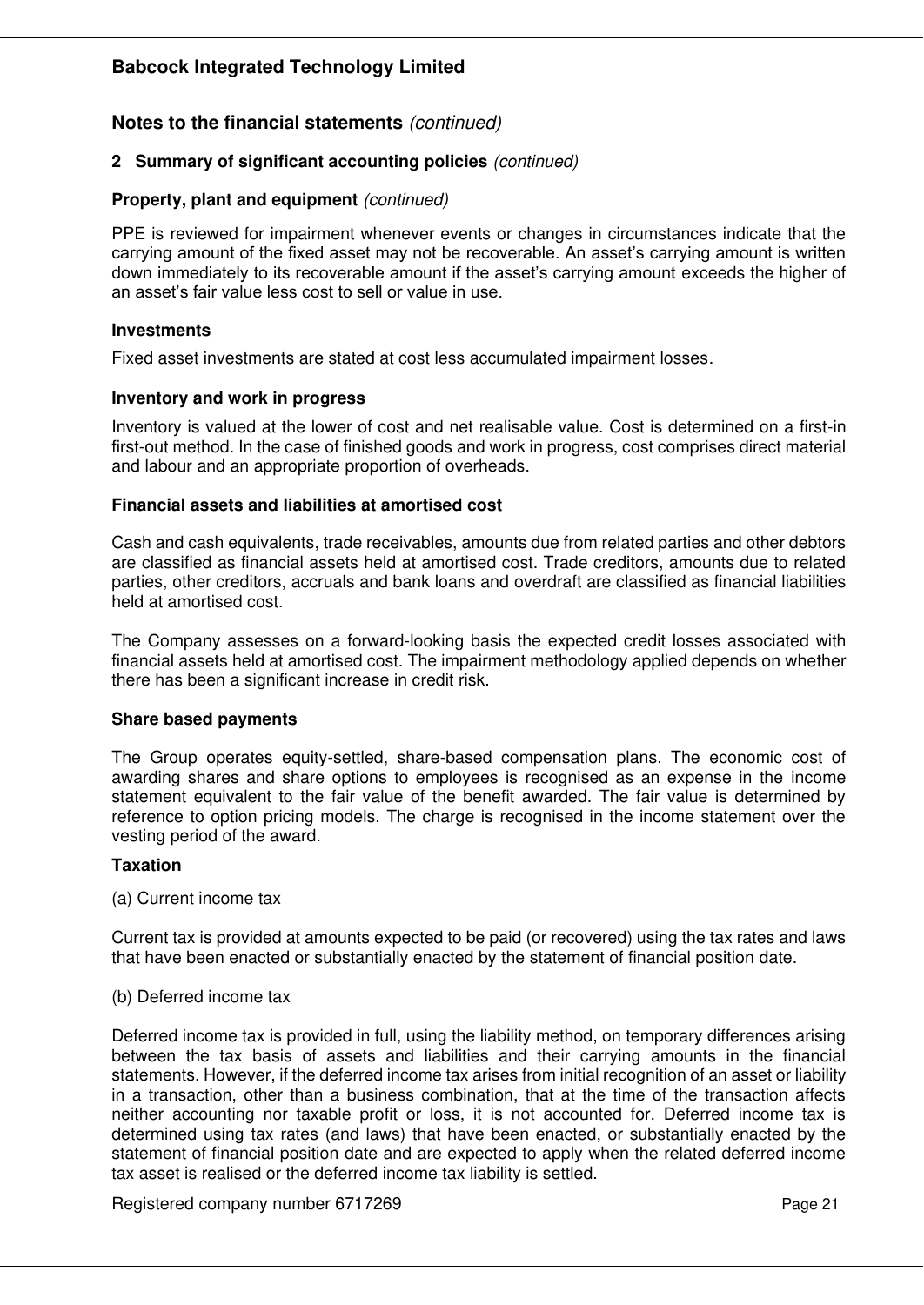# **Notes to the financial statements** *(continued)*

#### **2 Summary of significant accounting policies** *(continued)*

#### **Taxation** *(continued)*

Deferred income tax assets are recognised to the extent that it is probable that future taxable profit will be available against which the temporary differences can be utilised.

Tax is recognised in the income statement except to the extent that it relates to items recognised directly in either other comprehensive income or in equity.

#### **Pensions costs and other post-retirement benefits**

The Company participates in a defined benefit scheme that shares risks between entities under common control. The defined benefit scheme defines the amount of pension benefit that an employee will receive on retirement, usually dependent on one or more factors such as age, years of service and compensation.

The cost of providing benefits is determined using the projected unit credit actuarial valuation method. The total service cost and associated administration costs of the pension scheme are charged to operating profit. In addition, a retirement benefit interest charge on the net pension deficit is charged to the income statement as a finance cost. Actuarial gains and losses are recognised directly in equity through the statement of comprehensive income so that the Company's statement of financial position reflects the IAS 19 measurement of the schemes' surpluses or deficits at the statement of financial position date.

The fair value of plan assets is measured in accordance with the FRS 101 fair value hierarchy using appropriate valuation techniques.

The extent to which the Company recognises its share of the income statement charge, the assets and liabilities of the scheme, and the actuarial gain or loss is determined by the proportion of active members of the scheme that it employs.

The scheme's liability is the present value of the defined benefit obligation at the end of the reporting date less the fair value of the plan assets at the reporting date.

The Company participates in a defined contribution scheme. Obligations for contributions to the defined contribution pension plan are recognised as an expense in the income statement.

#### **Foreign currencies**

Foreign currency transactions are translated into the functional currency using the exchange rates prevailing at the dates of the transactions. Monetary assets and liabilities denominated in foreign currencies are translated into the local currency at the year end exchange rates.

Foreign exchange gains and losses resulting from the settlement of such transactions and from the translation at exchange rates ruling at the statement of financial position date of monetary assets and liabilities denominated in foreign currencies are recognised in the income statement.

#### **Lessee Accounting** *(continued)*

Lease payments are discounted using the interest rate implicit in the lease or the incremental borrowing rate where the interest rate implicit in the lease is not available.

Depreciation of right of use assets is recognised as an expense in the income statement on a straight-line basis over the shorter of the asset's useful life or expected term of the lease.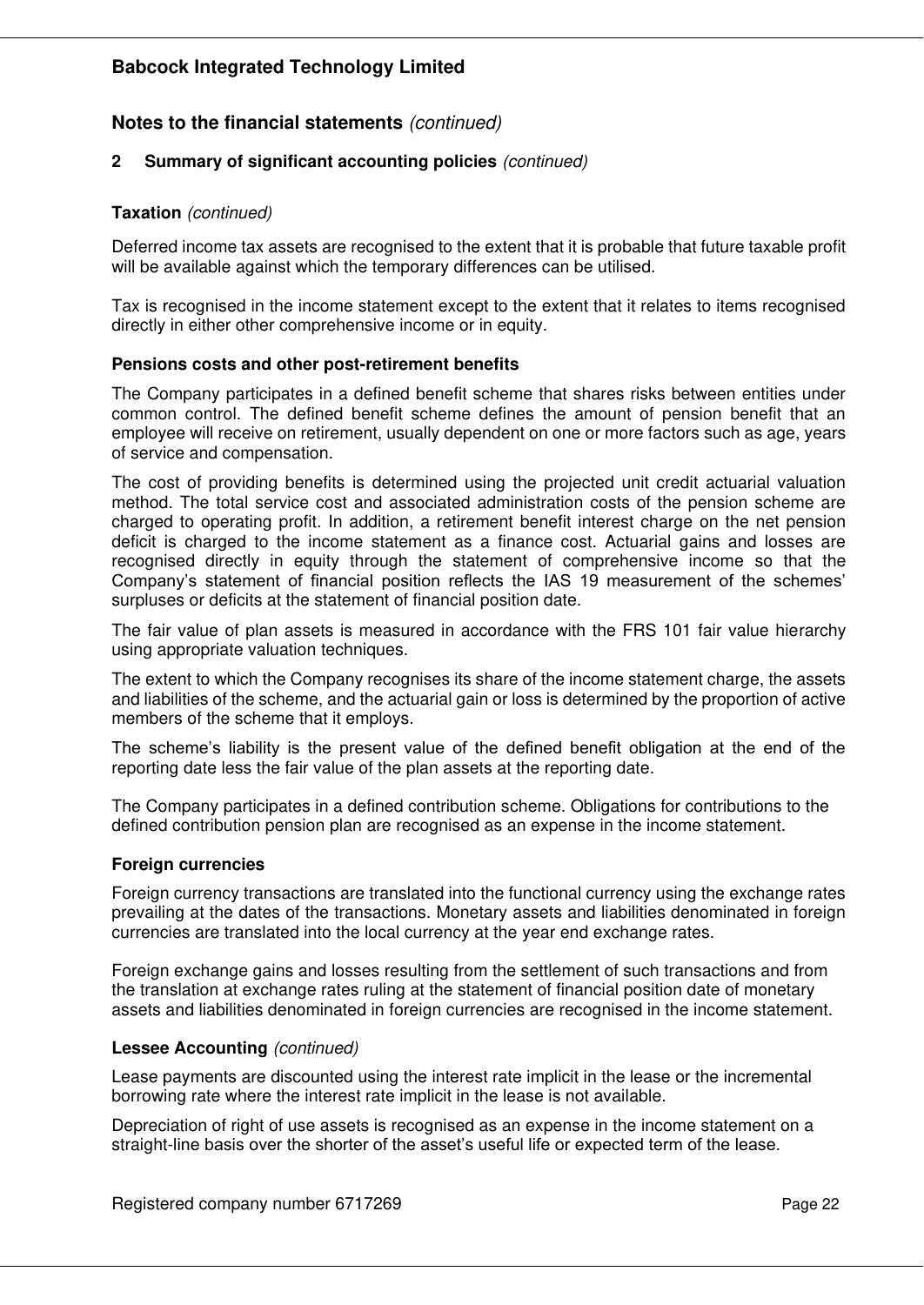# **Notes to the financial statements** *(continued)*

#### **2 Summary of significant accounting policies** *(continued)*

#### **Lessee Accounting** *(continued)*

Interest on the lease liability is recognised as a finance expense in the income statement over time, with the rate being determined at lease inception based on a number of factors including asset type, lease currency and lease term.

Right of use assets are reviewed for impairment whenever events or changes in circumstances indicate that the carrying amount may not be recoverable, with the impairment expense being recognised in the income statement. Where a lease is terminated early, any termination fees or gain or loss relating to the release of right of use asset and lease obligation are recognised as a gain or loss through the income statement.

Payments in respect of short-term leases or low-value leases are expensed straight-line to the income statement as permitted by IFRS 16 'Leases'. A lease is considered short-term if the total lease length is less than 12 months, and low-value if the underlying asset would cost less than £5,000 to buy new.

#### **Provisions for liabilities**

A provision is recognised in the balance sheet when the Company has a present legal or constructive obligation as a result of a past event, it is probable that an outflow of economic benefits will be required to settle the obligation and the amount has been reliably estimated. If the effect is material, provisions are determined by discounting the expected future cash flows at an appropriate discount rate.

A provision for restructuring is recognised when the Company has approved a detailed and formal restructuring plan, and the restructuring has either commenced or has been publicly announced. Future operating costs are not provided for.

A provision for onerous contracts is recognised when the expected benefits to be derived by the Company from a contract are lower than the unavoidable cost of meeting its obligations under the contract. A provision for warranties is recognised on completed contracts and disposals when there is a realistic expectation of the Company incurring further costs.

Provisions for losses on contracts are recorded when it becomes probable that total estimated contract costs will exceed total contract revenues.

Such provisions are recorded as write downs of contract balances for that portion of the work which has already been completed, and as liability provisions for the remainder. Losses are determined on the basis of estimated results on completion of contracts and contract assessments are updated regularly. A provision is made where operating leases are deemed to be onerous.

A provision for deferred consideration on acquisitions is recognised when the Company has a realistic expectation of the expense based on the Purchase and Sale Agreement.

A provision for employee benefits is recognised when there is a realistic expectation of the liability.

#### **Derivative financial instruments**

Derivatives are initially recognised at fair value on the date a derivative is entered into and are subsequently remeasured at their fair value. The Company designates certain of the derivative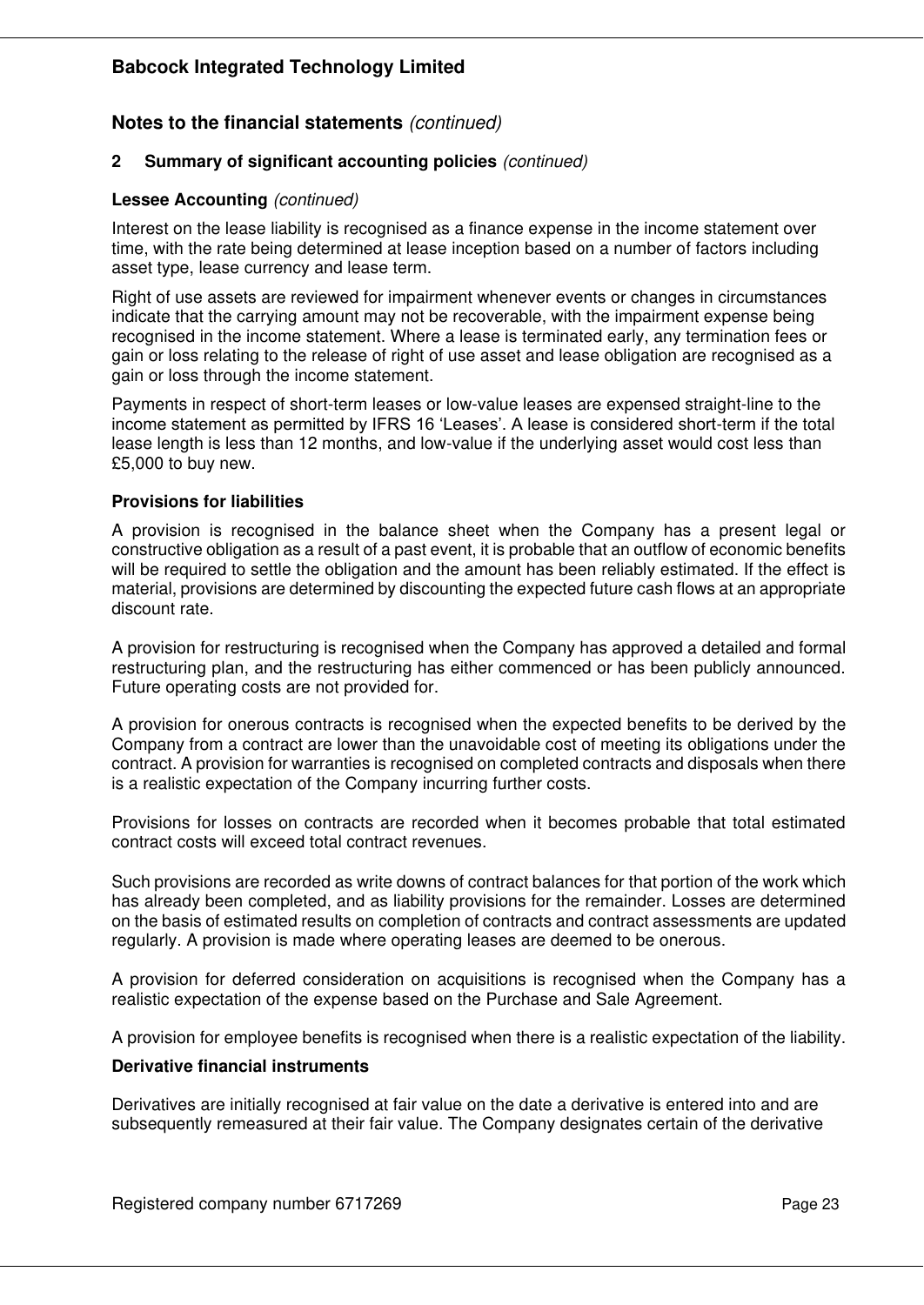# **Notes to the financial statements** *(continued)*

#### **2 Summary of significant accounting policies** *(continued)*

#### **Derivative financial instruments** *(continued)*

instruments within its portfolio to be hedges of the fair value of recognised assets or liabilities or unrecognised firm commitments

Derivatives are initially recognised at fair value on the date a derivative is entered into and are subsequently remeasured at their fair value. The Company designates certain of the derivative instruments within its portfolio to be hedges of the fair value of recognised assets or liabilities or unrecognised firm commitments.

Changes in the fair value of derivatives that are designated and qualify as fair value hedges are recorded in the income statement, together with changes in the fair value of the hedged asset or liability that are attributable to the hedged risk.

For derivatives that qualify as cash flow hedges, gains and losses are deferred in equity until such time as the firm commitment is recognised, at which point any deferred gain or loss is included in the assets' carrying amount. These gains or losses are then realised through the income statement as the asset is sold.

Certain derivatives do not qualify or are not designated as hedging instruments and any movement in their fair values is recognised in the income statement immediately.

#### **Dividend distribution**

Dividends are recognised as a liability in the Company's financial statements in the period in which they are approved.

#### **Finance costs**

Finance costs are recognised as an expense in the period in which they are incurred unless they are attributable to an asset under construction, in which case finance costs are capitalised.

#### **Prior year adjustment**

The prior year comparative has been restated to correct an error in the prior year financial statements. A lease incentive received in the year ended 31 March 2019 was being held within deferred income as at 31 March 2020. This creditor balance should have been reclassified to reduce right-of-use assets on adoption of IFRS 16 in the year ended 31 March 2020. As a result, trade and other payables – amounts falling due within one year and right-of-use assets were overstated by £2,592,000. This restatement has resulted in trade and other payables – amounts falling due within one year and right-of-use assets being £2,592,000 lower than previously stated. The prior year error did not impact the income statement or net assets.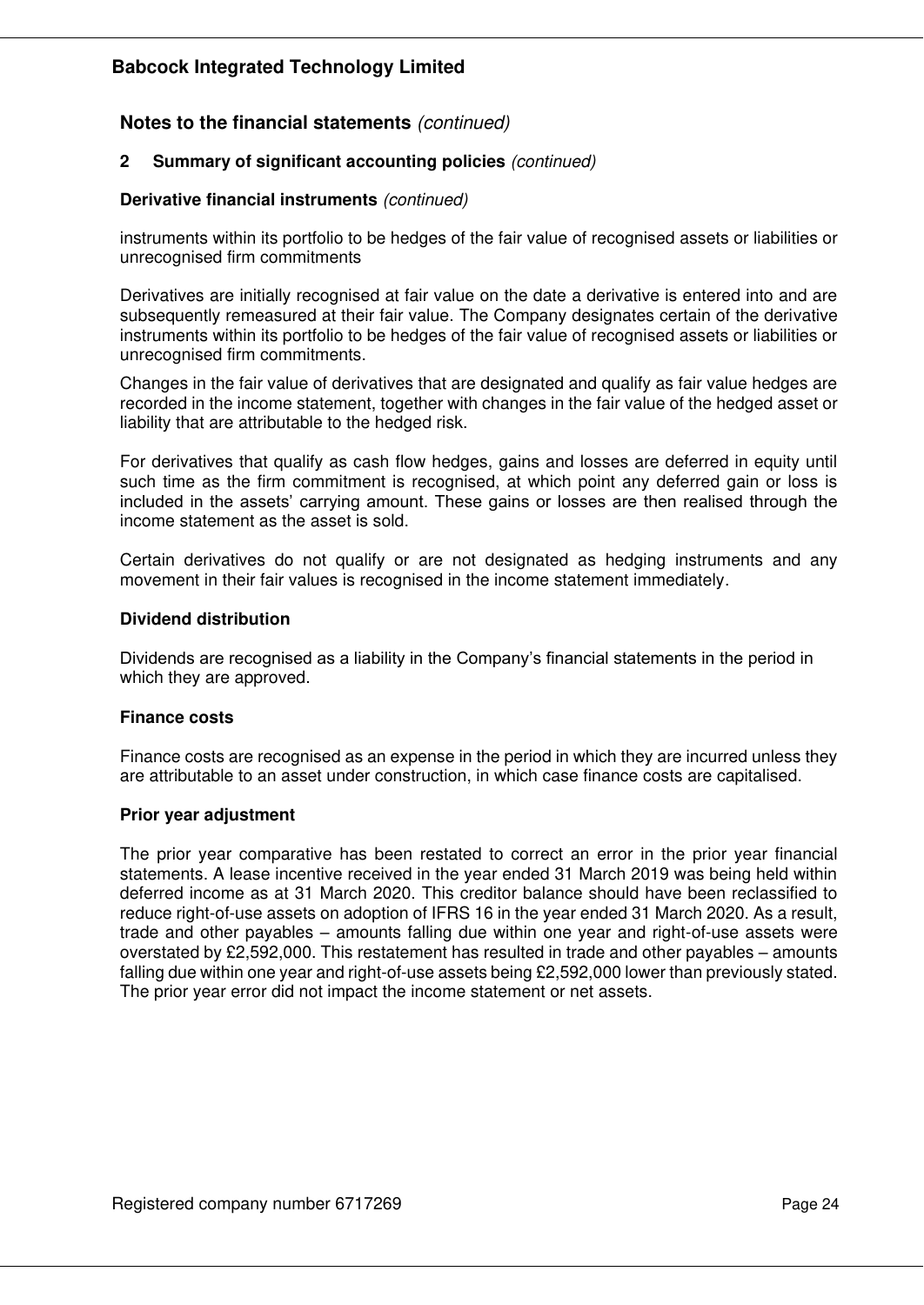# **Notes to the financial statements** *(continued)*

#### **3 Critical accounting estimates and judgements**

In the course of preparation of the financial statements no judgements have been made in applying the Company's accounting policies, other than those involving estimates, that have had a material effect on the amounts recognised in the financial statements. The application of the Company's accounting policies requires the use of estimates and the inherent uncertainty in forward looking estimates may result in a material adjustment to the carrying amount of assets and liabilities in the next financial year.

Critical accounting estimates are subject to continuing evaluation and are based on historical experience and other factors, including expectations of future events that are believed to be reasonable in light of known circumstances. Critical accounting estimates in relation to these financial statements are considered below:

#### **Defined benefit pension scheme**

The Company has an obligation to pay pension benefits to certain employees. The cost of these benefits and the present value of the obligation depend on a number of factors, including: life expectancy, salary increases, asset valuations and the discount rate on corporate bonds.

Management estimates these factors in determining the net pension obligation in the balance sheet. The assumptions reflect historical experience and current trends. See note 27 for the disclosures of the defined benefit pension scheme. Where necessary, provisions are established for any probable future losses. The last remaining active members exited the scheme in the prior year and as such the Company's allocation of the scheme has reduced to nil.

#### **Revenue and profit recognition**

Revenue and profit recognition on contracts is based on estimates of outturn revenues and costs on a contract-by-contract basis. Both of these estimates can involve significant levels of estimation uncertainty. Estimating contract revenues can involve judgements around whether the Company will meet performance targets, earn incentives and the pricing of any scope changes, variations or claims under the contract. When considering variations to contracts, the Company must make a judgement as to whether the variation should be accounted for as a separate, distinct contract or be considered, and accounted for, as part of the original contract. This judgement will depend on the scope of the variation, its pricing and the contractual terms. Contract outturn assessments are carried out by suitably qualified and experienced personnel and include assessments of variable consideration and contract contingencies arising out of technical, commercial, operational and other risks. When considering variations, claims and contingencies, the Company analyses various factors including the contractual terms, status of negotiations with the customer and historic experience with that customer and similar contracts. The assessment of all significant contracts are subject to review and challenge. As contracts near completion, often less judgement is needed to determine the size of the expected outturn.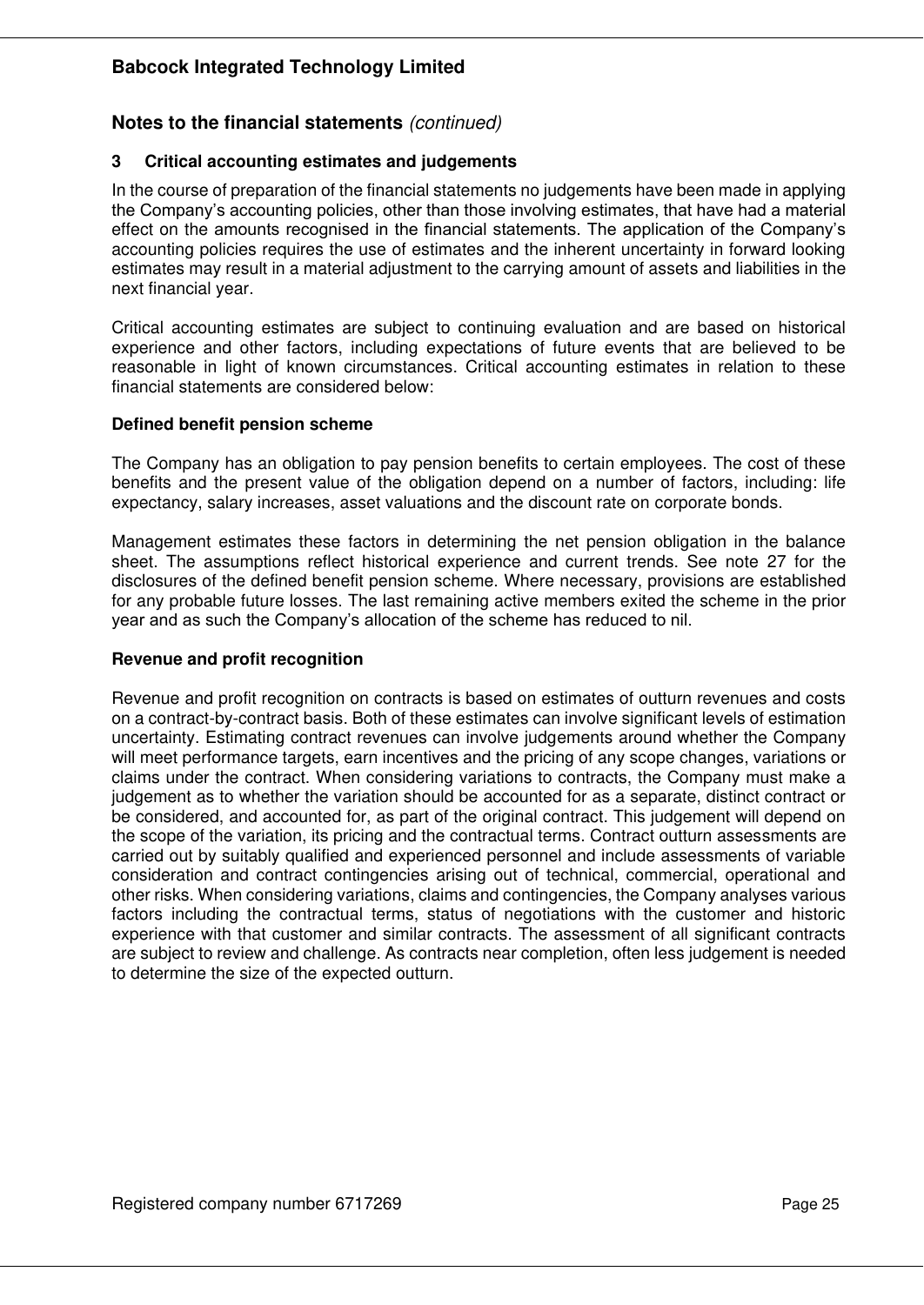# **Notes to the financial statements** *(continued)*

#### **4 Revenue**

Revenue is wholly attributable to the principal activities of the Company and arises as follows:

|                                                                                                                                                                   | 2021<br>£000                | 2020<br>£000                |
|-------------------------------------------------------------------------------------------------------------------------------------------------------------------|-----------------------------|-----------------------------|
| By area of activity:<br>Sales of goods - transferred at a point in time<br>Sale of goods - transferred over time<br>Provision of services – transferred over time | 50,830<br>118,736<br>94,939 | 26,330<br>101,748<br>84,511 |
|                                                                                                                                                                   | 264,505                     | 212,589                     |
|                                                                                                                                                                   | 2021<br>£000                | 2020<br>£000                |
| By geographical area:                                                                                                                                             |                             |                             |
| United Kingdom<br>Europe                                                                                                                                          | 215,987<br>9,261            | 178,586<br>9,386            |
| <b>USA &amp; Canada</b>                                                                                                                                           | 20,860                      | 8,488                       |
| <b>Rest of World</b>                                                                                                                                              | 18,397                      | 16,129                      |
|                                                                                                                                                                   | 264,505                     | 212,589                     |
| 5<br><b>Finance income and finance costs</b><br><b>Finance income:</b>                                                                                            | 2021<br>£000                | 2020<br>£000                |
| Capitalised interest                                                                                                                                              | 6                           | 90                          |
| <b>Bank interest</b>                                                                                                                                              | 46                          | 42                          |
| Loan interest receivable from group undertakings                                                                                                                  | 2,858                       | 3,243                       |
|                                                                                                                                                                   | 2,910                       | 3,375                       |
| <b>Finance expenses:</b>                                                                                                                                          |                             |                             |
| <b>Bank interest</b><br><b>IFRS 16 interest</b>                                                                                                                   | (10)<br>(990)               | (32)<br>(908)               |
| Loan interest payable to group undertakings                                                                                                                       | (1, 929)                    | (2, 216)                    |
|                                                                                                                                                                   | (2,929)                     | (3, 156)                    |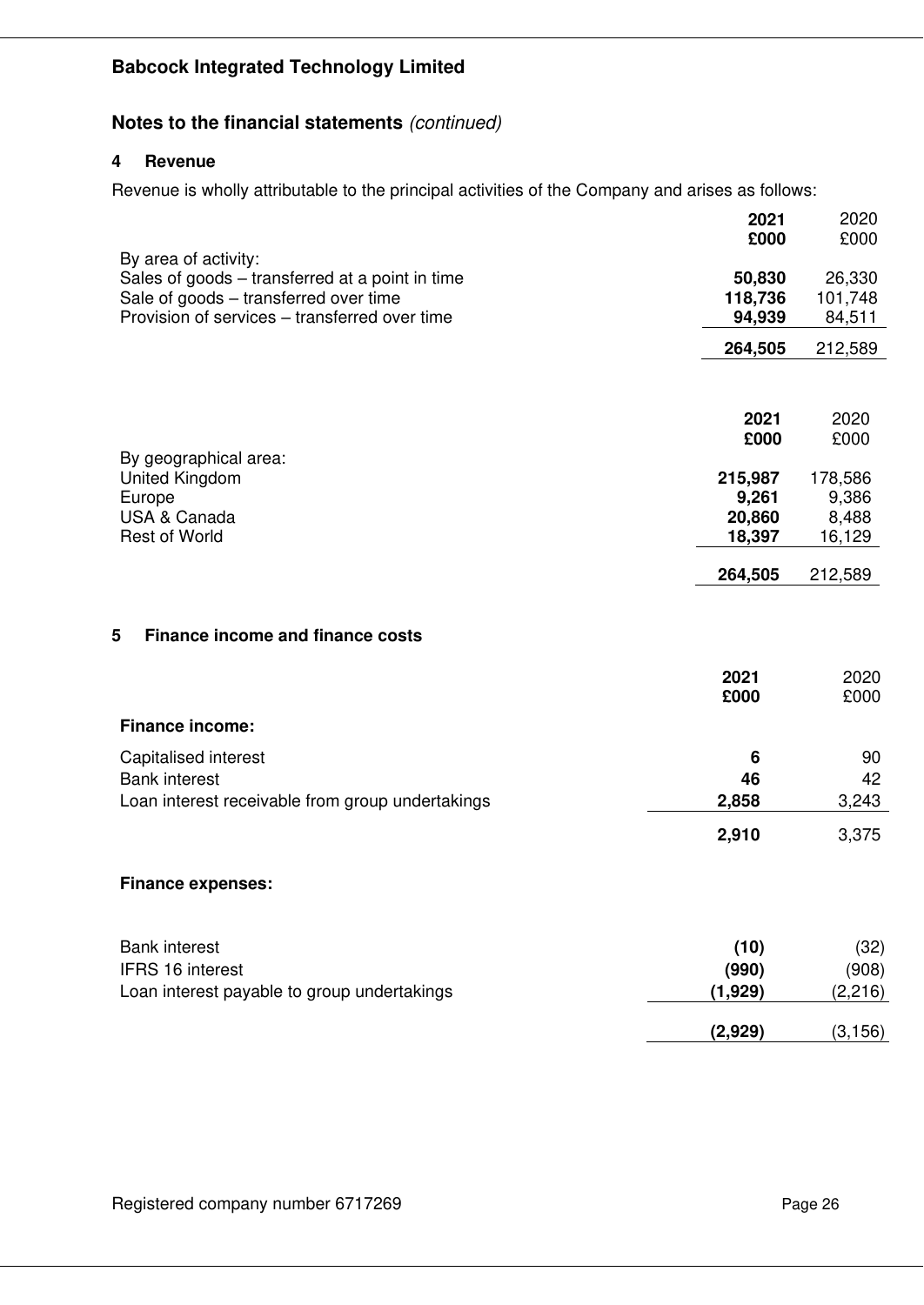# **Notes to the financial statements** *(continued)*

# **6 Operating profit**

Operating profit is stated after charging/(crediting):

|                                                                     | 2021    | Restated 2020 |
|---------------------------------------------------------------------|---------|---------------|
|                                                                     | £000    | £000          |
| Loss / (profit) on disposal of property, plant and equipment        | 1,036   | (28)          |
| Research and development recognised as an expense                   | 1,011   | 183           |
| Right-of-use depreciation (Note 13) (Restated)                      | 1,780   | 2,047         |
| Depreciation of tangible fixed assets (note 12)                     | 2,309   | 2,183         |
| Amortisation of intangible assets (note 11)                         | 384     | 341           |
| Impairment of investments (note 14)                                 | 1,453   |               |
| Foreign exchange loss / (gain)                                      | 307     | (20)          |
| Audit fees payable to the Company's auditor                         | 58      | 49            |
| Other fees payable to the Company's auditor                         |         |               |
| Cost of stocks recognised as an expense (included in cost of sales) | 166,403 | 117,645       |

Cost of sales for the year ended 31 March 2021 also includes research and development tax credits of £864,000 (2020: £3,934,000).

Fees paid to the Company's auditors, PricewaterhouseCoopers LLP, and its associates, for services other than statutory audit of the Company, are disclosed on a consolidated basis in the financial statements of the ultimate parent undertaking, Babcock International Group PLC. The group financial statements are required to comply with the statutory disclosure requirements.

The prior year comparative has been restated to show a reduction in right-of-use depreciation of £152,000 following a reclassification of £2,592,000 of trade and other payables – amounts falling due within one year into right-of-use assets. Please see the prior year adjustment accounting policy for further details.

# **7 Staff costs**

The average monthly number of employees (including directors) employed by the Company during the year was as follows:

|                                         | 2021<br><b>Number</b> | 2020<br>Number |
|-----------------------------------------|-----------------------|----------------|
| By activity:                            |                       |                |
| Operations                              | 913                   | 896            |
| Management and administration           | 143                   | 100            |
|                                         | 1,056                 | 996            |
|                                         |                       |                |
| Their aggregate remuneration comprised: |                       |                |
|                                         | 2021                  | 2020           |
|                                         | £000                  | £000           |
| Wages and salaries                      | 47,179                | 42,869         |
| Social security costs                   | 4,781                 | 4,466          |
| Other pension costs (note 27)           | 2,794                 | 2,737          |
|                                         | 54,754                | 50,072         |
| Registered company number 6717269       |                       | Page 27        |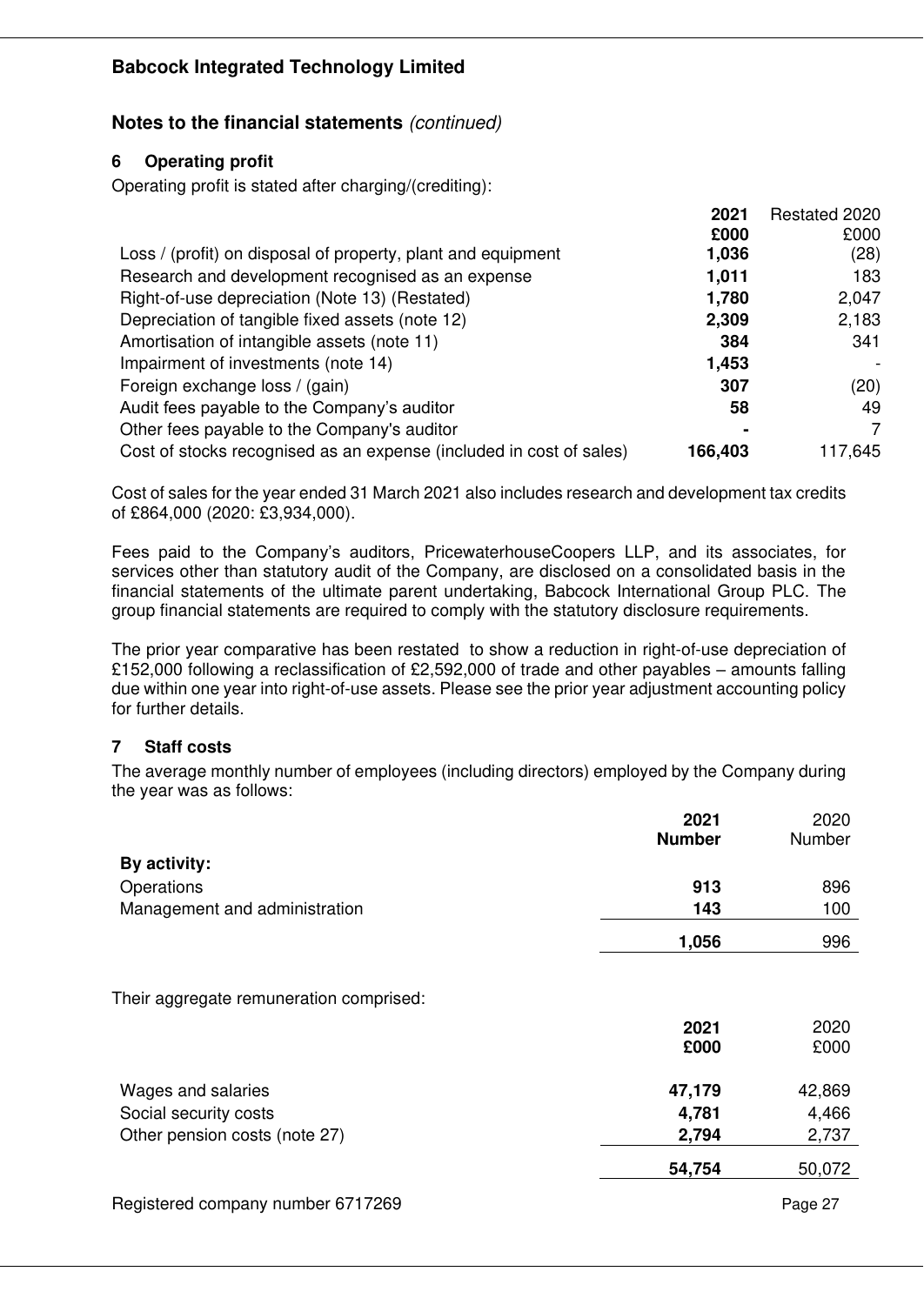### **Notes to the financial statements** *(continued)*

#### **7 Staff costs** *(continued)*

Included in wages and salaries is a total expense of share based payments of £46,248 (2020: £90,000) of which £46,248 (2020: £90,000) arises from transactions accounted for as equity settled share based payment transactions.

Included in other pension costs are nil (2020: £58,000) in respect of the defined benefit schemes and £2,794,000 (2020: £2,679,000) in respect of the defined contribution scheme.

The employment costs above include those of employees providing management services to other group companies, as well as staff seconded to other group companies. These are recharged to those business entities.

#### **8 Directors' remuneration**

The emoluments of the directors, including pension contributions, paid by any company in respect of services provided to this Company were as follows:

|                                                                                                 | 2021<br>£000 | 2020<br>£000 |
|-------------------------------------------------------------------------------------------------|--------------|--------------|
| The remuneration of the directors which was paid by the<br>Company was as follows:              |              |              |
| Emoluments (including benefits in-kind)<br>Aggregate payments in respect of long term incentive | 196          | 392          |
| schemes                                                                                         |              | 46           |
| Defined contribution pension scheme                                                             | 10           | 36           |
|                                                                                                 | 213          | 474          |

During the year one (2020: one) director remunerated by Babcock Integrated Technology Limited exercised share options under long term incentive plans and one (2020: one) director was entitled to receive share options under long term incentive plans.

Retirement benefits are accruing to one director (2020: two) under the Money Purchase pension scheme.

The above amounts for remuneration include the following in respect of the highest paid director:

|                                                                                                      | 2021<br>£000 | 2020<br>£000 |
|------------------------------------------------------------------------------------------------------|--------------|--------------|
| Emoluments (excluding pension contributions)<br>Aggregate payments in respect of long term incentive | 196          | 346          |
| schemes<br>Company contributions to Money Purchase Pensions                                          | 7            | 46           |
| <b>Schemes</b>                                                                                       | 10           | 31           |

The highest paid director exercised shares under long term incentive plans (2020: the highest paid director exercised shares under long term incentive plans).

Registered company number 6717269 Page 28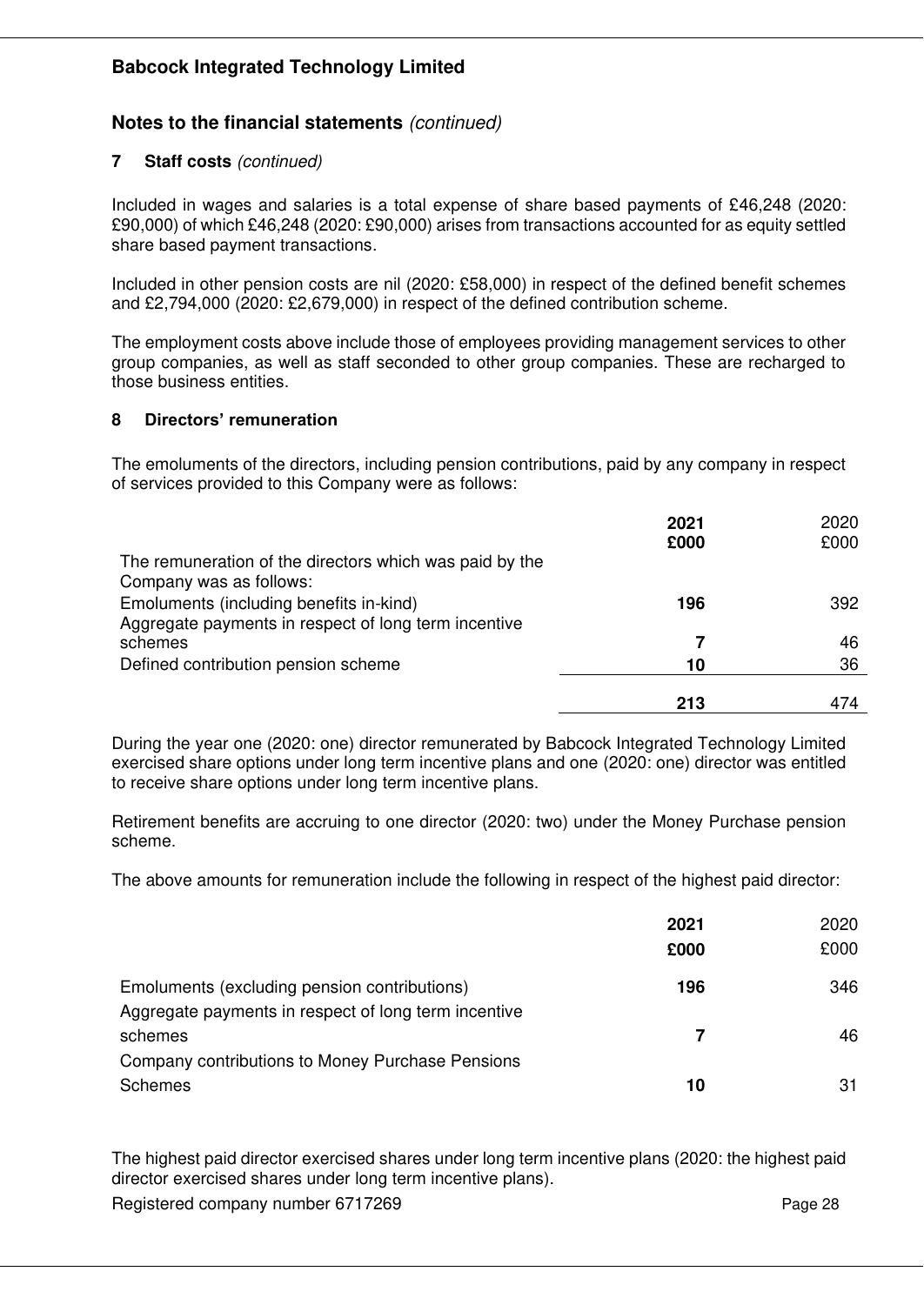# **Notes to the financial statements** *(continued)*

#### **9 Share based payments**

The charge to the income statement is based on the amount charged from Babcock International Group PLC. The charge to the income statement has been based on the assumptions below and is based on the binomial model as adjusted, allowing for a closed form numerical-integrated solution, which makes it analogous to the Monte Carlo simulations, including performance conditions. The detailed description of the plans below is included within the Remuneration report in the Babcock International Group PLC Annual Report and Accounts.

During the year the total charge relating to employee share based payment plans was £51,000 (2020: £62,000) all of which related to equity-settled share based payment transactions. After tax, the income statement charge was £41,000 (2020: £50,000).

The fair value per option granted and the assumptions used in the calculation are as follows:

#### DBMP, PSPs and DBP1

|          |           |                      |            |             | Expectations<br>of meeting |                          |              |       |                          |
|----------|-----------|----------------------|------------|-------------|----------------------------|--------------------------|--------------|-------|--------------------------|
|          |           | Share price          |            |             | performance                |                          | Fair value   |       |                          |
|          |           | at grant or          |            |             | criteria-                  | Fair value               | per option - |       |                          |
|          |           | Options modification | Expected   |             | non-market                 | per option-              | non-market   |       | Grant or                 |
|          | awarded   | date                 | volatility | Option life | conditions                 | <b>TSR</b>               | conditions   |       | Correlation modification |
|          | Number    | Pence                | %          | Years       | %                          | Pence                    | Pence        | %     | date                     |
| 2020 PSP | 695,458   | 350.0                | 19.0%      | 6.0         | 100.0%                     |                          | 305.2        | 55.0% | 01/12/20                 |
| 2020 PSP | 2,091,247 | 350.0                | 19.0%      | 4.0         | 100.0%                     |                          | 350.0        | 55.0% | 01/12/20                 |
| 2020 PSP | 1,341,477 | 350.0                | 19.0%      | 6.0         | 100.0%                     | 137.9                    | 305.2        | 55.0% | 01/12/20                 |
| 2020 DBP | 118,320   | 289.0                | 19.0%      | 4.0         | 100.0%                     | $\overline{\phantom{0}}$ | 289.0        | 55.0% | 03/08/20                 |
| 2020 DBP | 146,306   | 289.0                | 19.0%      | 3.0         | 100.0%                     | $\overline{\phantom{0}}$ | 289.0        | 55.0% | 03/08/20                 |
| 2020 DBP | 192,096   | 284.2                | 19.0%      | 4.0         | 100.0%                     | $\qquad \qquad -$        | 284.2        | 55.0% | 13/08/20                 |
| 2020 DBP | 8,474     | 284.2                | 19.0%      | 3.0         | 100.0%                     |                          | 284.2        | 55.0% | 13/08/20                 |
| 2019 PSP | 1,370,671 | 472.8                | 11.0%      | 6.0         |                            | 70.9                     | 472.8        | 45.0% | 13/06/19                 |
| 2019 PSP | 3,019,033 | 472.8                | 11.0%      | 4.0         |                            | 70.9                     | 472.8        | 45.0% | 13/06/19                 |
| 2019 DBP | 313,909   | 472.8                | 11.0%      | 4.0         | 100.0%                     | $\qquad \qquad -$        | 472.8        | 45.0% | 13/06/19                 |
| 2019 DBP | 93,430    | 472.8                | 11.0%      | 3.0         | 100.0%                     | $\overline{\phantom{m}}$ | 472.8        | 45.0% | 13/06/19                 |
| 2018 PSP | 860,157   | 856.0                | 14.0%      | 6.0         | -                          | 370.9                    | 856.0        | 56.0% | 13/06/18                 |
| 2018 PSP | 1,699,323 | 856.0                | 14.0%      | 4.0         | -                          | 370.9                    | 856.0        | 56.0% | 13/06/18                 |
| 2018 DBP | 187,433   | 856.0                | 14.0%      | 4.0         | 100.0%                     | $\qquad \qquad -$        | 856.0        | 56.0% | 13/06/18                 |
| 2018 DBP | 90,777    | 856.0                | 14.0%      | 3.0         | 100.0%                     | $\overline{\phantom{m}}$ | 856.0        | 56.0% | 13/06/18                 |
| 2017 PSP | 902,424   | 905.5                | 15.0%      | 6.0         | -                          | 131.2                    | 905.5        | 46.0% | 14/06/17                 |
| 2017 PSP | 1,769,338 | 905.5                | 15.0%      | 4.0         | —                          | 131.2                    | 905.5        | 46.0% | 14/06/17                 |
| 2017 DBP | 186,949   | 905.5                | 15.0%      | 4.0         | 100.0%                     |                          | 905.5        | 46.0% | 14/06/17                 |
| 2017 DBP | 103,246   | 905.5                | 15.0%      | 3.0         | 100.0%                     | $\overline{\phantom{0}}$ | 905.5        | 46.0% | 14/06/17                 |
|          |           |                      |            |             |                            |                          |              |       |                          |

Both the vesting period and the expected life of all DBMP and PSP awards are three years, but for the DBP they are two years, other than for Executive Directors where the vesting period is three years. The holders of all awards receive dividends.

PSP awards for 2017 to 2019 are split evenly between the performance criteria of TSR, EPS and ROCE. For PSP awards made in December 2020, 2,786,705 were made via the use of restricted shares with a three-year vesting period. There are no performance conditions attached. A further 1,341,477 awards were made where the performance criteria is 50% against free cash flow and 50% TSR. There are no performance conditions attached to the DBP.

The expected volatility is based on historical volatility over the last one to three years. The expected life is the average expected period to exercise. The risk-free rate of return is the yield on zerocoupon government bonds of a term consistent with the assumed option life.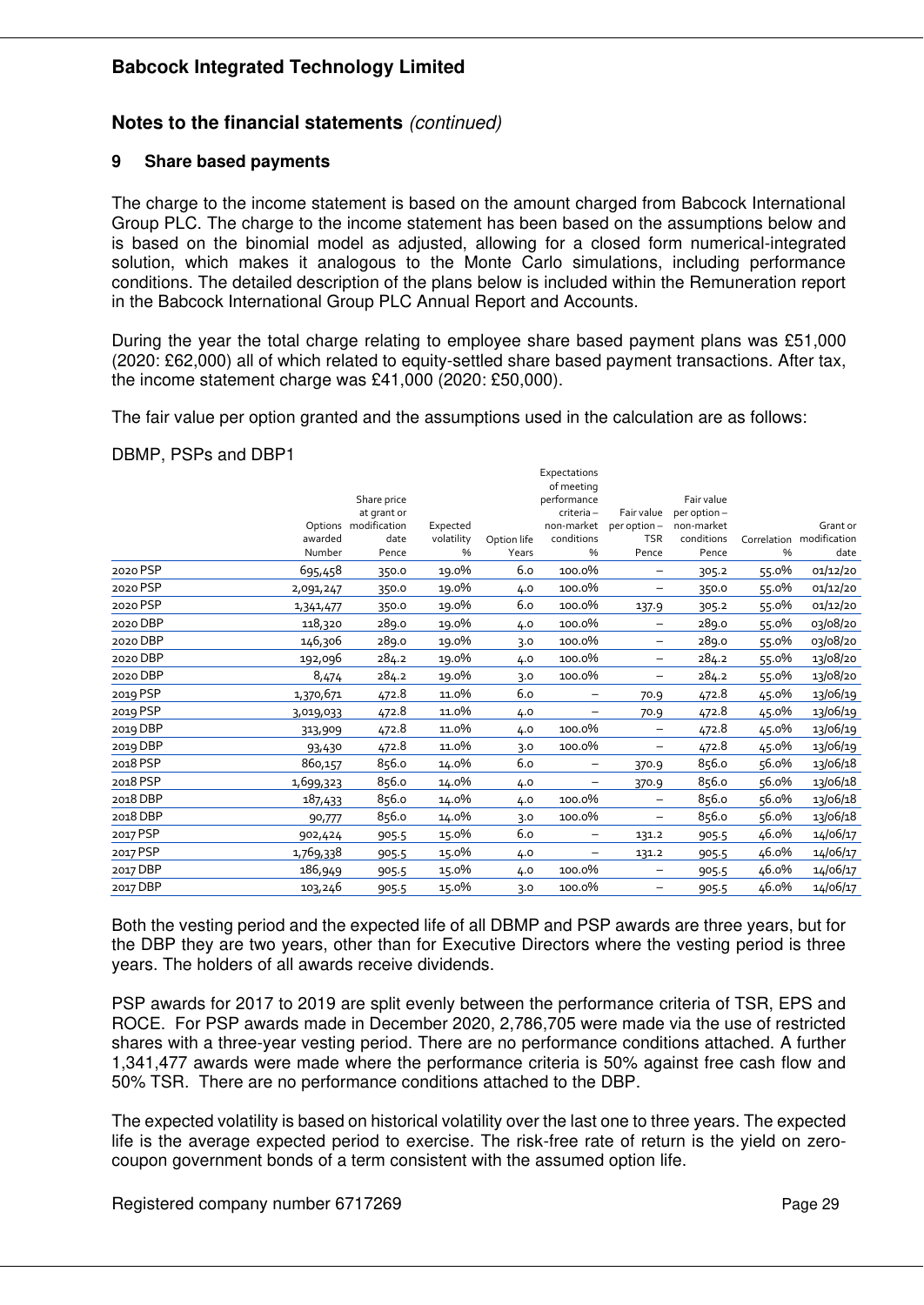# **Notes to the financial statements** *(continued)*

### **9 Share based payments** *(continued)*

The Group also operates the Babcock Employee Share Plan which allows employees to contribute up to £150 per month to the fund, which then purchases shares on the open market on the employees' behalf. The Group provides matching shares, purchased on the open market, of one share for every 10 purchased by the employee. During the year the Group bought 180,175 matching shares (2020: 104,756 matching shares) at a cost of £0.5 million (2020: £0.5 million).

The Group also operates the Babcock Employee Share Plan International which reflects the structure of the UK Plan. During the year 5,000 matching shares were purchased on the open market (2020: 1,000 matching shares) and 1,193 matching shares vested (2020: 713 matching shares) leaving a balance of 5,012 matching shares (2020: 1,205 matching shares).

'1. DBMP = 2012 Deferred Bonus Matching Plan, PSP = 2009 Performance Share Plan and DBP = 2012 Deferred Bonus Plan.

#### **10 Income tax expense**

#### **Tax expense included in income statement**

|                                                                                | 2021<br>£000 | 2020<br>£000 |
|--------------------------------------------------------------------------------|--------------|--------------|
| <b>Current tax:</b>                                                            |              |              |
| UK Corporation tax on profits for the year                                     |              | 3,482        |
| Double tax relief                                                              |              |              |
| Overseas tax                                                                   |              |              |
| Current tax charge for the year                                                |              | 3,482        |
| <b>Deferred tax:</b>                                                           |              |              |
| Origination and reversal of timing differences                                 | (876)        | 596          |
| Adjustment in respect of prior years                                           | 3,328        | (120)        |
| Impact of change in UK tax rate                                                |              | 2            |
| Total deferred tax charge (note 22)                                            | 2,452        | 478          |
| Tax on profit                                                                  | 2,452        | 3,960        |
| Tax expense included in other comprehensive income                             | 2021         | 2020         |
| Deferred tax:                                                                  | £000         | £000         |
| Tax impact of actuarial gains on pension liability<br>$\overline{\phantom{a}}$ |              | (585)        |
| Impact of change in UK tax rate<br>$\overline{\phantom{a}}$                    |              | 30           |
| Tax (credit) included in other comprehensive income                            |              | (555)        |
| Registered company number 6717269                                              |              | Page 30      |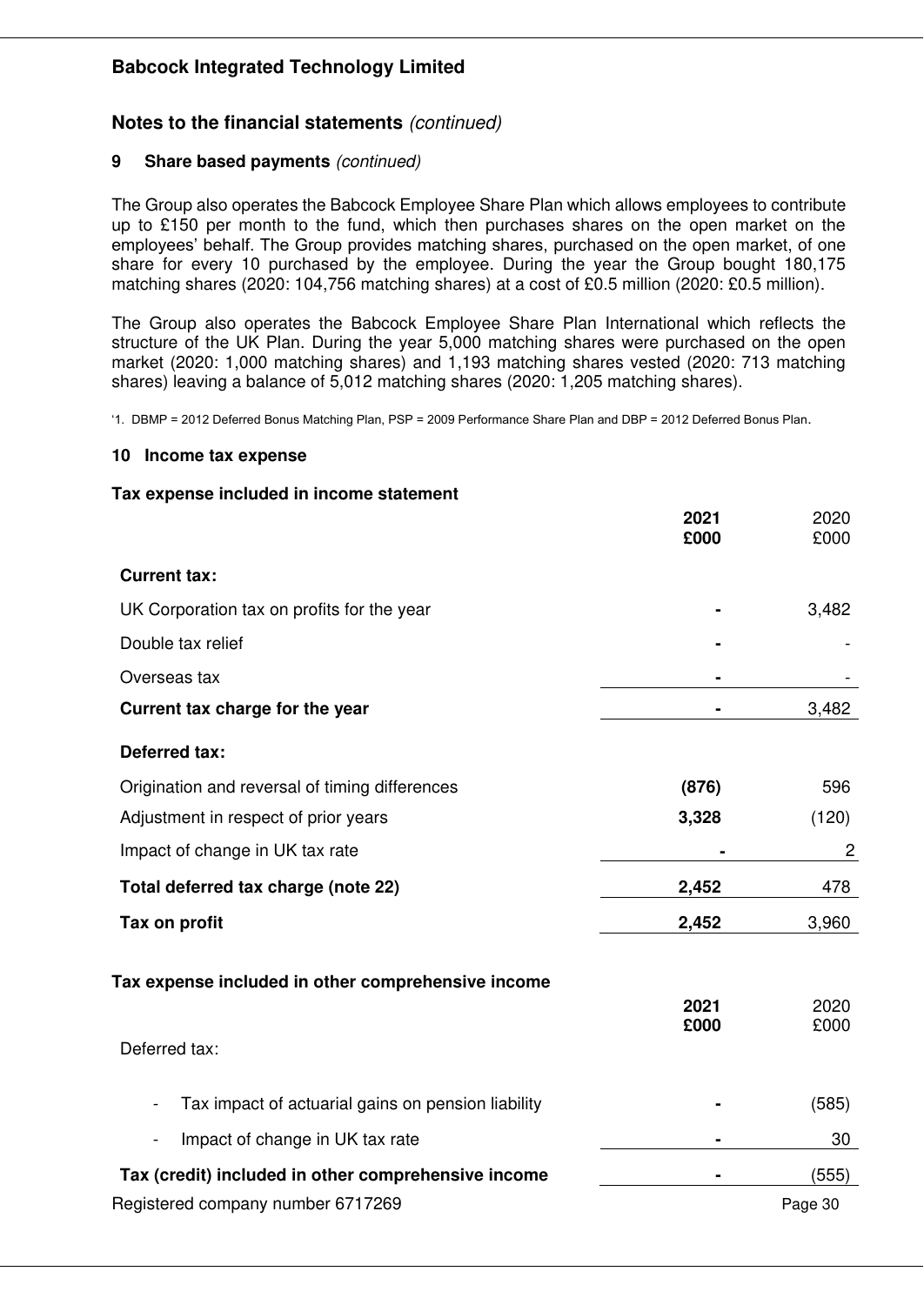# **Notes to the financial statements** *(continued)*

#### **10 Income tax expense** *(continued)*

Tax expense for the year is higher (2020: lower) than the standard UK corporation tax in the UK for the year ended 31 March 2021 of 19% (2020: 19%). The differences are explained below:

|                                                                                               | 2021<br>£000 | 2020<br>£000 |
|-----------------------------------------------------------------------------------------------|--------------|--------------|
| Profit before income tax                                                                      | 5,925        | 87,955       |
| Profit before income tax multiplied by standard UK corporation tax<br>rate of 19% (2020: 19%) | 1,126        | 16,712       |
| Effects of:<br>(Income non-taxable) / expenses non-deductible for tax purposes                | 300          | (12, 634)    |
| Adjustment in respect of deferred tax for prior year<br>Impact in change in UK tax rate       | 3,328        | (120)<br>2   |
| Group relief (claimed)/surrendered for nil consideration<br>Double tax relief                 | (2,302)      |              |
| Total tax charge for the year                                                                 | 2,452        | 3.960        |

In 2020 budget, it was announced that the decrease in the UK rate of corporation tax from 19% to 17% was cancelled. On 24 May 2021, the Finance Act 2021 was substantively enacted, increasing the main rate of UK corporation tax from 19% to 25% with effect from 1 April 2023. As the increase of the rate to 25% had not been substantively enacted at the Balance Sheet date, its effects are not included in these Financial Statements.

#### **11 Intangible assets**

|                                 | Goodwill<br>£000 | <b>Development</b><br>£000 | Total<br>£000 |
|---------------------------------|------------------|----------------------------|---------------|
| Cost                            |                  |                            |               |
| At 1 April 2020                 | 35,446           | 2,063                      | 37,509        |
| Additions                       |                  | 62                         | 62            |
| At 31 March 2021                | 35,446           | 2,125                      | 37,571        |
| <b>Accumulated amortisation</b> |                  |                            |               |
| At 1 April 2020                 | (4, 480)         | (873)                      | (5, 353)      |
| Charge for the year             |                  | (384)                      | (384)         |
| At 31 March 2021                |                  |                            |               |
| Net book value                  | (4, 480)         | (1, 257)                   | (5,737)       |
| At 31 March 2021                | 30,966           | 868                        | 31,834        |
| At 31 March 2020                |                  |                            |               |
|                                 | 30,966           | 1,190                      | 32,156        |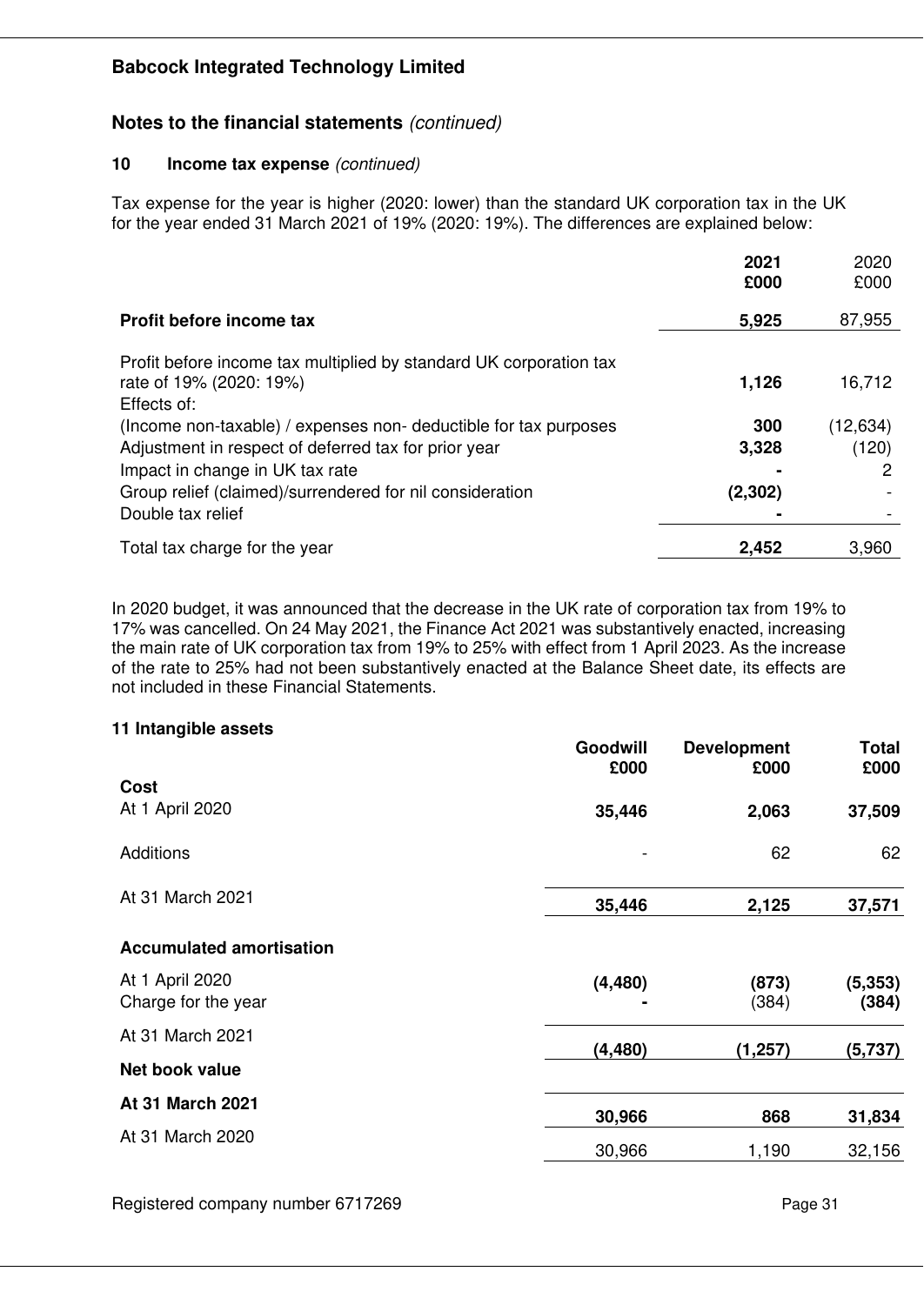# **Notes to the financial statements** *(continued)*

#### **11 Intangible assets** *(continued)*

The Company has capitalised £62,000 (2020: £486,000) of development costs. This has been capitalised on the basis that the expenditure relates to clearly defined and separately identifiable projects which are commercially viable and technically feasible. Once the products under development come into use, these amounts will be written off over the period during which the Company is expected to benefit from them. To the extent that these conditions for capitalisation become doubtful, the capitalised costs will be written off in full. Intangible assets amortisation is recorded in administrative expenses in the income statement.

The goodwill arose on acquisition of the following:

| <b>Acquisition</b>                                                                                       | <b>Date</b>  | 2021<br>£000 |
|----------------------------------------------------------------------------------------------------------|--------------|--------------|
| Trade and assets of Strachan and Henshaw Limited<br>Trade and assets of the Security business of Babcock | 1 April 2009 | 17,921       |
| Land Ltd                                                                                                 | 1 April 2019 | 17,525       |
|                                                                                                          |              | 35,446       |

The Company does not amortise goodwill in accordance with the requirements of IFRS as applied under FRS 101. Instead an annual impairment test is performed and any impairment that is identified is recognised in the income statement. The non-amortisation of goodwill conflicts with paragraph 22 of Schedule 1 to 'the large and Medium-sized Companies and Groups (Accounts and Reports) regulations 2008 (SI 2008/410), which requires acquired goodwill to be written off over its useful economic life. As such, the non-amortisation of goodwill is a departure, for the overriding purpose of giving a true and fair view, from the requirement of paragraph 22 of Schedule 1 to the Regulations.

It is not possible to quantify the effect of the departure from the Companies Act, because a finite life for the goodwill has not been identified. However, the effect of amortising over a useful life of 20 years would be a charge of £1,772,000 (2020: £1,772,000) against operating profit, and a reduction of £8,024,000 (2020: £6,252,000) in the carrying value of goodwill in the balance sheet.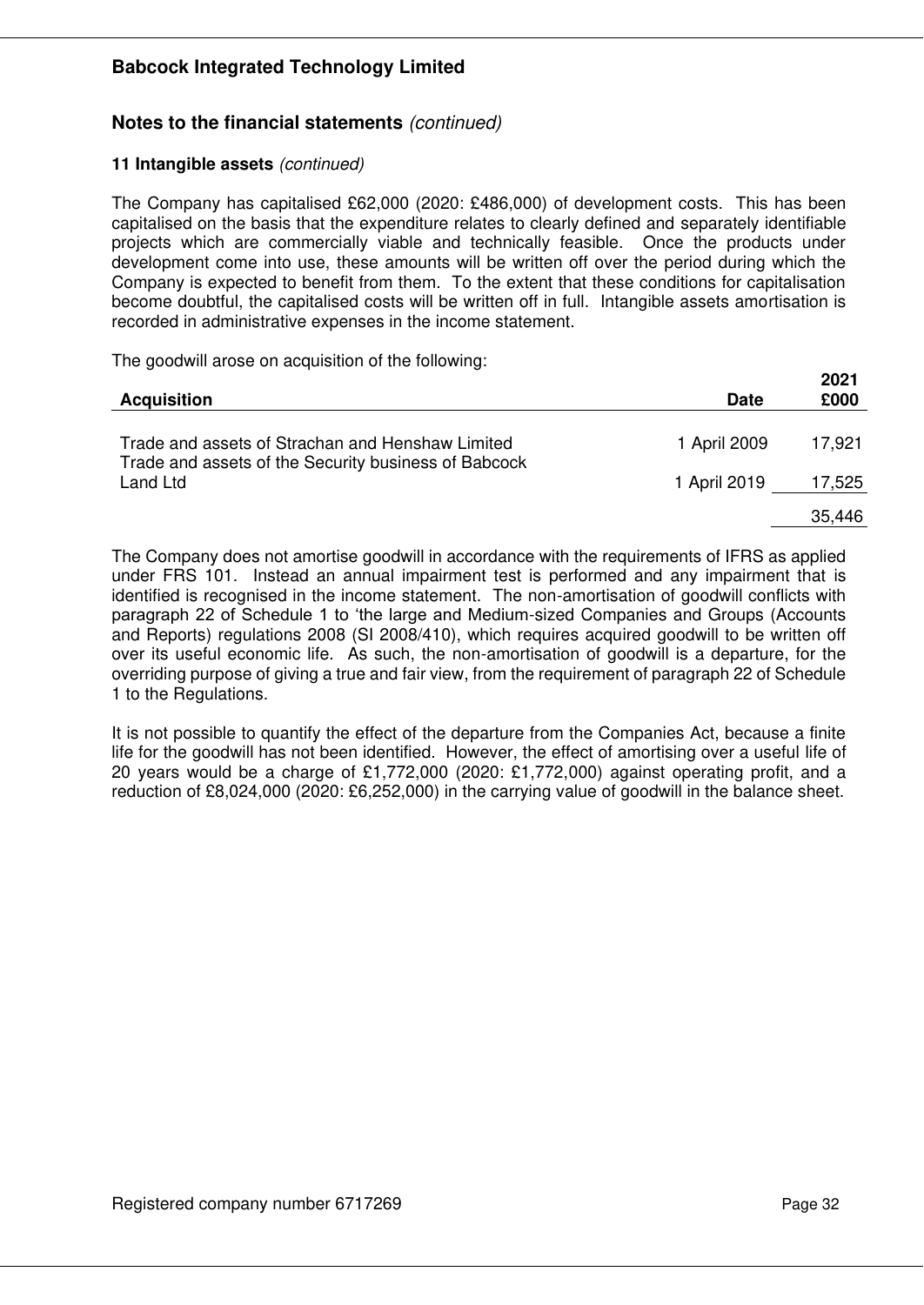# **Notes to the financial statements** *(continued)*

# **12 Tangible assets**

|                                                                  | <b>Freehold</b><br>land and<br>property | <b>Assets under</b><br>construction | <b>Plant and</b><br>equipment | <b>Total</b>   |
|------------------------------------------------------------------|-----------------------------------------|-------------------------------------|-------------------------------|----------------|
| Cost                                                             | £000                                    | £000                                | £000                          | £000           |
| At 1 April 2020                                                  | 3,091                                   | 2,847                               | 19,337                        | 25,275         |
| Additions                                                        |                                         | 1,062                               | 1,774                         | 2,836          |
| <b>Transfers</b>                                                 |                                         | (2,847)                             | 2,847                         |                |
| <b>Disposals</b>                                                 |                                         |                                     | (2, 459)                      | (2, 459)       |
| At 31 March 2021                                                 | 3,091                                   | 1,062                               | 21,499                        | 25,652         |
| <b>Accumulated depreciation</b>                                  |                                         |                                     |                               |                |
| At 1 April 2020                                                  | (841)                                   |                                     | (4,256)                       | (5,097)        |
| Charge for the year                                              | (82)                                    |                                     | (2,227)                       | (2,309)        |
| <b>Disposals</b>                                                 |                                         |                                     | 1,423                         | 1,423          |
| At 31 March 2021                                                 | (923)                                   | $\blacksquare$                      | (5,060)                       | (5,983)        |
| Net book value                                                   |                                         |                                     |                               |                |
| At 31 March 2021                                                 | 2,168                                   | 1,062                               | 16,439                        | 19,669         |
| At 31 March 2020                                                 | 2,250                                   | 2,847                               | 15,081                        | 20,178         |
| Cost<br>At 1 April 2020 (Restated)                               |                                         | £000<br>19,146                      | equipment<br>£000<br>326      | £000<br>19,472 |
| Additions                                                        |                                         | 5,177                               | 466                           | 5,643          |
| <b>Disposals</b>                                                 |                                         | (2, 469)                            |                               | (2, 469)       |
| At 31 March 2021                                                 |                                         | 21,854                              | 792                           | 22,646         |
| <b>Accumulated depreciation</b>                                  |                                         |                                     |                               |                |
| At 1 April 2020 (Restated)                                       |                                         | (3,084)                             | (115)                         | (3, 199)       |
| Charge for the year                                              |                                         | (1,608)                             | (172)                         | (1,780)        |
| <b>Disposals</b>                                                 |                                         | 1,811                               |                               | 1,811          |
| At 31 March 2021                                                 |                                         | (2,881)                             | (287)                         | (3, 168)       |
| Net book value                                                   |                                         |                                     |                               |                |
| At 31 March 2021                                                 |                                         | 18,973                              | 505                           | 19,478         |
| At 31 March 2020 (Restated)<br>Registered company number 6717269 |                                         | 16,062                              | 211<br>Page 33                | 16,273         |
|                                                                  |                                         |                                     |                               |                |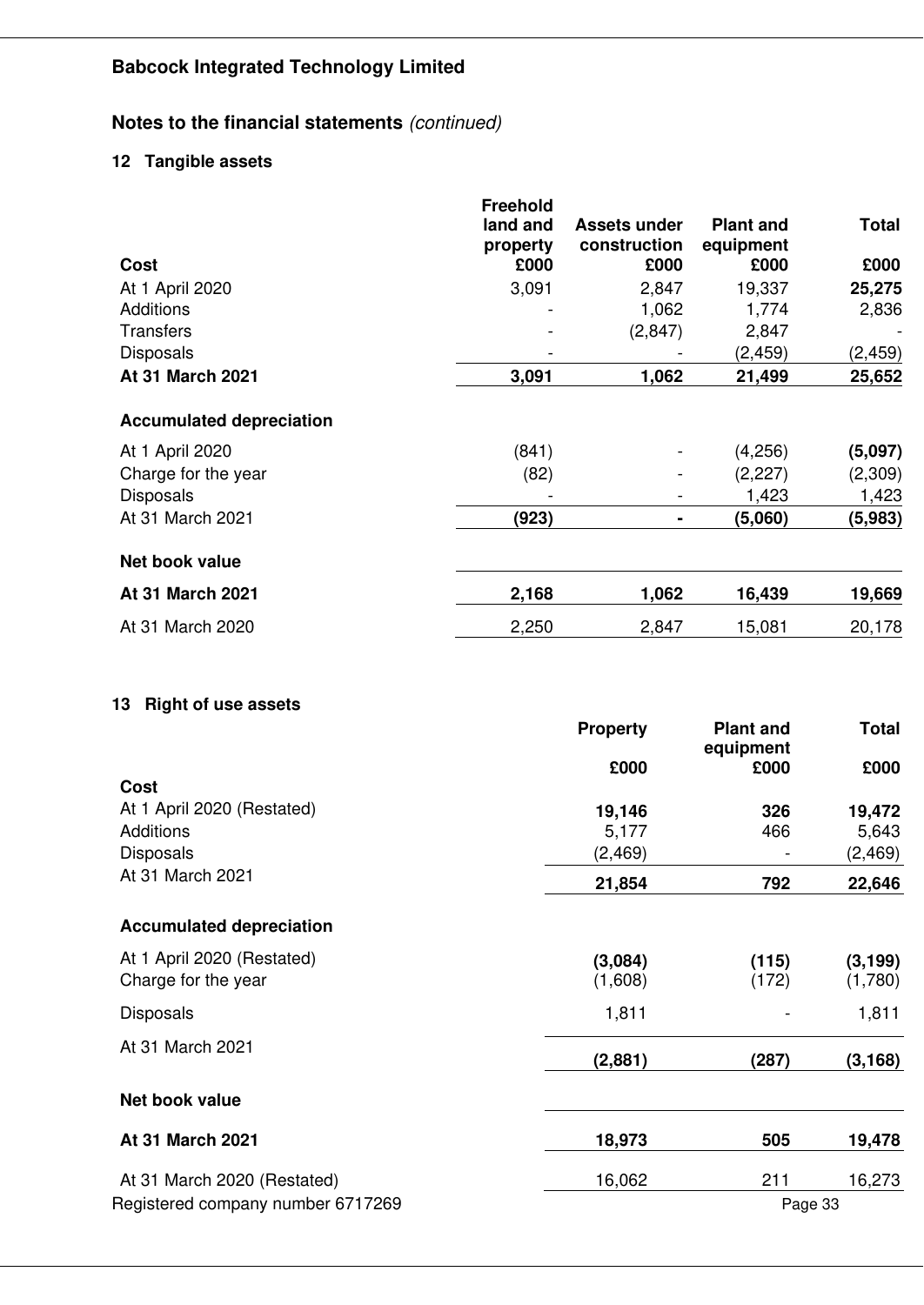### **Notes to the financial statements** *(continued)*

#### **13 Right of use assets** *(continued)*

The prior year comparative has been restated to reclassify £2,592,000 of trade and other payables – amounts falling due within one year into right-of-use assets. Please see the prior year adjustment accounting policy for further details.

#### **14 Investments**

|                                    | 2021<br>Shares in group<br>undertakings<br>£000 | 2020<br>Shares in group<br>undertakings<br>£000 |
|------------------------------------|-------------------------------------------------|-------------------------------------------------|
| Cost                               |                                                 |                                                 |
| At the beginning of the year       | 244,760                                         | 277,797                                         |
| Additions                          | 2,700                                           |                                                 |
| <b>Disposals</b>                   |                                                 | (33,037)                                        |
| Impairment                         | (1, 453)                                        |                                                 |
|                                    |                                                 |                                                 |
| <b>Carrying amount at 31 March</b> | 246,007                                         | 244,760                                         |

The directors believe that the carrying value of the investments is supported by their underlying net assets.

On the 29th January 2021 the company made a further investment in its subsidiary Babcock Korea Ltd for £2,700,000. An impairment charge of £1,453,000 has been recognised in the year to write down the value of the Babcock Korea Ltd investment to its recoverable amount. On the 6th March 2020 the company sold its 100% shareholding in Context IS Ltd.

**15 Other receivables due after one year** 

|                                    | 2021<br>£000 | 2020<br>£000 |
|------------------------------------|--------------|--------------|
| Amounts owed by group undertakings | 6,698        | 7,320        |
|                                    | 6,698        | 7,320        |

Amounts owed by group undertakings are unsecured and repayable on demand. There are two major loans (2020: two) to group companies.

#### **16 Inventories**

|                                     | 2021<br>£000 | 2020<br>£000 |
|-------------------------------------|--------------|--------------|
| Finished goods and goods for resale | 358          | .722         |
|                                     | 358          | .722         |

Inventories are stated after provisions for obsolescence of £2,995,000 (2020: £2,326,000).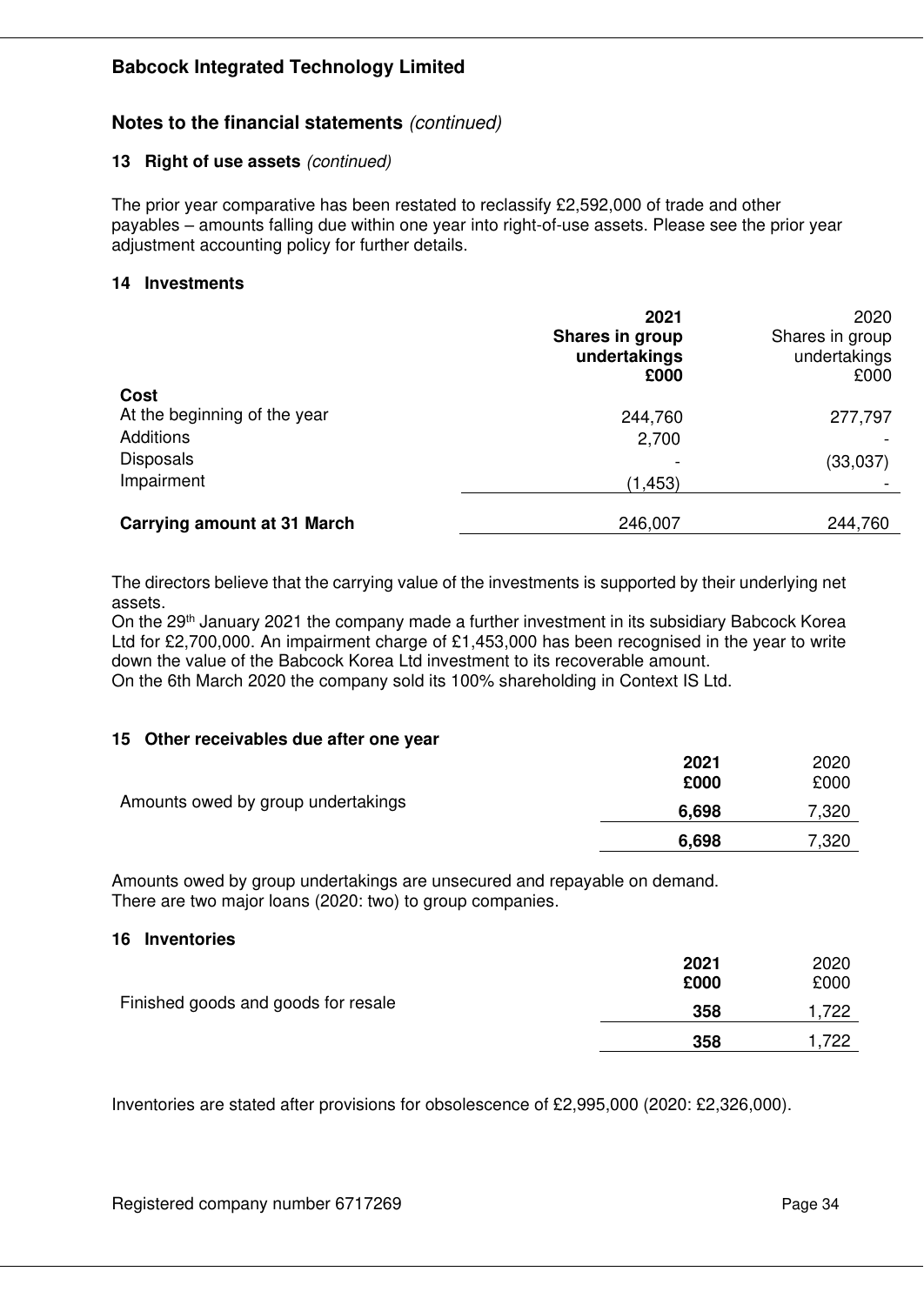**Notes to the financial statements** *(continued)* 

#### **17 Trade and other receivables**

|                                              | 2021    | 2020    |
|----------------------------------------------|---------|---------|
|                                              | £000    | £000    |
| Amounts falling due within one year:         |         |         |
| Trade receivables                            | 16,781  | 16,171  |
| Amounts due by group undertakings            | 193,170 | 167,600 |
| Amounts due from customers for contract work | 25,357  | 22,989  |
| Other receivables                            | 63      | 76      |
| Prepayments and accrued income               | 2,731   | 1,365   |
|                                              |         |         |
|                                              | 238,102 | 208,201 |

Amounts owed by group undertakings are unsecured and repayable on demand.

There are eight major loans (2020: ten) to group companies:

- A loan of £25,220,000 (2020: £25,220,000) is repayable on demand, the interest rate is 4.113% (2020 4.725%).
- A loan of £25,000,000 (2020: £25,000,000) is repayable on demand, the interest rate is 4.113% (2020 4.725%).
- Six (2020: eight) loans totalling £111,620,000 (2020: £87,371,000) are repayable on demand, with no interest charge.

Trade receivables are stated after provisions for impairment of £66,000 (2020: nil).

|                                                                                             | <b>Amounts due for</b><br>contract<br>work<br>£000 | <b>Accrued</b><br><b>Income</b><br>£000 | <b>Total</b><br>£000 |
|---------------------------------------------------------------------------------------------|----------------------------------------------------|-----------------------------------------|----------------------|
| <b>At 1 April 2020</b>                                                                      | 22,989                                             | 489                                     | 23,478               |
| Transfers from contract assets<br>recognised at the beginning of the year<br>to receivables | (20, 471)                                          | (489)                                   | (20, 960)            |
| Increase due to work done not<br>transferred from contract assets                           | 22,839                                             | 1,443                                   | 24,282               |
| <b>At 31 March 2021</b>                                                                     | 25,357                                             | 1,443                                   | 26,800               |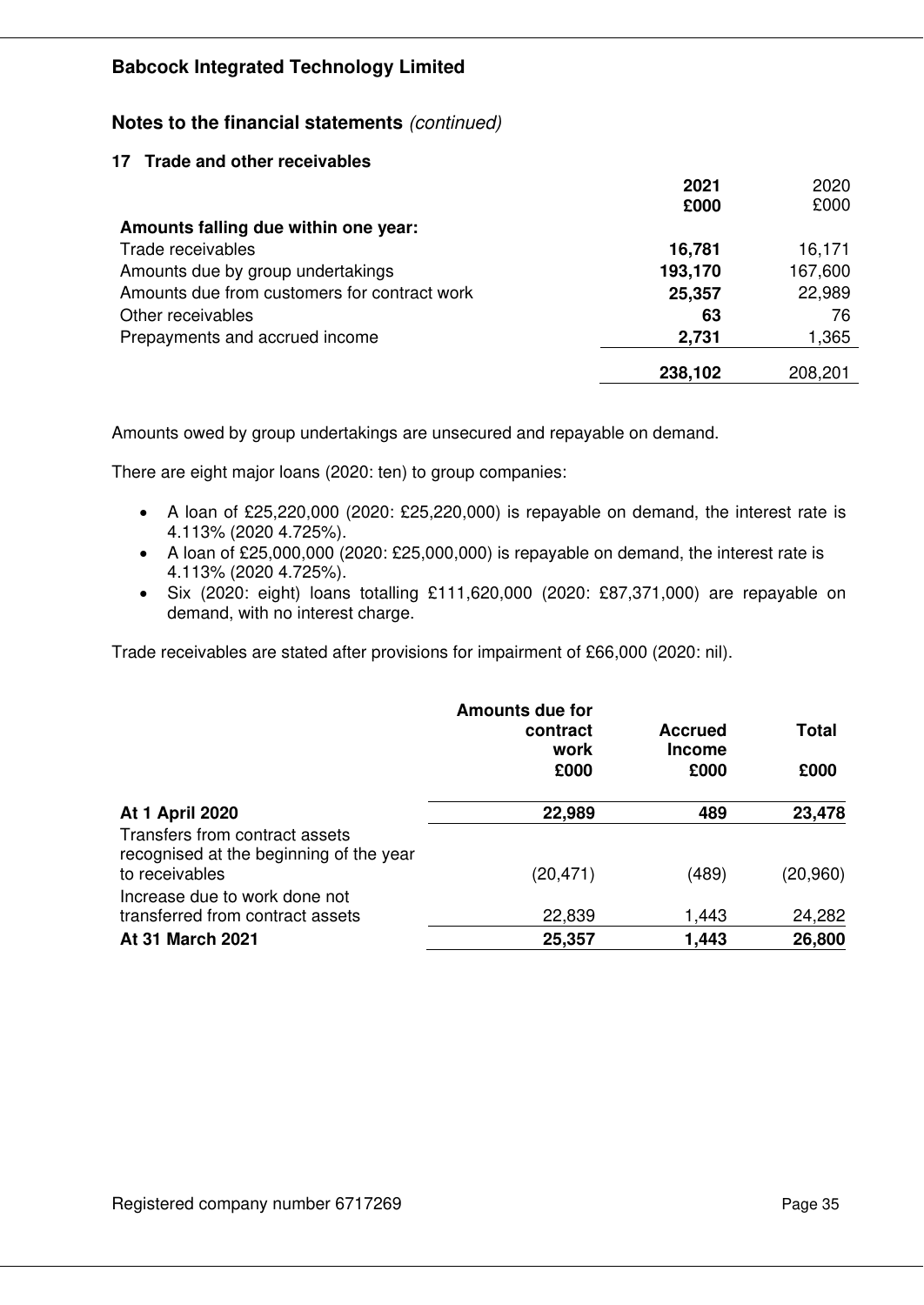# **Notes to the financial statements** *(continued)*

| 18 Trade and other payables – amounts falling due within one year |              |                       |
|-------------------------------------------------------------------|--------------|-----------------------|
|                                                                   | 2021<br>£000 | Restated 2020<br>£000 |
| Amounts falling due within one year:                              |              |                       |
| Trade creditors                                                   | 32,826       | 23,606                |
| Amounts owed to parent and group undertakings                     | 110,700      | 105,630               |
| Payments received on account                                      | 43,777       | 38,450                |
| Taxation and social security                                      | 1,295        | 1,315                 |
| Corporation tax                                                   | 5,152        | 6,062                 |
| Deferred tax liability (Note 22)                                  | 2,761        | 309                   |
| Finance lease obligations (Note 19)                               | 43           | 80                    |
| Other payables                                                    | 15,172       | 12,687                |
| Accruals and deferred income                                      | 22,027       | 24,047                |
|                                                                   | 233,753      | 212,186               |

#### The prior year comparative has been restated to reclassify £2,592,000 of trade and other payables – amounts falling due within one year into right-of-use assets. Please see the prior year adjustment accounting policy for further details.

Amounts owed to group undertakings are unsecured and repayable on demand.

There are seven major loans (2020: seven) to group companies:

- A loan of £8,606,000 (2020: £8,606,000) is repayable on demand, the interest rate is 4.113% (2020: 4.725%).
- A loan of £29,175,000 (2020: £29,175,000) is repayable on demand, the interest rate is 4.113% (2020: 4.725%).
- Five (2020: five) loans totalling £45,699,000 (2020: £45,687,000) are repayable on demand, with no interest charge

|                                                   | <b>Contract cost</b><br>accrual | <b>Advance</b><br>payments | <b>Total</b>   |
|---------------------------------------------------|---------------------------------|----------------------------|----------------|
| <b>At 1 April 2020</b>                            | £000<br>22,139                  | £000<br>38,450             | £000<br>60,589 |
|                                                   |                                 |                            |                |
| Revenue recognised that was included in           |                                 |                            |                |
| contract liabilities at the beginning of the year |                                 | (31, 557)                  | (31, 557)      |
| Increase due to cash received, excluding          |                                 |                            |                |
| amounts recognised as revenue                     |                                 | 36,884                     | 36,884         |
| Amounts accrued                                   | 18,487                          |                            | 18,487         |
| Amounts utilised                                  | (20,357)                        |                            | (20,357)       |
| At 31 March 2021                                  | 20,269                          | 43,777                     | 64,046         |

The Company has access to the Babcock International Group PLC overdraft facility. The Company along with fellow group undertakings has provided cross-guarantees in relation to this facility (note 30).

Registered company number 6717269 **Page 36** Page 36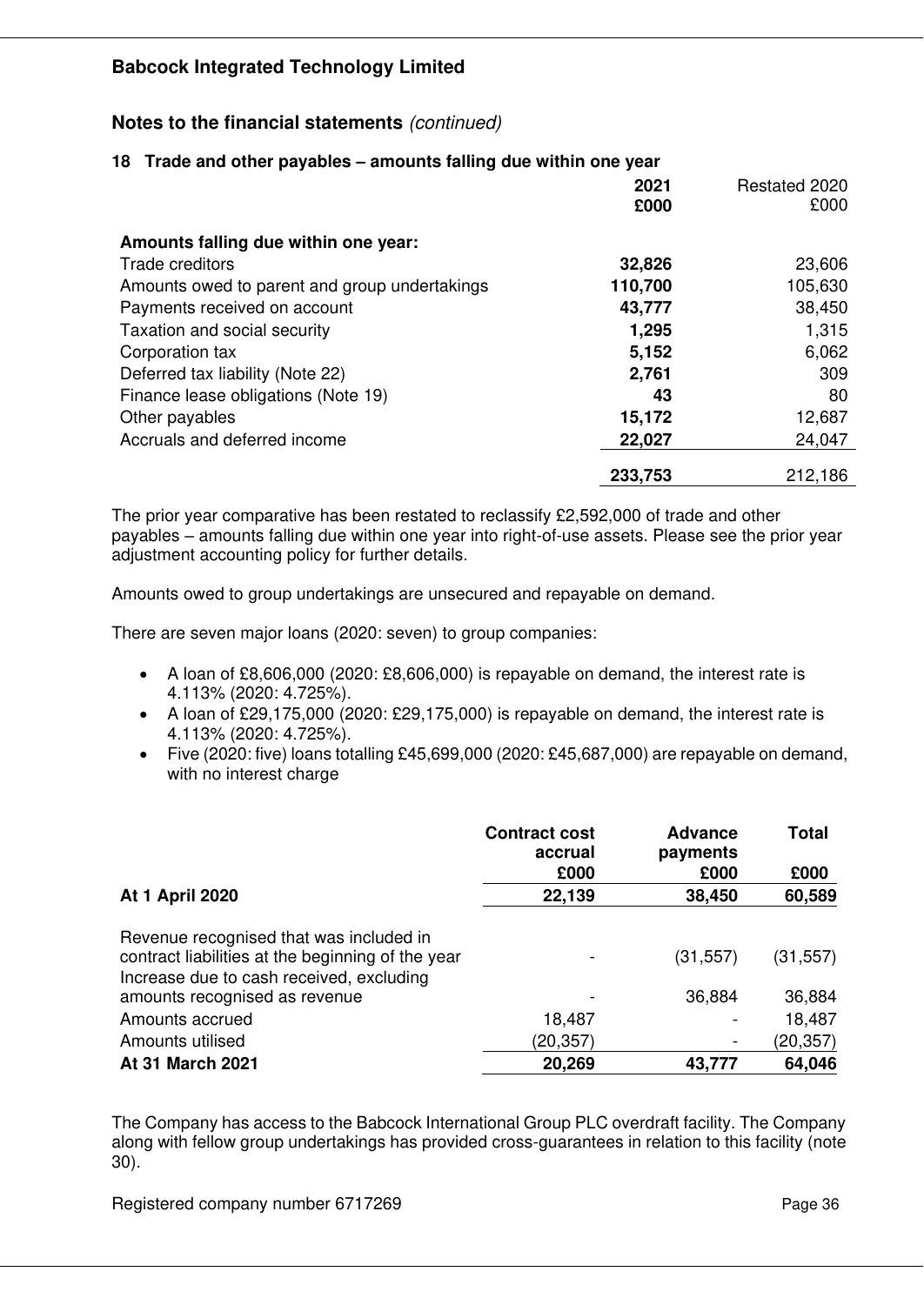### **Notes to the financial statements** *(continued)*

#### **19 Lease liabilities**

The entity leases various offices and warehouses under non-cancellable operating lease agreements. The leases have various terms, escalation clauses and renewal rights. The entity also leases plant and machinery under non-cancellable operating leases.

Set out below are the carrying amounts of lease liabilities and the movements during the period:

|                                                          | 2021    | 2020    |
|----------------------------------------------------------|---------|---------|
|                                                          | £'000   | £'000   |
| At the beginning of the year                             | 19,064  | 3,464   |
| Additions                                                | 9,038   | 17,579  |
| <b>Disposals</b>                                         | (669)   |         |
| Interest charged                                         | 990     | 908     |
| Payments                                                 | (2,581) | (2,887) |
| As at 31 March                                           | 25,842  | 19,064  |
| Discounted future minimum lease payments are as follows: |         |         |
|                                                          | 2021    | 2020    |
|                                                          | £'000   | £'000   |
| Within one year                                          | 1,411   | 1,823   |
| In more than one year, but not more than five years      | 12,223  | 5,178   |
| After five years                                         | 12,208  | 12,063  |
| Carrying value of liability                              | 25,842  | 19,064  |
|                                                          |         |         |

The Company had total cash outflows for leases of £2,581,000 for the year ended 31 March 2021 (2020: £2,887,000).

| The following are the amounts recognised in profit or loss: |  |  |  |
|-------------------------------------------------------------|--|--|--|
|                                                             |  |  |  |

|                                       | 2021<br>£'000 | 2020<br>£'000 |
|---------------------------------------|---------------|---------------|
| Expense relating to short-term leases | כי            |               |
|                                       | ŋ             |               |

#### **20 Provisions for liabilities**

|                                                                                       | <b>Property</b><br>£000 | <b>Maintenance</b><br>warranties<br>£000 | <b>Other</b><br>provisions<br>£000                  | <b>Total</b><br>£000  |
|---------------------------------------------------------------------------------------|-------------------------|------------------------------------------|-----------------------------------------------------|-----------------------|
| <b>At 1 April 2020</b><br>Charged to income statement<br>Released to income statement | 96                      | 341<br>8<br>(127)                        | $\blacksquare$<br>1,000<br>$\overline{\phantom{0}}$ | 437<br>1,008<br>(127) |
| At 31 March 2021                                                                      | 96                      | 222                                      | 1,000                                               | 1,318                 |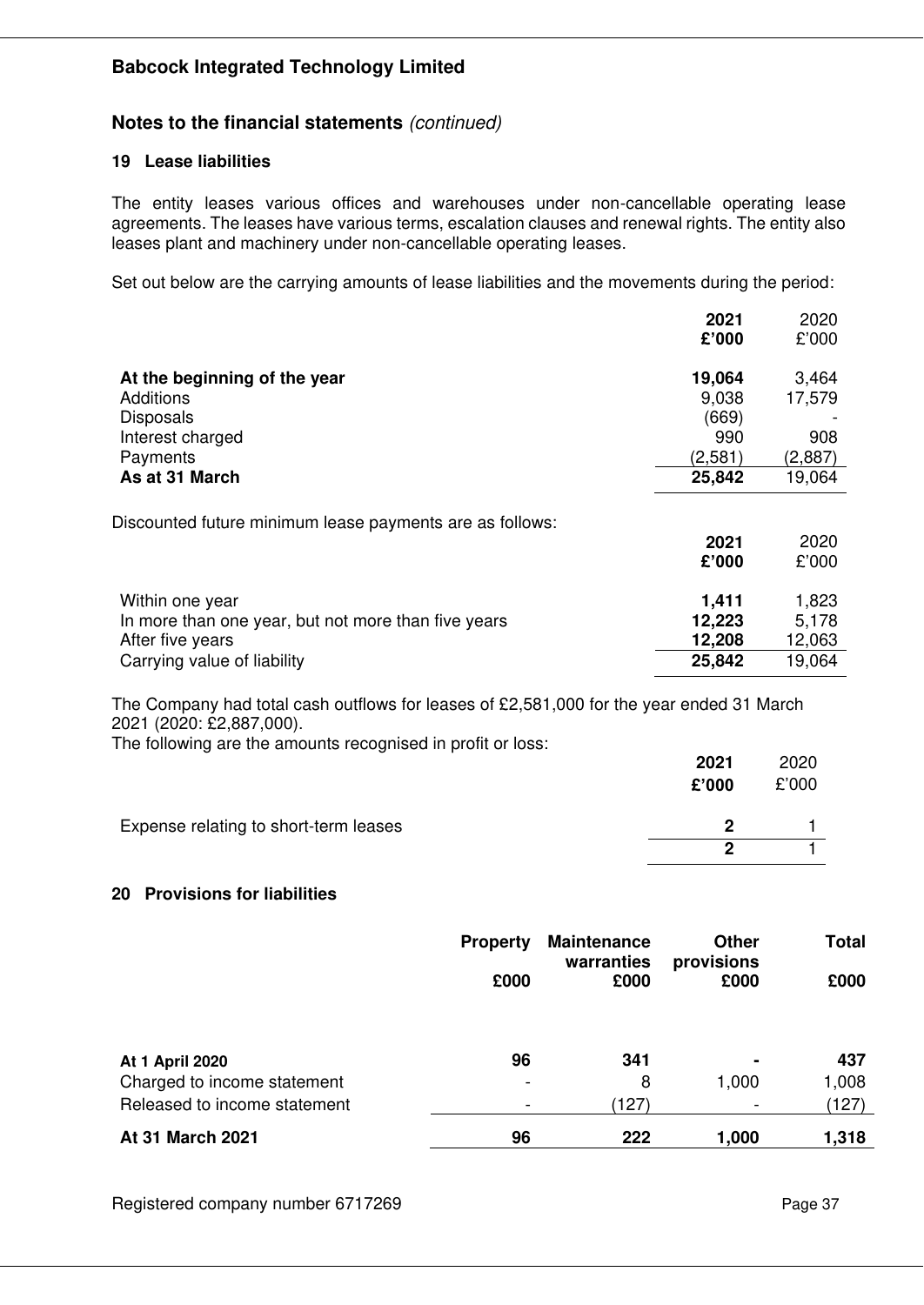# **Notes to the financial statements** *(continued)*

# **21 Other financial assets and other financial liabilities**

Included in Derivative financial instruments at fair value:

|                                            | 31 March<br>2021      |                            | 31 March<br>2020 |                     |
|--------------------------------------------|-----------------------|----------------------------|------------------|---------------------|
|                                            | <b>Assets</b><br>£000 | <b>Liabilities</b><br>£000 | Assets<br>£000   | Liabilities<br>£000 |
| Forward FX contracts – cash flow<br>hedges | $\blacksquare$        | 124                        | 485              | 53                  |
| <b>Total</b>                               | $\blacksquare$        | 124                        | 485              | 53                  |

The Company has taken advantage of the exemptions within FRS 101 not to disclose all IFRS 7 and IFRS 13 requirements, on the grounds that the Company itself is a wholly owned subsidiary of Babcock International Group Plc, for which the consolidated financial statements are publicly available with compliance to IFRS.

#### **22 Deferred taxation**

The major components of the deferred tax liabilities and deferred tax asset are recorded as follows:

| Deferred tax asset /(liabilities)                              | <b>Accelerated</b><br>capital<br>allowances | <b>Other</b> | <b>Total</b> |
|----------------------------------------------------------------|---------------------------------------------|--------------|--------------|
|                                                                | £000                                        | £000         | £000         |
| At 1 April 2020:                                               | (866)                                       | 557          | (309)        |
| (Charged) / credited to the income statement<br>$\blacksquare$ | (2,592)                                     | 140          | (2, 452)     |
| <b>At 31 March 2021</b>                                        | (3, 458)                                    | 697          | (2,761)      |
| 23 Called up Share capital                                     |                                             |              |              |
|                                                                |                                             | 2021         | 2020         |
| Authorised and fully paid                                      |                                             | £000         | £000         |
| 40,200 (2020: 40,200) ordinary shares of £1 each               |                                             | 40           | 40           |

#### **24 Dividends paid**

Dividends declared and paid during the year were nil (2020: 85,000,000), this is equivalent to nil per share (2020: £2,114.43 per share). There are no plans for a final dividend.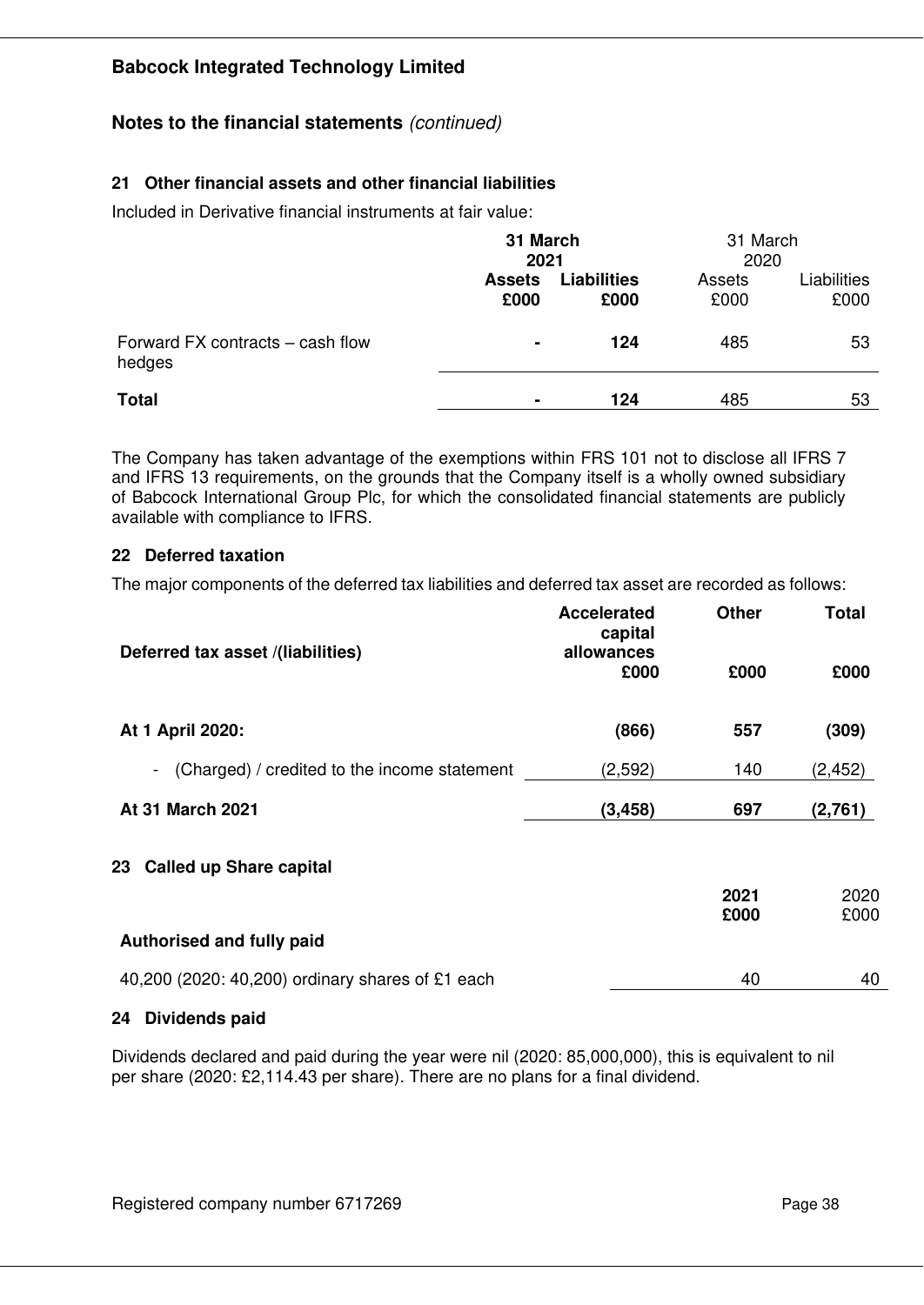### **Notes to the financial statements** *(continued)*

#### **25 Guarantees and financial commitments**

a) Capital Commitments

At 31 March 2021 the Company had capital commitments of £1,456,000 (2020: £723,000) comprising of an extension to the production facility for £1,283,000 (2020: nil), improvements to the production facility £12,000 (2020: 335,000) and the purchase of small value capital items £161,000 (2020: £388,000).

#### **26 Related party disclosures**

The Company has taken advantage of the exemptions within FRS 101 not to disclose transactions and balances with Babcock International Group Plc and its wholly owned subsidiaries, on the grounds that the Company itself is a wholly owned subsidiary of Babcock International Group Plc, for which the consolidated financial statements are publicly available.

#### **27 Pension commitments**

The Company accounts for pension costs in accordance with IAS 19. The Company contributes to a defined contribution scheme in the UK in respect of a number of its employees. The Company is also a contributing employer to a defined benefit scheme (the "Babcock International Group Pension Scheme"). The Company is severally liable, along with the other participating employers, for the assets and liabilities of the scheme. The allocation of the assets and liabilities of the scheme and which has been recognised in these financial statements are detailed in this note.

The nature of the scheme is that the employees contribute to the schemes with the employers paying the balance of the cost required. The contributions required and the assessment of the assets and the liabilities that have accrued to members and any deficit recovery payments required are agreed by the participating employer companies with the trustees who are advised by an independent, qualified actuary.

The key risks relate primarily to longevity, the expected inflation rate in the future which impacts on pension increases and indirectly salary increases and the discount rate used to value the liabilities. The schemes have mitigated some of these risks by taking out longevity swaps in respect of pensioners and their spouses, through a common investment committee we have significantly hedged the interest rate and inflation risk though derivative instruments and introduced benefit changes impacting future service benefits which included capping of pensionable salaries, capping pension increases, increased normal retirement age in line with state pension ages and increased the level of member contributions.

The scheme is funded by payments to legally separate trustee-administered funds. The trustees of the scheme are required by law to act in the best interests of the scheme's members. In addition to determining future contribution requirements (with the agreement of the participating employers), the trustees are responsible for setting the schemes' investment strategy (subject to consultation). The scheme has an independent trustee and member nominated trustees. The scheme is subject to regulation under the funding regime set out in Part III of the Pensions Act 2004.

In the last financial year, the Babcock International Group Pension Scheme was closed to future accrual for some employees. These members moved from active to active deferred members of the scheme, retaining a final salary link.

The last remaining active members exited the scheme in the prior year and as such the Company's allocation of the scheme has reduced to nil.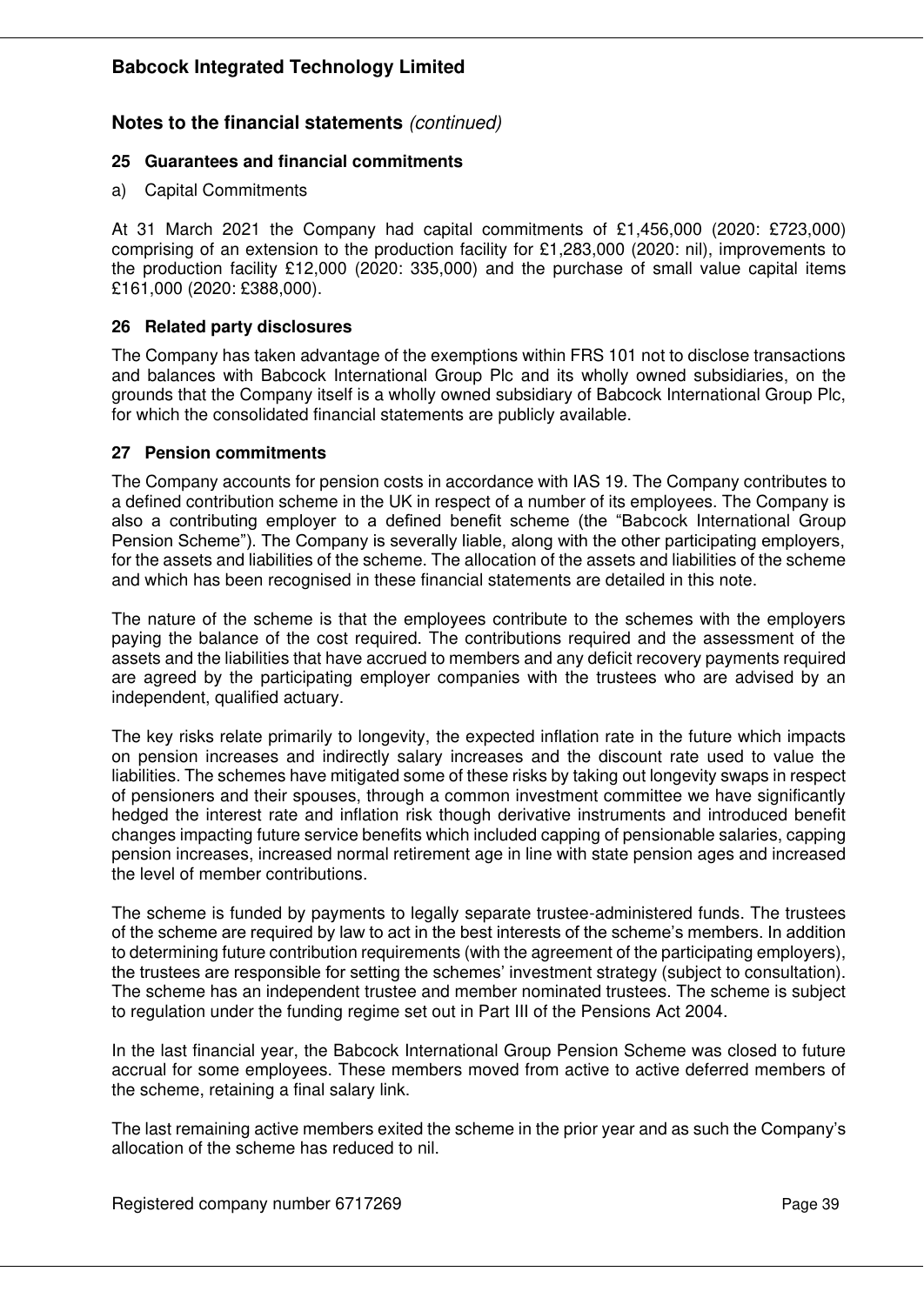### **Notes to the financial statements** *(continued)*

#### **27 Pension commitments** *(continued)*

#### **BIG Pension Scheme**

The IAS 19 valuation has been updated at 31 March 2021 by an independent qualified actuary using revised assumptions that are consistent with the requirements of IAS 19. The date of the last full actuarial valuation was 31 March 2019. The major assumptions used for the IAS 19 valuation were:

|                                     | 2021<br>% | 2020<br>% |
|-------------------------------------|-----------|-----------|
| <b>Major assumptions</b>            |           |           |
| Rate of increase in salaries        | 2.9       | 2.0       |
| Rate of increase in pension payment | 3.2       | 2.6       |
| Discount rate                       | 2.0       | 2.4       |
| Inflation                           | 2.7       | 1.8       |

The expected total employer contributions to be made by participating employers to the scheme in 2021/22 are £33.5m. The future service rate is 51.1%. The above level of funding is expected to continue until the next actuarial valuation, with valuations carried out every 3 years. Included in employer contributions of £33.5m is £22.9m of deficit recovery payments. The Company's share of this is allocated based on the percentage of active members of the scheme that it employs.

The mortality assumptions used were:

|                                           | 2021<br>Years | 2020<br>Years |
|-------------------------------------------|---------------|---------------|
| Life expectancy from age 65 (Male age 65) | 22.1          | 21.7          |
| Life expectancy from age 65 (Male age 45) | 22.7          | 22.7          |

The changes to the Babcock International Group Plc balance sheet at March 2021 and the changes to the Babcock International Group Plc income statement for the year to March 2022, if the assumptions were sensitised by the amounts below, would be

|                                                | <b>Defined</b><br>benefit<br>obligations<br>2021<br>£000 | <b>Income</b><br>statement<br>2022<br>£000 |
|------------------------------------------------|----------------------------------------------------------|--------------------------------------------|
| Initial assumptions                            | 1,421,689                                                | 8,841                                      |
| Discount rate assumptions increased by 0.5%    | (96,533)                                                 | (3,265)                                    |
| Discount rate assumptions decreased by 0.5%    | 96,533                                                   | 2,289                                      |
| Inflation rate assumptions increased by 0.5%   | 57,721                                                   | 1,819                                      |
| Inflation rate assumptions decreased by 0.5%   | (52, 887)                                                | (1,648)                                    |
| Total life expectancy increased by half a year | 32,841                                                   | 762                                        |
| Total life expectancy decreased by half a year | (32, 841)                                                | (762)                                      |
| Salary increase assumptions increased by 0.5%  | 7,677                                                    | 455                                        |
| Salary increase assumptions decreased by 0.5%  | (7,677)                                                  | (455)                                      |
| Registered company number 6717269              |                                                          | Page 40                                    |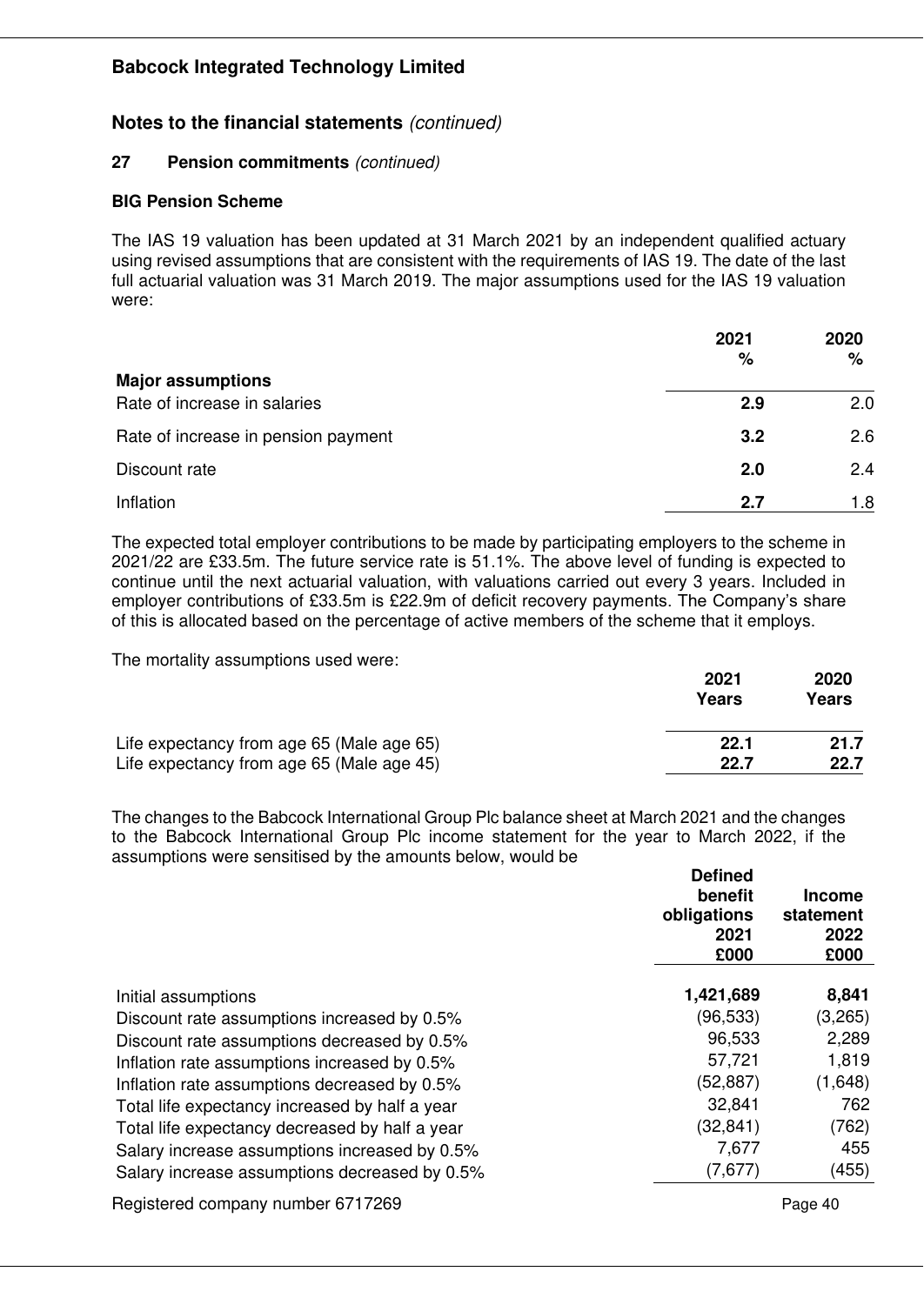# **Notes to the financial statements** *(continued)*

#### **27 Pension commitments** *(continued)*

The weighted average duration of cashflows (years) was 15.

The fair value of the assets, the present value of the liabilities and the expected rates of return of the scheme at the balance sheet date of 31 March were:

| Fair value of plan of assets                 | 2021        | 2020          |
|----------------------------------------------|-------------|---------------|
|                                              | £000        | £000          |
| Equities                                     | (79)        | 17,851        |
| Property                                     | 138,681     | 136,091       |
| Absolute return and multi strategy funds     | 77,583      | 87,564        |
| <b>Bonds</b>                                 | 724,997     | 588,848       |
| Matching assets                              | 551,788     | 622,665       |
| Scheme assets                                | 1,492,970   | 1,453,019     |
| Active position on longevity swaps           | (53,800)    | (65, 642)     |
| Total assets                                 | 1,439,170   | 1,387,377     |
| Present market value of liabilities - funded | (1,421,689) | (1, 276, 793) |
| <b>Gross pension surplus</b>                 | 17,481      | 110,584       |

All the assets of the scheme are quoted except for the longevity swaps.

The scheme does not invest directly in assets or shares of Babcock International Group Plc.

The longevity swaps have been valued, in 2021, in line with assumptions that are consistent with the requirements of IFRS 13.

| Analysis of amount charged to the income statement in<br><b>Babcock International Group Plc</b> | 2021<br>£000          | 2020<br>£000   |
|-------------------------------------------------------------------------------------------------|-----------------------|----------------|
| Current service cost<br>Incurred expenses                                                       | 5,741<br>2,596        | 6,693<br>1,970 |
| Past service cost<br>Settlement                                                                 | 999<br>$\blacksquare$ |                |
| Total included within operating profit                                                          | 9,336                 | 8,663          |
| Net interest income                                                                             | (2,843)               | (1,300)        |
| Total credited to the income statement                                                          | 6,493                 | 7,363          |

The amounts charged to the income statement in these financial statements, based on the Company's allocation of the total Babcock International Group Plc charge, included nil for service cost plus incurred expenses (2020: nil), nil for past service cost (2020: nil), nil for settlement (2020: nil), and net interest income of nil (2020: nil).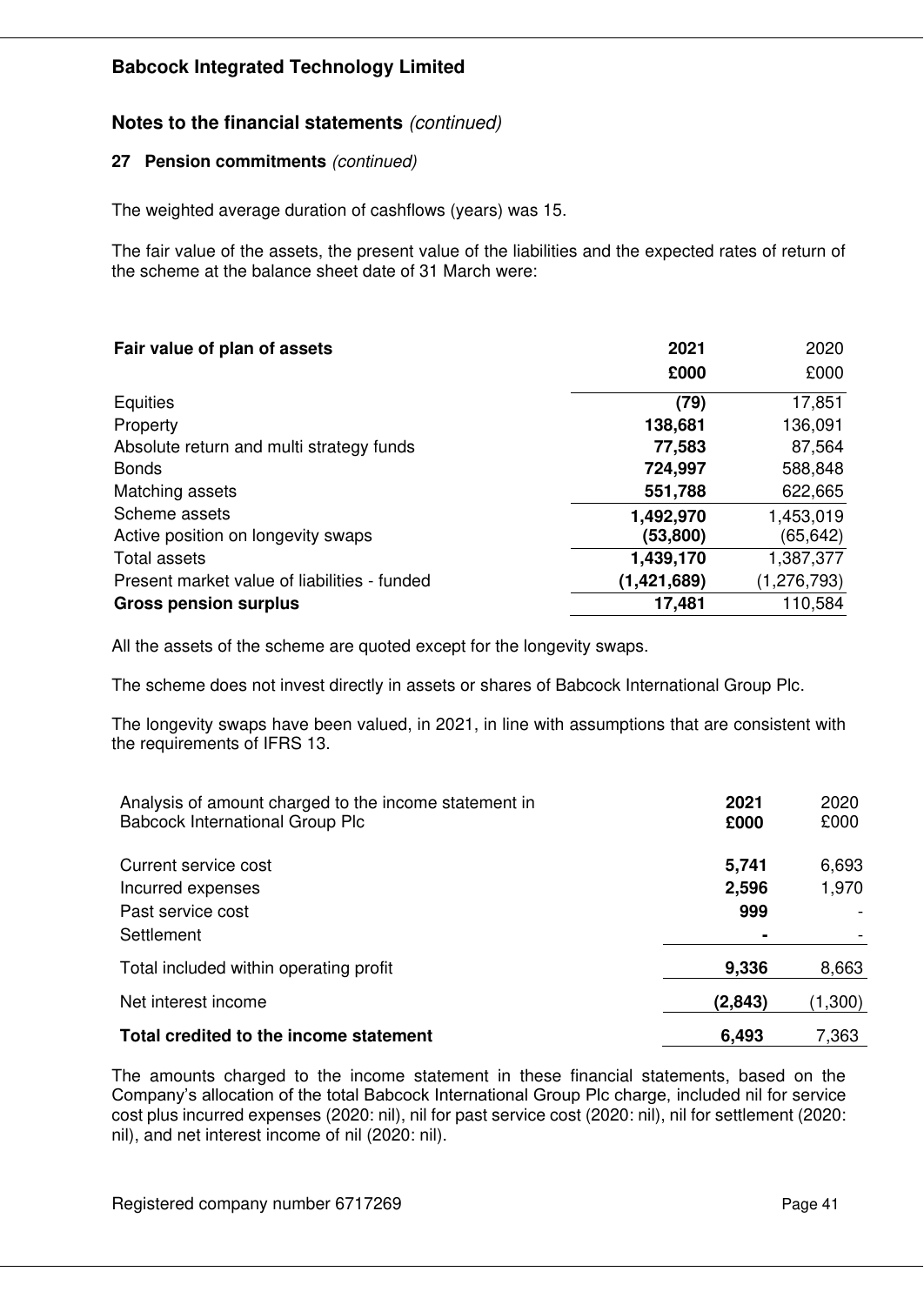**Notes to the financial statements** *(continued)* 

**27 Pension commitments** *(continued)*

| Analysis of amount included in Babcock International<br>Group Plc statement of comprehensive income ("SOCI") | 2021<br>£000 | 2020<br>£000 |
|--------------------------------------------------------------------------------------------------------------|--------------|--------------|
| Actuarial (loss)/gain recognised in the SOCI                                                                 | (117, 656)   | 56,807       |
| <b>Experience losses</b>                                                                                     | (9,021)      | (6,371)      |
| Other gains/(losses)                                                                                         | 13,418       | (4,088)      |
|                                                                                                              | (113, 259)   | 46,348       |

The actuarial loss recognised in the SOCI in these financial statements, based on the Company's allocation of the total Babcock International Group Plc movement, was nil (2020: £3,077,000).

The equity investments and bonds are valued at bid price.

|                                                                                               | £000      | £000      |
|-----------------------------------------------------------------------------------------------|-----------|-----------|
| Reconciliation of present value of scheme assets in<br><b>Babcock International Group Plc</b> |           |           |
| At 1 April                                                                                    | 1,453,019 | 1,468,976 |
| Interest                                                                                      | 34,244    | 34,345    |
| Employee contributions                                                                        | 99        | 140       |
| <b>Employer contributions</b>                                                                 | 26,649    | 21,874    |
| Benefits paid                                                                                 | (80, 924) | (80, 602) |
| Settlement                                                                                    |           |           |
| Actuarial gain                                                                                | 59,883    | 8,286     |
| At 31 March                                                                                   | 1,492,970 | 1,453,019 |
|                                                                                               | 2021      | 2020      |
|                                                                                               | £000      | £000      |
| Reconciliation of present value of scheme liabilities                                         |           |           |
| At 1 April                                                                                    | 1,276,793 | 1,359,140 |
| Service cost                                                                                  | 5,741     | 6,693     |
| Incurred expenses                                                                             | 2,596     | 1,970     |
| Interest on liabilities                                                                       | 29,825    | 31,602    |
| Employee contributions                                                                        | 99        | 140       |
| Actuarial (gain) / loss - demographics                                                        | 11,371    | 6,350     |
| Actuarial (gain) / loss - financial                                                           | 166,168   | (54, 871) |
| Experience (gain) / losses                                                                    | 9,021     | 6,371     |
| Benefits paid                                                                                 | (80, 924) | (80, 602) |
| Past Service cost                                                                             | 999       |           |
| Settlement                                                                                    |           |           |
| At 31 March                                                                                   | 1,421,689 | 1,276,793 |

Registered company number 6717269 Page 42

**2021**

2020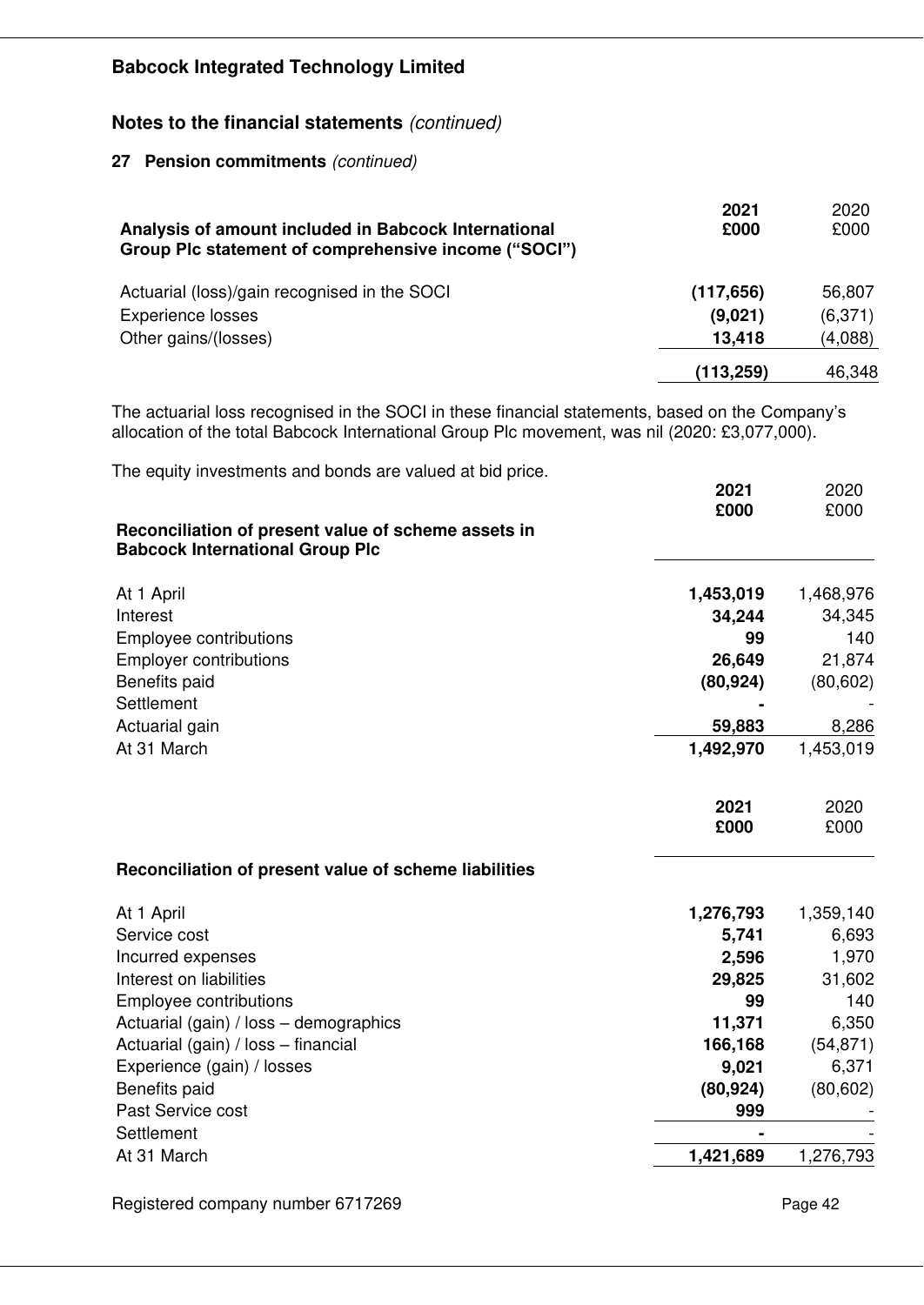### **Notes to the financial statements** *(continued)*

#### **27 Pension commitments** *(continued)*

The surplus recognised in these financial statements, based on the Company's allocation of the total Babcock International Group Plc assets and liabilities for this scheme, was nil (2020: nil).

The amounts in these financial statements, based on the Company's allocation of the total Babcock International Group Plc charge, included nil for service cost plus incurred expenses (2020: nil), nil for past service cost (2020: nil), nil for settlement (2020: nil), and net interest income of nil (2020: nil).

#### **28 Other payables due after one year**

|                                    | 2021<br>£000 | 2020<br>£000 |
|------------------------------------|--------------|--------------|
| Amounts owed to group undertakings | 5,508        | 6,220        |
|                                    | 5,508        | 6,220        |

Amounts owed to group undertakings are unsecured and repayable on demand. There is one major loan (2020: one) to a group company.

#### **29 Subsidiary, and associate and Joint Venture undertakings**

All related undertakings for the Company are as listed below:

| <b>Company Name &amp; Address</b>                                                                                            | Country           | <b>Interest</b>                          | Direct % | Ultimate% |
|------------------------------------------------------------------------------------------------------------------------------|-------------------|------------------------------------------|----------|-----------|
| Babcock IP Management (Number<br>One) Limited 33 Wigmore Street, London, United<br>Kingdom W1U1QX                            | United<br>Kingdom | £0.01 Ordinary shares 0.0100%            |          | 0.0100%   |
| Liquid Gas Equipment Limited<br>William Rankine Building, Rosyth Business Park, Rosyth, Fife,<br><b>KY11 2YD</b><br>Scotland | United<br>Kingdom | £1 Ordinary shares                       | 100%     | 100%      |
| Babcock Canada Inc<br>45 O'Connor Street, Suite 1500, Ottawa, Ontario<br>K1P 1A4                                             | Canada            | CAD 1 Ordinary<br>shares                 | 100%     | 100%      |
| <b>Babcock Integrated Technology</b><br>(Korea) Limited<br>33 Wigmore Street, London, W1U 1QX                                | United<br>Kingdom | £1 Ordinary shares                       | 100%     | 100%      |
| Okeanus Vermogensverwaltungs<br>GmbH & Co KG<br>Vorsetzen 54, 20459, Hamburg Germany                                         | Germany           | Limited Partner ><br>Limited Partnership | 50%      | 50%       |
| <b>Babcock Integrated Technology</b><br>GmbH<br>Berliner Platz 12, 41061, Moenchengladbach, Germany                          | Germany           | €1 Ordinary shares                       | 100%     | 100%      |
| Babcock Korea Ltd<br>706, 7th Fl. Pan Ocean Building, 102, Jungang-Daero, Jung-gu,<br>Busan, South Korea                     | Korea             | KRW 410,000<br>Ordinary shares           | 100%     | 100%      |